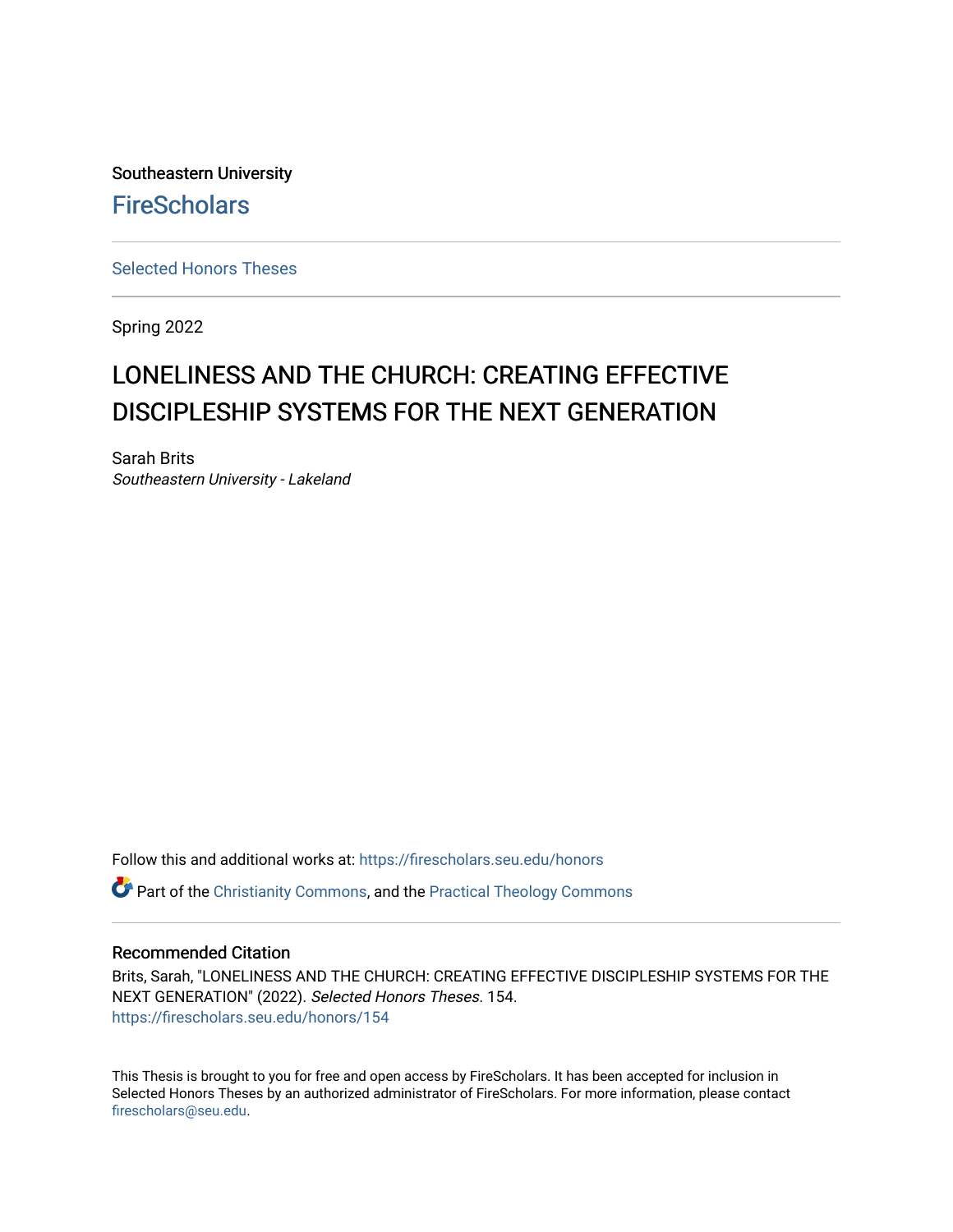## LONELINESS AND THE CHURCH: CREATING EFFECTIVE DISCIPLESHIP SYSTEMS FOR THE NEXT GENERATION

By

Sarah Brits

Submitted to the School of Honors Committee

In partial fulfillment

Of the requirements for University Honors Scholars

Southeastern University

2022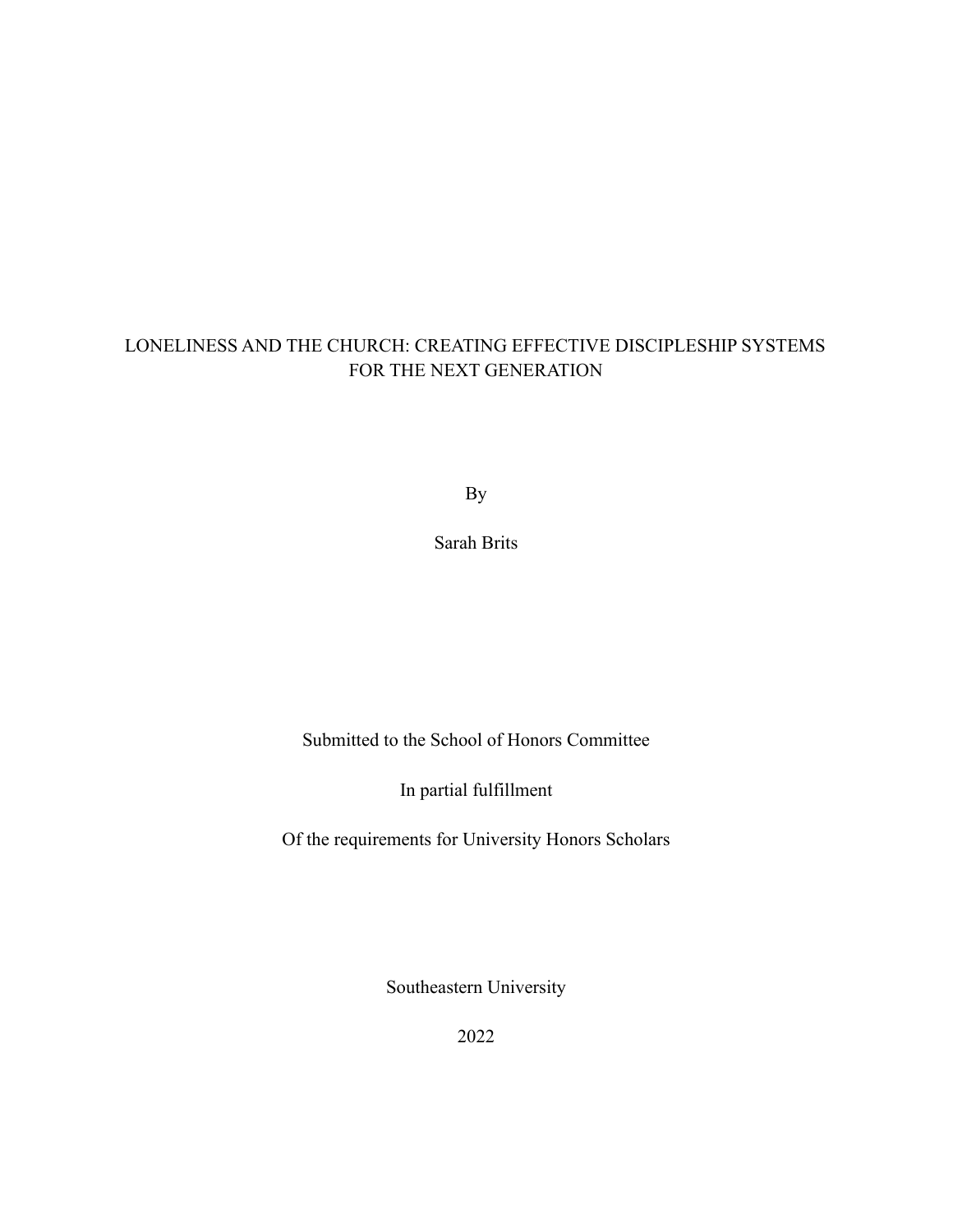Copyright by Sarah Brits

2022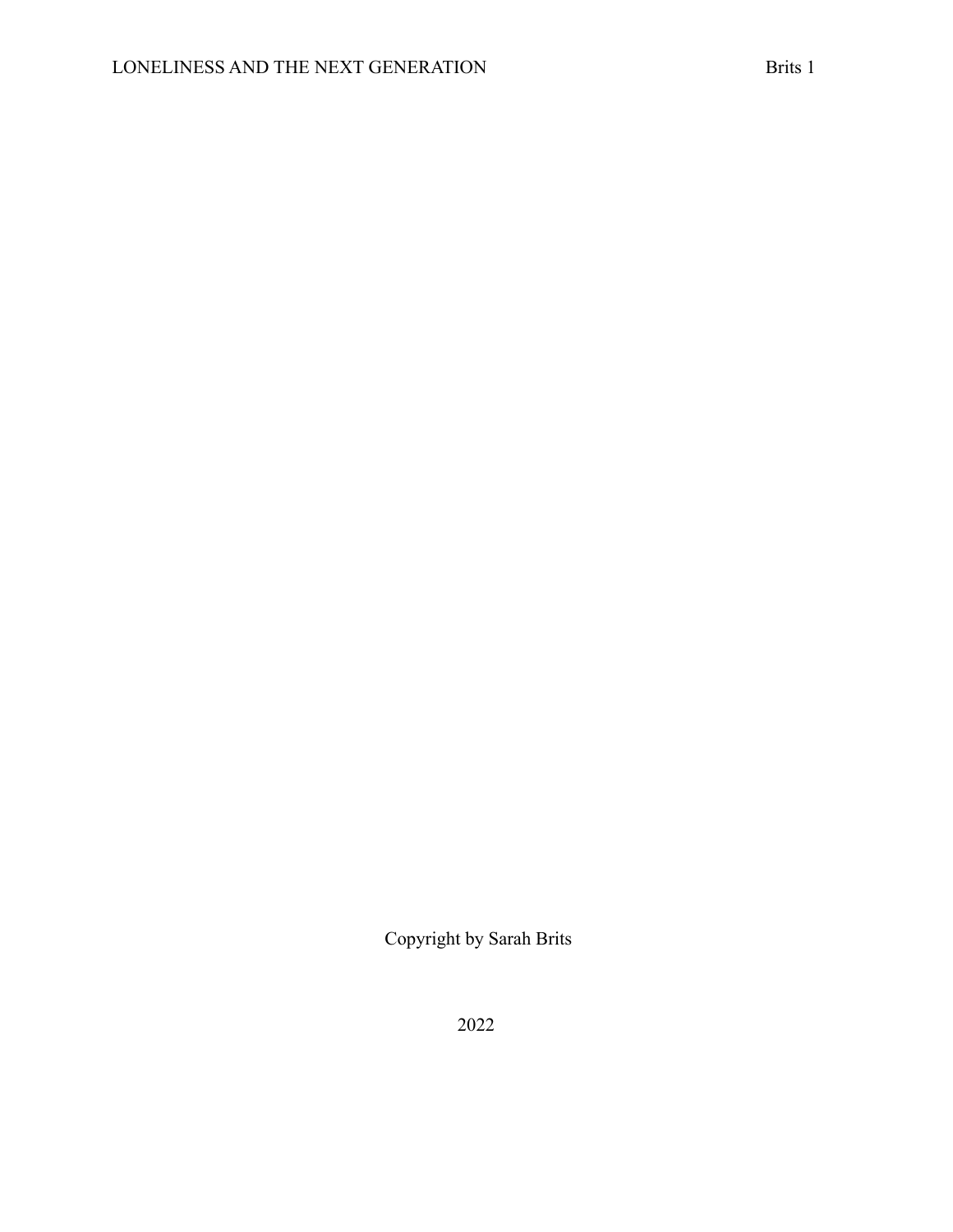#### **Abstract**

Loneliness is the most common shared experience. With Generation Alpha already predicted to be the loneliest and most anxious generation of all time, it is more important than ever for next-generation ministry leaders to step ahead of the trend of loneliness and establish effective discipleship systems within their ministry. This study explores to what level people are experiencing loneliness on a daily basis and how their church involvement impacts said loneliness. The church is good at offering large group and small group connections for individuals, but most participants said their church does not offer mentorship opportunities, neglecting the vital intimate dimension of connection Dr. Vivek Murthy discusses. This study proposes a youth leader training manual for churches to implement to make sure each student is able to have a one-on-one coaching relationship with their leader.

KEY WORDS: Loneliness, Mentorship, Discipleship, Generation Z, Generation Alpha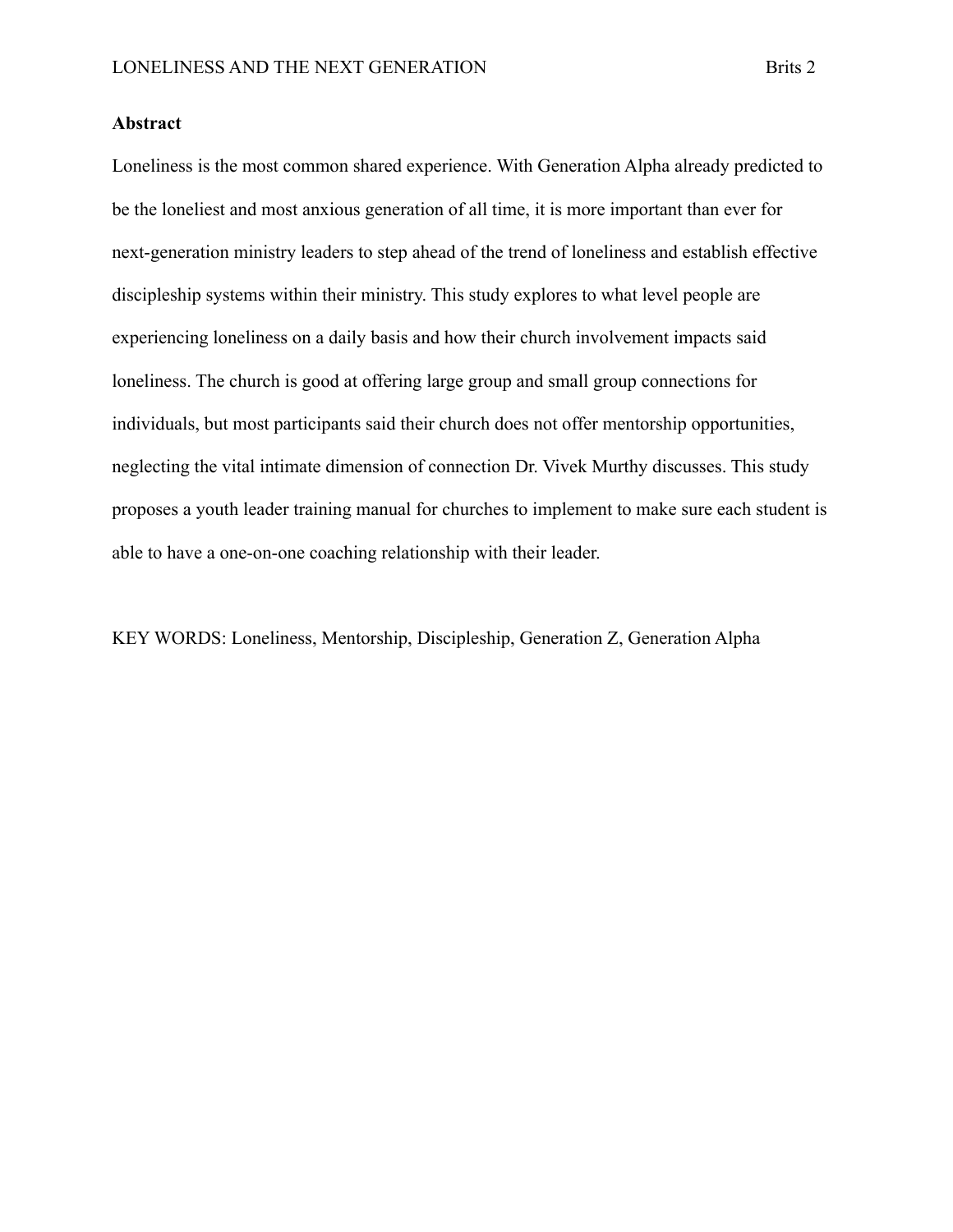## **Table of Contents**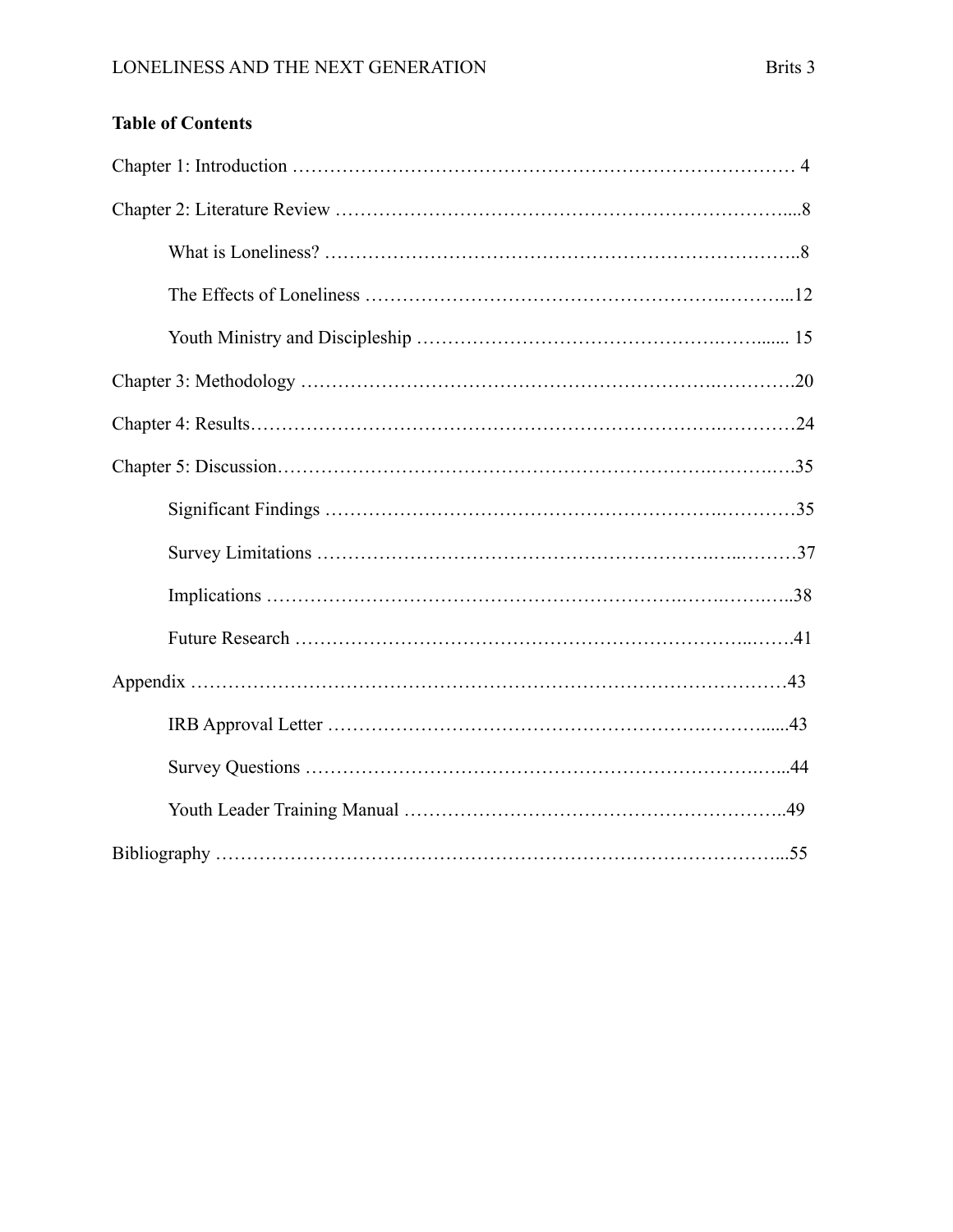#### **Chapter 1: Introduction**

Vivek Murthy, General Surgeon under the Obama Administration, in his book *Together*, describes three dimensions of connection every human needs to have so they do not experience loneliness. An intimate, social, and collective type of connection is necessary for each person. When I read this, it gave vocabulary and validated emotions I had felt in the past. Like everyone, I have had times of deep loneliness but never validated those feelings because I still had a best friend or a group of friends. I did not realize there are different types of connections that are necessary. No person is exempt from experiencing loneliness. Even if a person is able to name their emotion as that, so many issues people face each day are rooted in their experience of loneliness. Loneliness is a subjective deficiency or lack of relationships. Each generation is experiencing loneliness at a higher degree. In continuation of this trend, Generation Alpha is predicted to be the loneliest and most anxious generation of all time. The loneliest generation is quite a label to have as the oldest is only 10 years old.

Learning these two facts prompted the question in me -- what is the Church doing about it? The church should be able to offer all three dimensions of connection, but people are still not feeling fulfilled in their relationships with others or with God, causing them to turn to substances, other religions, or complete apathy towards Christianity. How can I as a future Next-Gen pastor step ahead of these predictions and create effective systems to help people on their journey to combat loneliness?

#### **The Problem**

In 2015, Twenge found 31% more students in 8th and 10th grade felt lonely in comparison to the same survey being completed in 2011. The same was true for 12th graders at 22% more people experiencing loneliness (Twenge 2017, 97). Now, the survey is 6 years old,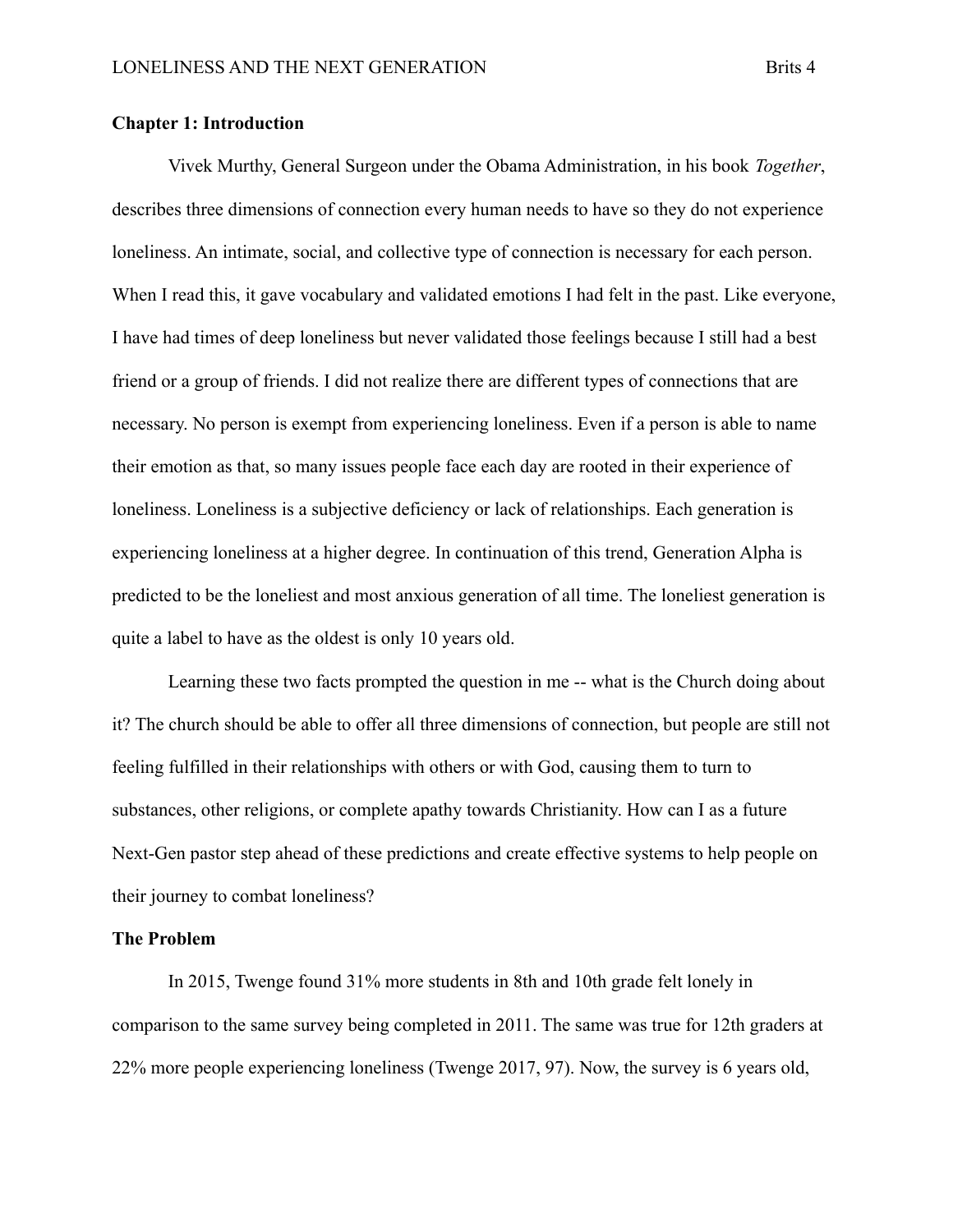those statistics are even more relevant. The COVID-19 Pandemic, extended use of technology and media, and other external factors have triggered the increase in levels of loneliness in young people. But, young people are not the only ones experiencing high levels of loneliness.

Researchers use metrics to measure anxiety and depressive symptoms in adults to identify their levels of loneliness as they express in similar ways. During the COVID-19 pandemic, 30% more adults were likely to screen positive for anxiety and depression than before the pandemic started (Van der Velden et, al 2021, 4). As the pandemic called for isolation, working from home, and general disengagement from social activity, it is assumed the levels of loneliness increased by a similar amount. People's experience with loneliness is cyclical. Their expressions of anxiety and depressive symptoms make it hard to form the connections that are needed to not feel lonely. When the opportunities to meet people are taken away, this cycle becomes even harder to break.

One consistent factor in the lessening of anxiety and depression for individuals is religious involvement. Hudson researchers noted communities of color have fewer rates of anxiety and depression due to higher rates of religious involvement (Hudson 2015, 586). Additionally, there are high correlations between religious involvement and low rates of suicidal ideation for teens. When compared to suicidal ideation trends for non-religious teenagers, the social support that religious communities offer has a positive impact on a student's struggle with suicidal ideation (Cole-Lewis 2016, 1175). Youth identified prayer, faith-based connections, and other expressions of their religion as helpful tools to cope with depressive symptoms (Cole-Lewis, 1183).

If faith-based activities benefit mental health, should this not also be the case for loneliness? The two, anxiety and loneliness, are understood to be experienced similarly which should cause this hypothesis to be true. This thesis seeks to understand the connection between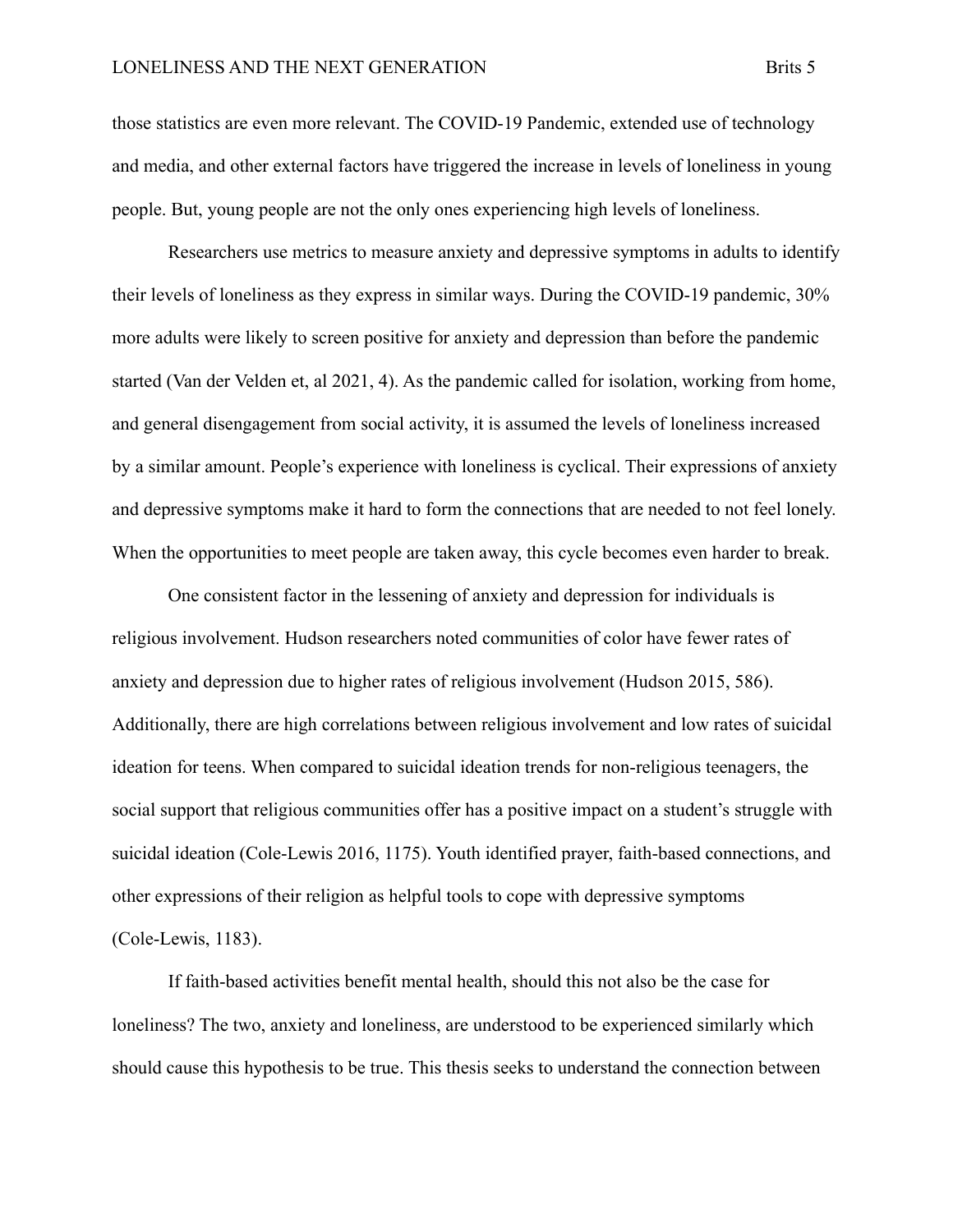loneliness and one's religious experience. The hypothesis is that similarly to studies done with depression and anxiety, levels of loneliness will be lessened with increased involvement in a local church. By measuring people's religious background; current church involvement, and general types of connection, there will be a correlation to the quantitative experience of loneliness someone experiences. The data that is collected will inform a proposal for a discipleship system that churches could implement based on the needs in their community.

#### **Research Questions**

To answer the correlation between religious involvement and loneliness, this research seeks to answer three major questions covering the topic of loneliness, young people's experience with religion, and discipleship. First, to what level are people experiencing loneliness on a day-to-day basis? If the hypothesis is correct, loneliness is becoming an epidemic for many with what seems to be little support for it getting better. This thesis hopes to answer how college-aged students are experiencing loneliness and how it impedes their life.

Second, this thesis seeks to discover how the church helps people create the connections they need to. No person is immune to experiencing loneliness, however, if religious involvement is supposed to reduce levels of loneliness and has the ability to provide the three dimensions of connection, then people who are actively involved in a local church should have appropriate connections in all three dimensions.

The last research question is how does discipleship impact levels of loneliness, especially with the next generation? As a culmination to the prior research questions, this question seeks to understand what the missing gap is between one's church involvement and their experience of loneliness. If churches are not providing adequate discipleship opportunities, what can be added?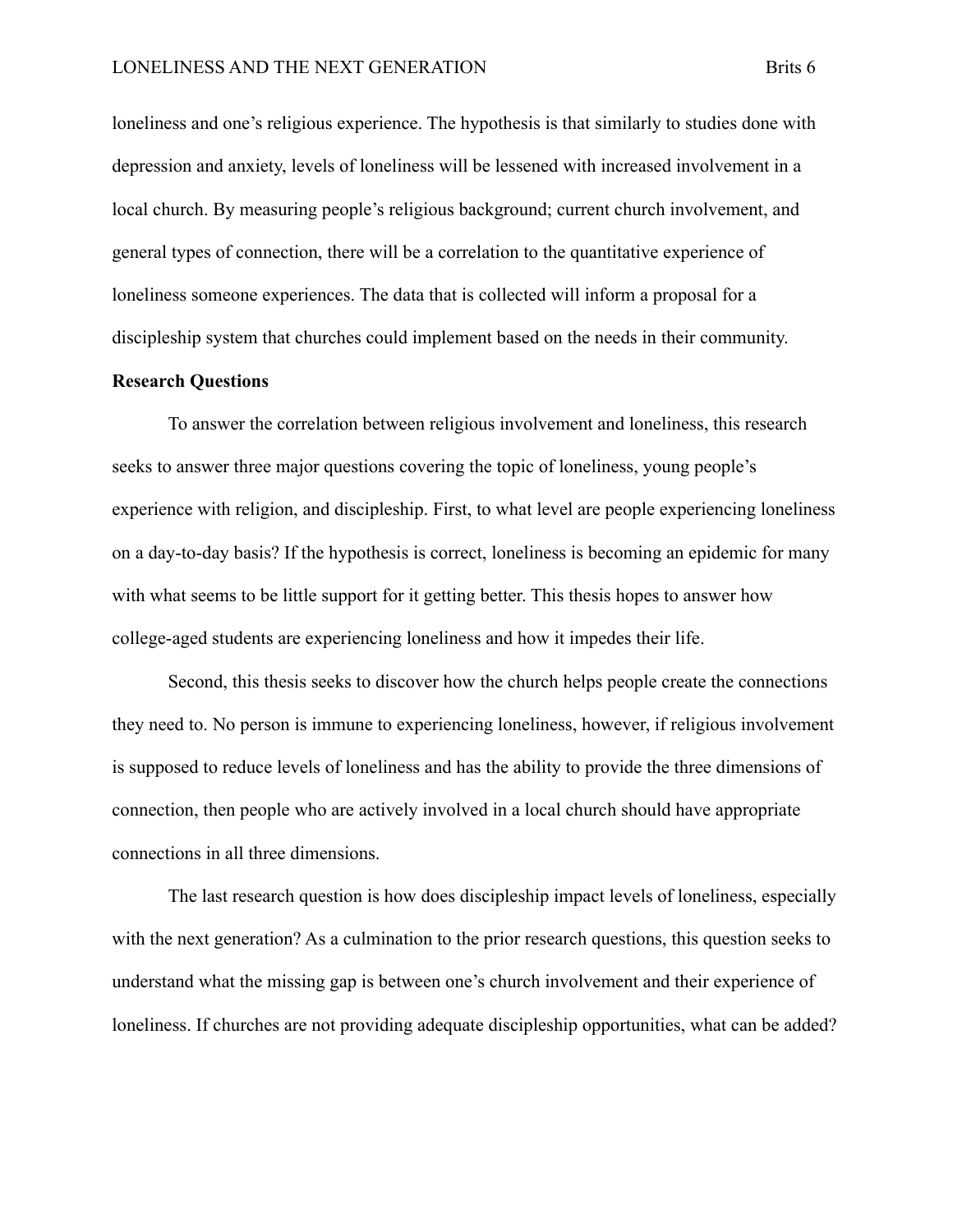Loneliness is a cyclical experience and the church should be the best place to break that cycle - especially at a young age.

#### **Significance**

The research that is completed in this survey will benefit the current generation of college-aged adults but also Generation Alpha in current children's ministry and youth ministry contexts. Due to the connection and similarities between Generation Z and Generation Alpha, the conclusions from this study will impact Generation Alpha. The long-term goal of this survey is with the implementation of new discipleship systems, young people will see lessened rates of loneliness. This benefits the current generations and generations to come. If churches can implement effective discipleship systems to engage the next generation, then these benefits can become a reality.

#### **Summary**

The church has a unique opportunity to create healthy environments where young people can create intimate, social, and collective dimensions of connection. There is, however, a missing piece. Generation Alpha's trend of high levels of loneliness is an indicator that the church needs to make a change in how they are helping connect people. Prior research shows high rates of anxiety and depression are lessened by religious involvement. Loneliness and symptoms of mental health display in the same way so religious involvement should, in turn, lessen levels of loneliness. By answering the three research questions, this thesis hopes to show that the correlation between levels of loneliness, the opportunity for connection, and the discipleship opportunities of young people is high. If the church can be a place of healthy connection, then young people may not leave the church at such a high rate.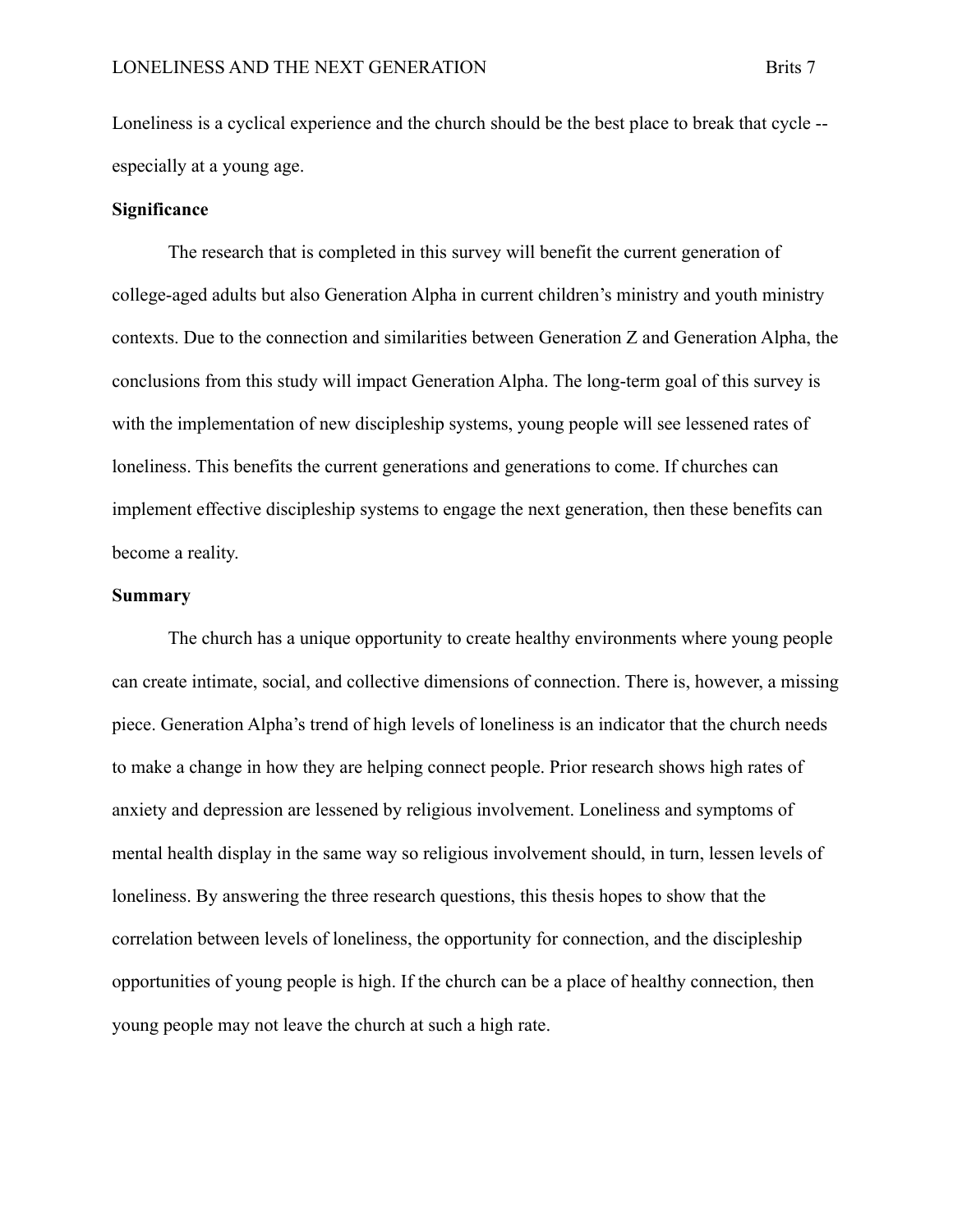#### **Chapter 2: Literature Review**

The COVID-19 pandemic has only exacerbated the effects of loneliness for people around the world. It has raised questions like what is loneliness, what the long-term effects are, and why one experiences loneliness. Even before the start of the pandemic, Generation Z (Gen Z), the children born between 1995 and 2010, were already labeled as the loneliest generation. The coming generations are predicted to have the same label but to an even higher extreme (Twenge 2017, 97). If people are wanting to reverse these predictive trends, the American Church needs to examine its discipleship systems to see if they are providing its members with the proper connections to fight against loneliness. This literature review looks at data and studies from older generations and will use the limited data on Generation Z to conclude Generation Z's experience with loneliness. The review will also explore the current, common forms of discipleship within the church and how research has shown subjective religiosity affects loneliness symptoms.

#### **What is Loneliness?**

#### *Dimensions of Connection*

For the purposes of this research, one must know the definition of loneliness. Loneliness is defined as a situation in which a person has a subjective deficiency or a lack of relationships (Biehl 2018, 1). It is important to note that loneliness can feel different for each person based on the relationships they are lacking. A person could be in a room full of people and feel lonely, or they could have a great intimate relationship with someone and still experience loneliness.

Dr. Vivek Murthy, General Surgeon during the Obama and Biden administrations, studied people experiencing loneliness and found that this subjective deficiency is divided into three main categories of relationships. A person must have relationships that fulfill all three of these 'dimensions' to not experience loneliness: intimate; social; and collective. Murthy goes further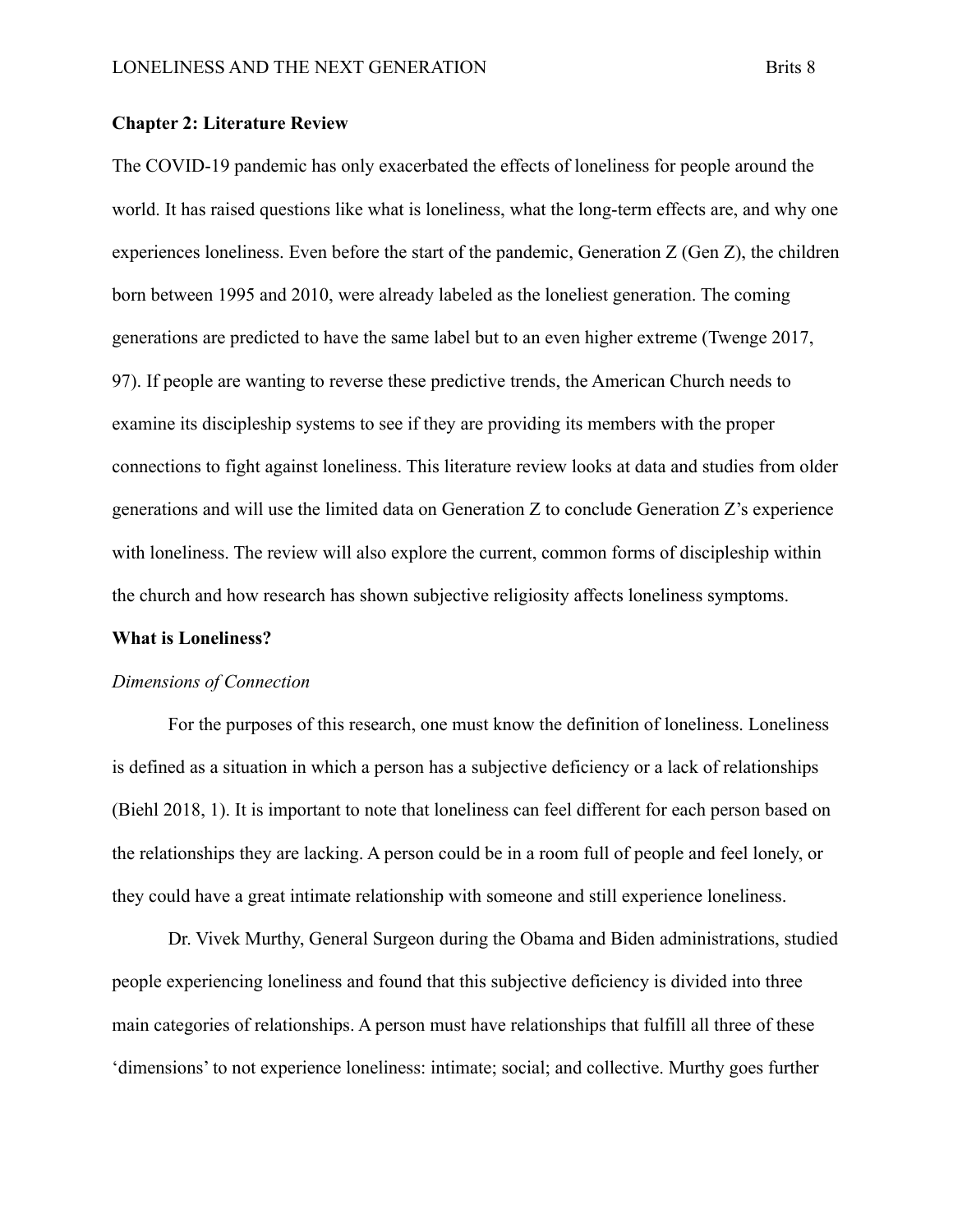by saying these three dimensions of relationships are necessary for the person to thrive, not just diminish feelings of loneliness. The first is an intimate relationship, a one-one connection where someone feels like they can share their full self. This could be a romantic partner, best friend, or close mentor. Next, each person needs relational connections. For example, does the person feel like they have friends who they can invite to their birthday party? These relationships are still close friends but do not need to be as deeply known as the intimate connection. Last, each person needs a collective dimension to their social relationships. This is answering the question if the person is involved in an activity or group to give them something with which to belong. For some, this could be a strong ethnic identity, a religious community, a sport or club, or even an experience in line at the grocery store to remind the person there is more to life than just them (Murthy 2020, 8).

#### *The Shared Human Experience*

Each person can experience loneliness. Humans are built for human connection and when that is missing, loneliness acts as a vital function to warn the person something essential is missing (Murthy 2020, 23). Studies have shown loneliness goes beyond the psychological need but that social connection is as basic of a need as hunger and thirst. The fundamental drives of hunger and thirst operate when someone lacks social connection (Inagaki 2016, 1099). Additionally, the region of the brain that is activated when a person experiences loneliness is the same region of the brain that activates when the person experiences physical pain (Linneman 2018). This has been true since the Garden of Eden when God created Eve for Adam. As God is creating Eve, He says to Adam, "It is not good for the man to be alone. I will make him a helper suitable for him" (Genesis 2:18, NIV). While often this verse is cited as proof that people should be married, it shows a deeper reason that connection is a basic need for humans. God created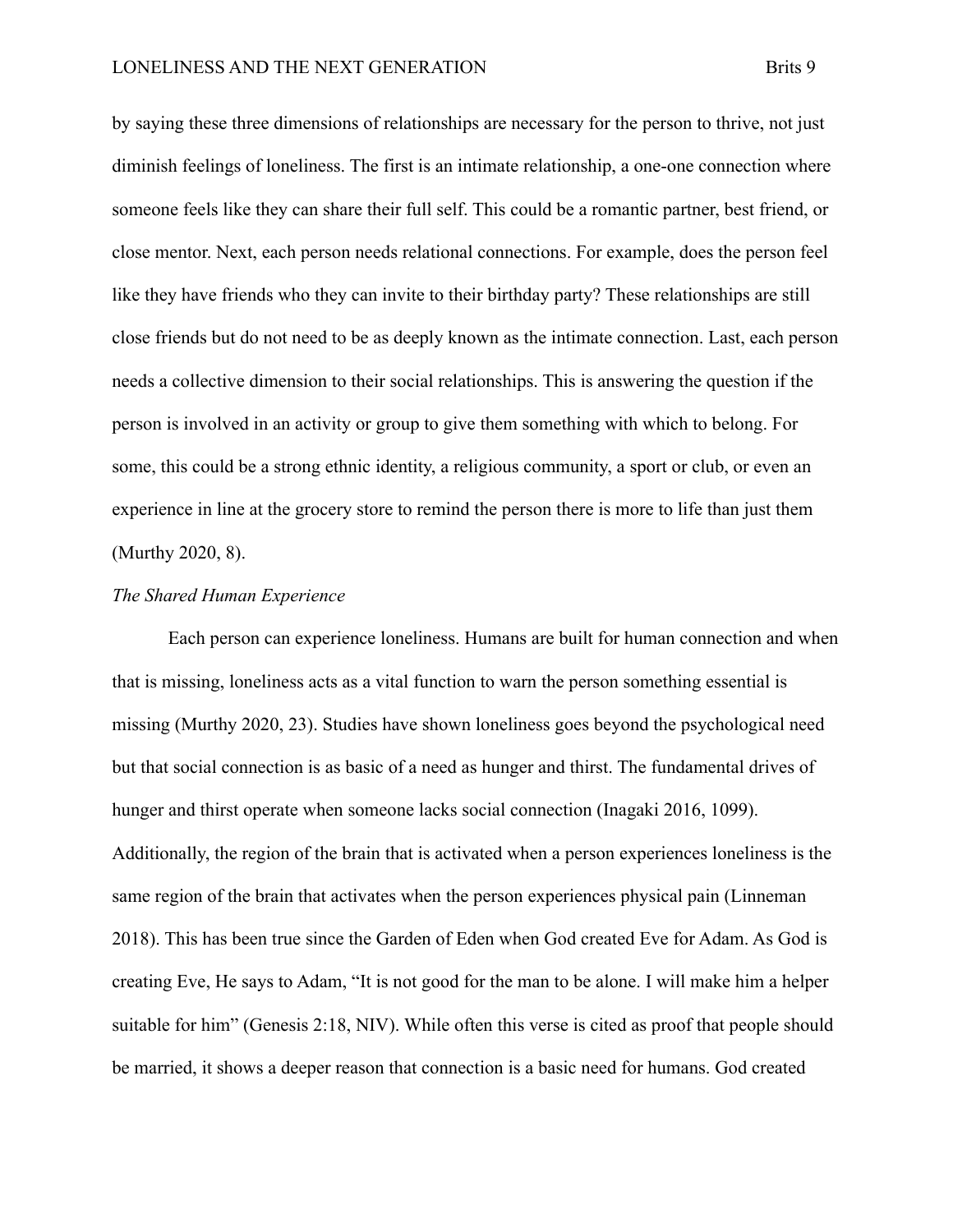fruit trees for Adam to eat from, pointed out the water in the springs underground, gave Adam a job and purpose, and then created Eve for him. These were the basic needs that God identified for Adam and Eve which he then provided.

#### *The Triggers for Loneliness*

If companionship is a basic need like food and water, why do people not treat it like one? For many, they mitigate their feelings of loneliness due to having connections in other dimensions. They may feel that they have an intimate and collective connection but they are lacking the relational. They undermine their own experience rather than being able to name it as loneliness. People need to know the signs of loneliness so they can see the need and treat it as such. Below are several external experiences that can trigger loneliness for people.

First, many studies have seen high correlation trends between media usage and loneliness. While it is unclear if media usage affects loneliness or if loneliness affects media usage, there have been lots of trends showing that younger generations are addicted to media (Yalcin 2020, 210). Media, especially social media outlets such as Instagram, Snapchat, and Facebook, have made the fears of being left out exacerbated as young people can see in real-time their peers hanging out without them. Situations like this beget loneliness. However, when a person is feeling lonely, they are likely to withdraw from in-person interactions to media outlets which perpetuate this cycle of media addiction and loneliness. Olgathe Khazan puts it like this, "if you use those digital connections as a way station [ways to meet up somewhere], it's associated with lower levels of loneliness. If it's used as a destination, they tend to withdraw socially because it's punishing and interacting digitally perhaps as a non-authentic self, makes them feel more like they're accepted but it doesn't actually make them feel less lonely" (Khazan 2017). Teenagers are the people who use media the most and it is shown in their current trends of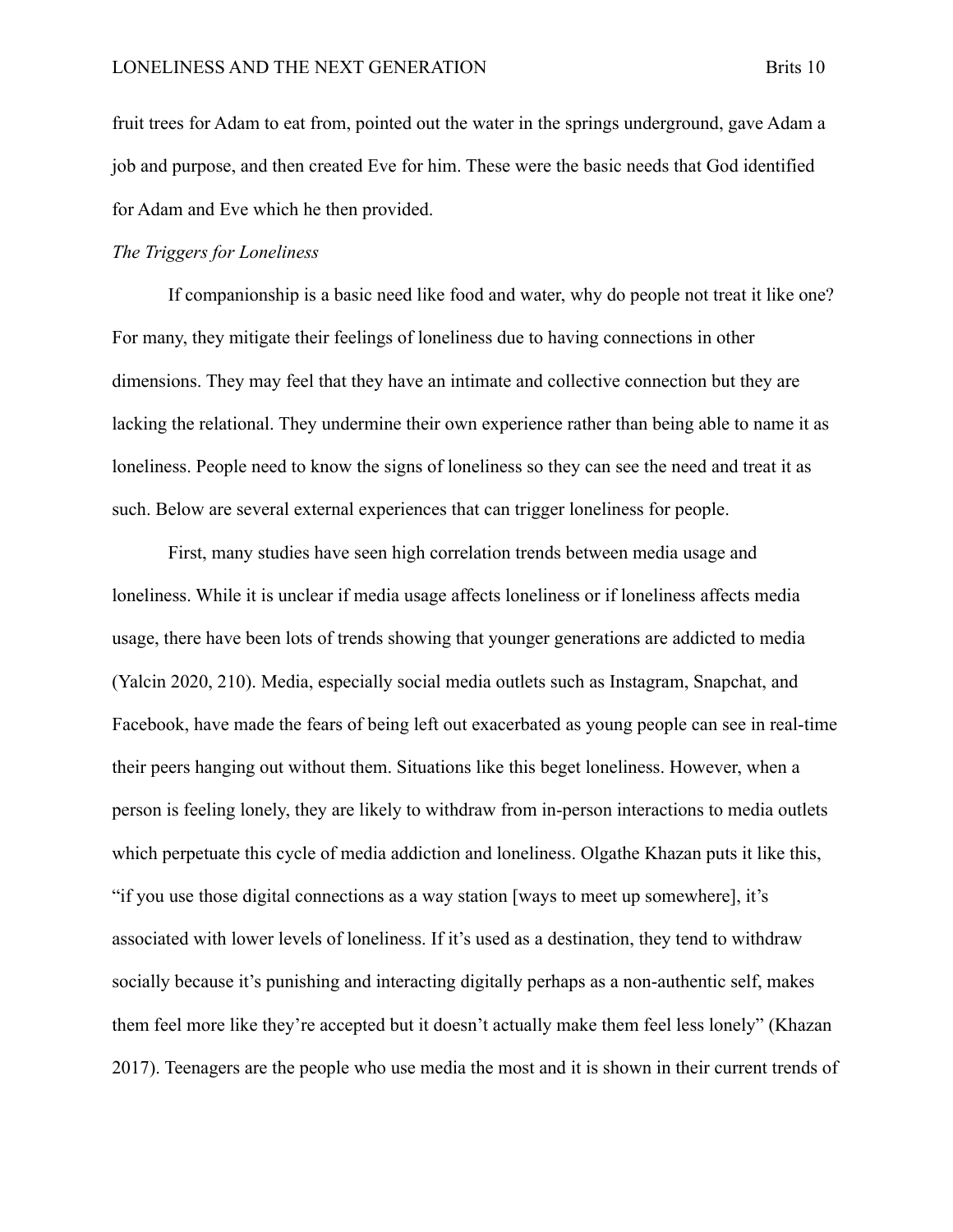loneliness. 31% more students in 8th and 10th grade felt lonely during a 2015 survey in comparison to the same survey being completed in 2011. The same is true for 12th graders at 22% more people experiencing loneliness (Twenge 2017, 97).

Teenagers are also subject to experience increased loneliness due to transitions. While any person can experience feelings of loneliness due to transition, studies have shown people transitioning into college experience high levels of loneliness due to a new environment and change in social support from friends and family (Sladek 2015, 299). When people enter into a new environment, there is a sense of losing social support and connection which emphasizes the feelings of loneliness within somebody. Young people who are entering college often lose connections with people in their city of origin which makes them feel like they lost the intimate, social, or collective connection they need. Additionally, loneliness can increase feelings of social anxiety within people creating another tiring cycle of people being unable to make friends due to anxiety, increased loneliness, and then increased social anxiety because of the increased loneliness.

Another trigger for loneliness is unforeseen circumstances that affect large communities at a time. The COVID-19 pandemic is one of those unforeseen events that has been catastrophic for people's physical and mental health. With stay-at-home orders, two-week quarantines, and mandated isolations, people are not able to connect on the necessary levels. In studies of retirement facilities, long-term care facilities, and elderly homes, there was a higher number of loneliness and people expressing anxiety and depressive symptoms (Van der Velden et. al 2021, 2). The correlation between loneliness and mental health problems has also been at an all-time high. A study shows that 30% of adults were more likely to screen positive for anxiety or depressive disorders during the pandemic (Van der Velden et, al 2021, 4). As discussed before,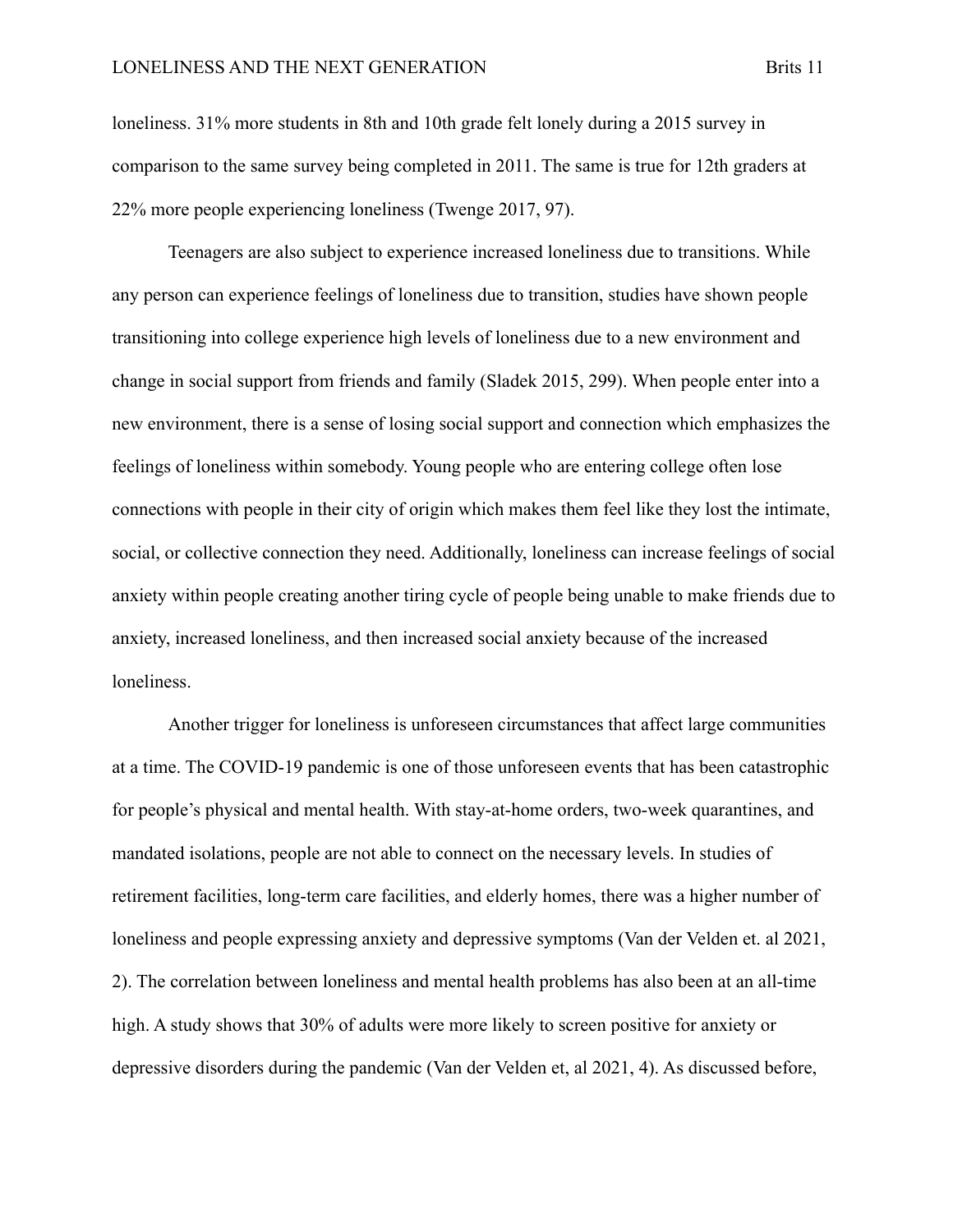the anxiety or depressive symptoms create a vicious cycle of loneliness as one makes the other worse.

#### **The Effects of Loneliness**

#### *Mental Health*

The triggers of loneliness show consistent data that loneliness is almost always paired with struggles of mental health (Chang et. al 2020, 1). It is important to understand the symptoms of anxiety and depression to understand the full effect loneliness can have on one's mental health. An important note of this literature review is loneliness does not automatically mean that the person can be diagnosed with anxiety or depression. The goal is to explore the similarities between these mental illnesses and the effects of loneliness. This will bring up similar symptoms as opposed to diagnosing participants.

First, anxiety is one of the most common mental illnesses that people today are facing. People that struggle with anxiety see symptoms of low self-esteem, fatigue, insomnia, addictive behaviors, social withdrawals, perfectionism, and a myriad of physical health issues such as stomach ulcers, weight gain or loss, and change in appetite (Yalçin 2020, 209). When a person experiences a loss of a necessary dimension of connection, it can result in the exhibition of one of these symptoms. Anxious symptoms can act as an alert to the person that they are not feeling fulfilled in their current connections.

Similarly, depressive symptoms can act as the same alert. People who experience depression understand this statement that it is more than just a sad mood (Twenge 2017, 83). For many, this 'sad mood' is paired with hopelessness, lack of meaning, loss of interest in life, a lethargic state, and suicidal ideations (Twenge 2017, 82). Again, the goal of this review is not to diagnose those experiencing loneliness with clinical depression. But, to understand the severity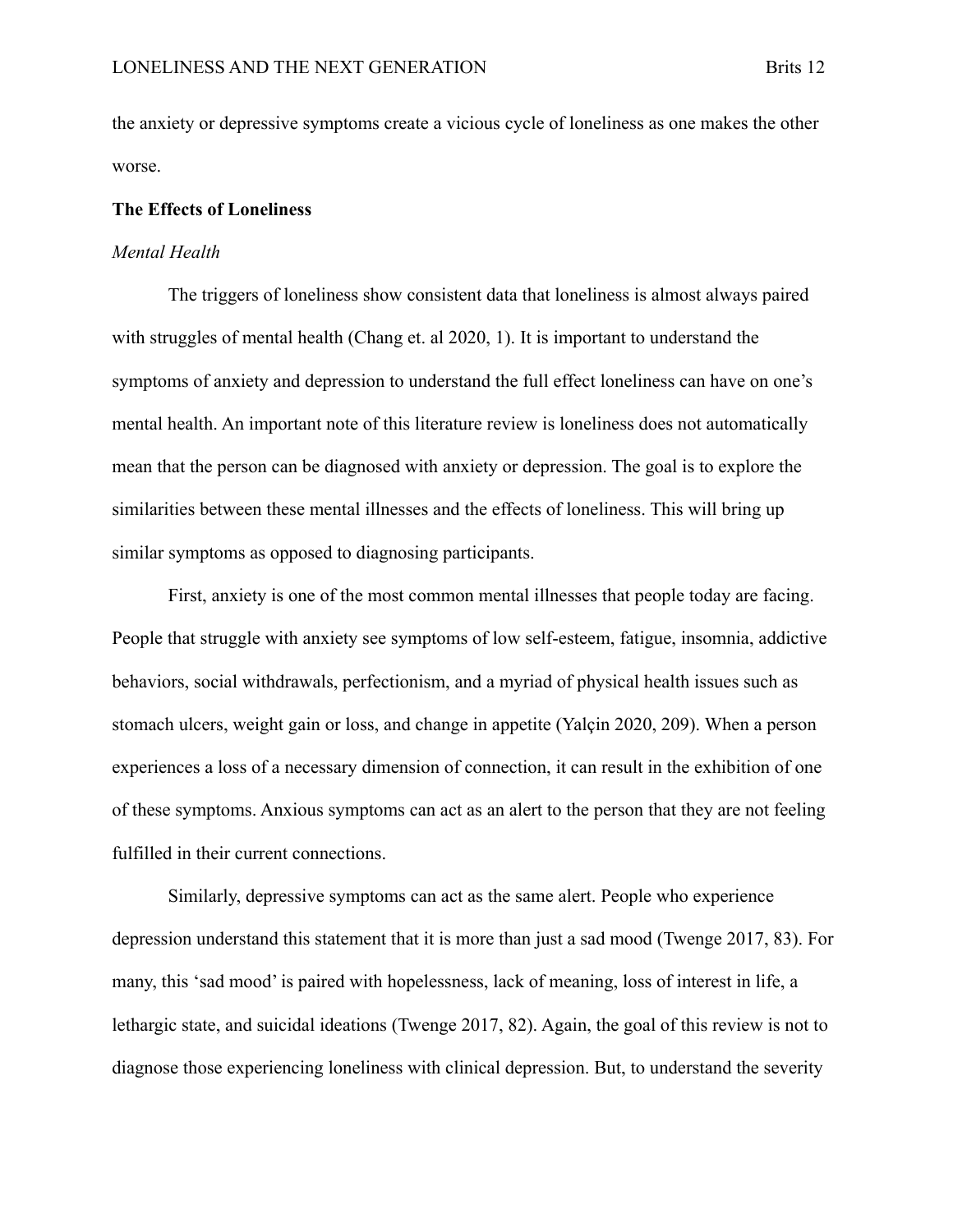of depressive symptoms, one must understand that clinical level depression is the leading cause of disability leave for Americans aged 15-44 (Hudson 2015, 584). When a person experiences loneliness, they can quickly slip into the depressive symptoms listed above and not realize that the root of the issue is a lack of connection.

#### *Physical Health*

Change in physical health is also a predictor of one's experience with loneliness. Vivek Murthy, during his time as a practicing care practitioner, realized that the root of many people's struggles with weight or addiction is a lack of connection. In his book, he mentions, "the impact of lacking social connection and the reducing of life span is equal to the risk of smoking fifteen cigarettes a day, and it's greater than the risk associated with obesity, excess alcohol consumption, and lack of exercise" (Murthy 2020, 13). If people are feeling like they are lacking a connection, they will either turn to addictive behaviors to numb the anxiety and depressive symptoms. Additionally, if a person is experiencing low self-esteem and a sense of exclusion due to loneliness, the peer pressure of casual drinking and drugs can lead to addiction when the person becomes dependent on them to find the needed connections.

Loneliness also has a large impact on people's sleep. One of the common symptoms of anxiety and depression is the person could either experience insomnia or consistent fatigue and in some cases both. If a person is not experiencing fulfilling social connection in all of the needed dimensions, they are likely to sleep more than their average peer. While this may seem like a good thing, too much sleep can exaggerate the person's feelings of being left out as there are people who are living life around them. People that feel fulfilled in their social connections sleep less because they are with people more frequently (Sladek 2015, 310). When a person is lethargic and allows themselves to sleep more throughout the day, it can keep them more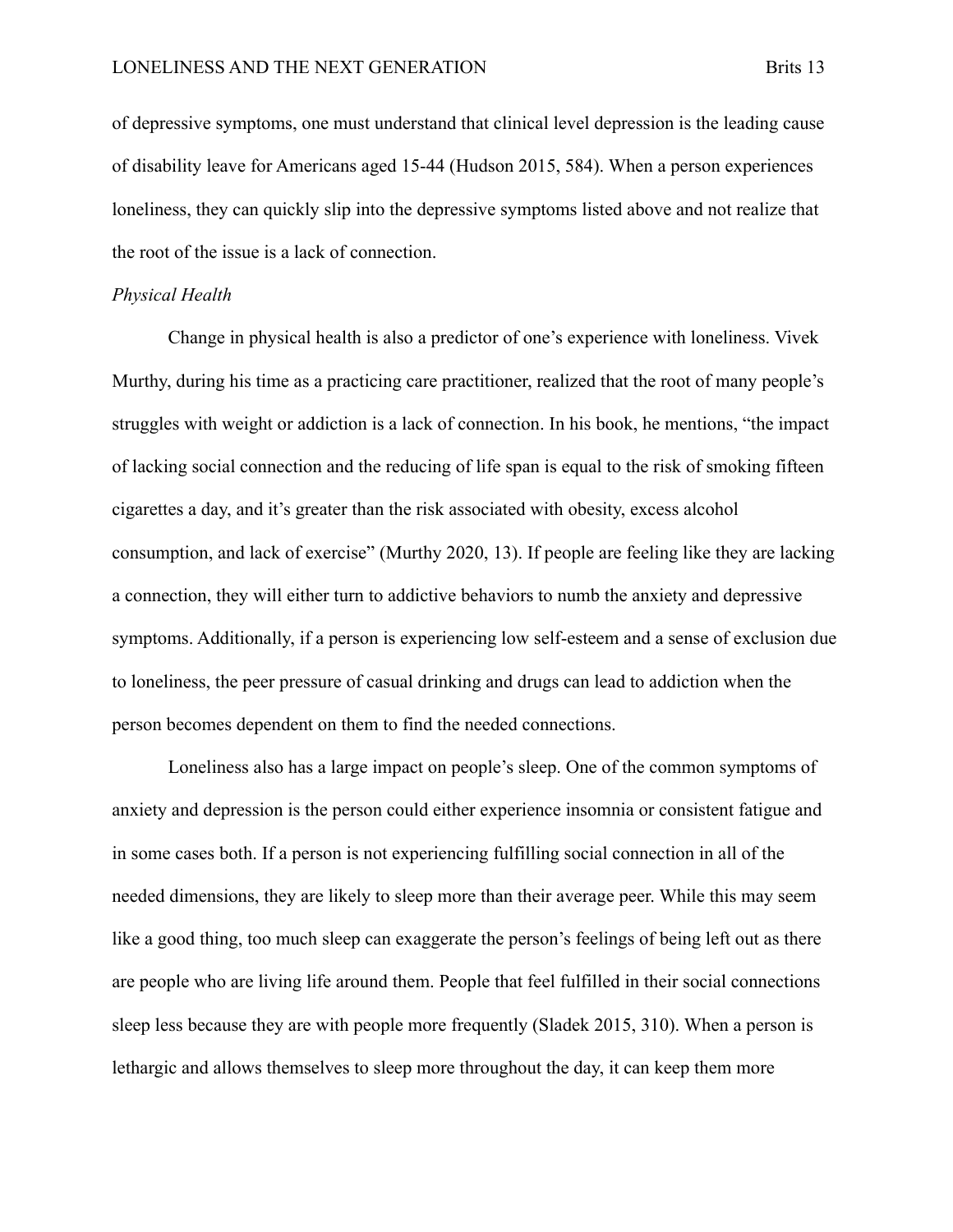disconnected than when they started. These physical trends are exacerbated in Generation Z as they are currently experiencing the highest rates of loneliness and mental health challenges. *Behavior in Children*

Children can experience the same physical and mental impacts of loneliness that an adult can feel. However, due to language development, this may not always be expressed in the same way. Children's expression of loneliness can be shown in disruptive behavior, social withdrawal, bullying, and other antisocial behaviors. The rise in aggressive or antisocial behaviors in children acts as an indicator to the adults around them that they are not meeting the dimensions of social connection that are necessary for all people, regardless of age (Berlin 1995, 93). Children who are experiencing loneliness are more likely to be rejected by their peers, continuing the cyclical nature of loneliness. For some children, the root of their loneliness is based on their attachment styles with their parents and primary caregivers. People with insecure-avoidant and insecure-ambivalent attachment styles that are developed in infancy are already at a greater risk for loneliness due to deeply rooted trust issues, avoidance of emotional vulnerability, and poor temperament (Berlin 1995, 99). Insecure-avoidant attachment is when an individual does not feel security with any caregiver so they become emotionally unavailable to those around them. Insecure-ambivalent attachment is when an individual is not secure in their relationship with the caregiver but it expresses dependence and clinginess. These individuals are often difficult to soothe even when in the presence of a safe place. Divorced and broken homes also severely impact the child's development in the ability to modulate aggression and in the child's ability to separate themselves emotionally from their parents (De Figueieredo 2012, 704). When a child has experienced a divorce or separation in the family they can believe that the family's love for the child can end in the same way it did for the other parent. This is debilitating in one's ability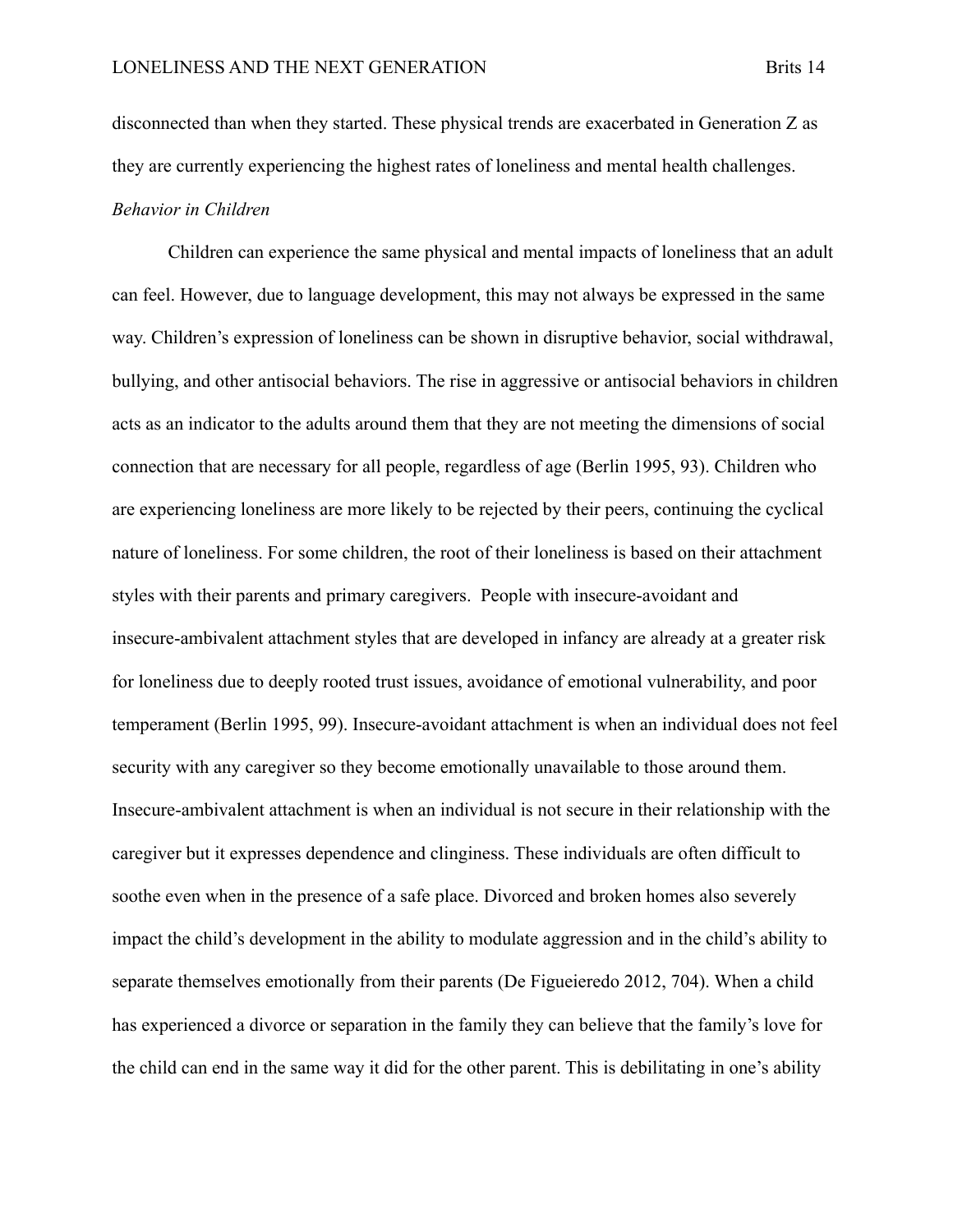to trust others and show emotional vulnerability thus hindering their social connections (De Figueiredo 2012, 712). This not only shows the importance of helping parents connect with their children but creating early intervention programs and systems for the next generations.

#### **Youth Ministry and Discipleship**

#### *Subjective Religiosity*

Religion in general, not just Christianity, has been shown to reduce the effects of anxiety and depressive symptoms as well as loneliness. There is a term, subjective religiosity, that is used to define people's religious involvement. Measuring one's subjective religiosity is beneficial to determine the effects of religion on one's mental health. It seeks to understand the intrinsic aspects of religious commitment; the centrality of religion to an individual; the self-characterizations of being religious; and public and private religious behaviors that affect behavioral norms and social expectations (Hudson 2015, 585).

Communities of color who are historically more religious than white communities have seen the benefits of their religious involvement. In a study to compare the rates of depression and depressive symptoms between communities of color and white communities, researchers found religious involvement was a common trend for those who experienced lower rates of depression. It did not mean the people did not experience depressive symptoms but there were lesser rates. Additionally, the study found that black and brown communities had lower rates of depression collectively due to their higher rates of religious involvement (Hudson 2015, 586).

On a similar note, there are high correlations between religious involvement and low rates of suicidal ideation for teens. When compared to suicidal ideation trends for non-religious teenagers, the social support that religious communities offer has a positive impact on a student's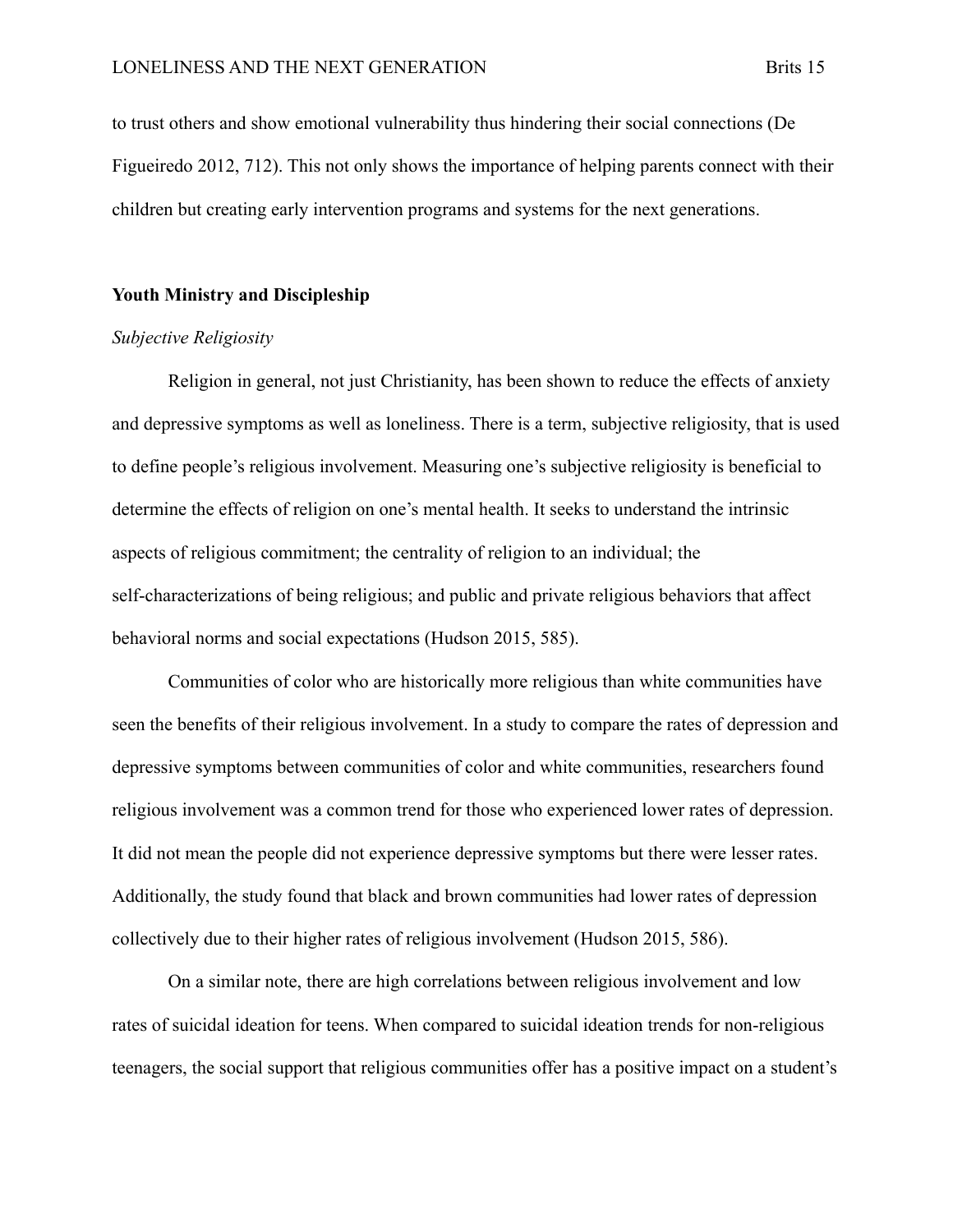struggle with suicidal ideation (Cole-Lewis 2016, 1175). Youth have been able to identify prayer, faith-based connections, and other expressions of their religion as helpful tools to cope with depressive symptoms (Cole-Lewis, 1183).

#### *What is Discipleship?*

Since religion has a positive impact on the anxiety and depressive symptoms that a person faces, Christianity is no different. The public and private disciplines of Christianity are built to develop one's faith in Jesus but in turn, this helps one with the struggles they face regularly. Once a person becomes a Christian, they often enter systems of discipleship. Discipleship is a common word used in Christian culture to mean "to make a disciple". The word disciple is taken from the original Greek word 'manthanō' which translates to 'to learn'. This word was used to describe someone who would attach themselves to another to gain practical and theoretical knowledge through instruction and experience (Richards 2015, 307). During Biblical times, a rabbi would have a disciple who would learn all of the written and oral traditions of the Scriptures. Before they were released to do their own ministry, they had to be taught by the rabbi for several years (Richards 2015, 307). Jesus is known for having his 12 disciples, or followers, with him during his time on earth. Jesus and the 12 disciples helped form the modern model of discipleship as Jesus spent intentional time with these people to teach them their commands and move them from believing his words to obeying his commands (Richards 2015, 308). It was because of this time with Jesus that the disciples became the pillars of the early church as it was their mission to go out and tell others about the death and resurrection of the Messiah.

Someone who actively pursues a life with Jesus is a disciple and therefore undergoes a process of discipleship to learn more about their walk with Jesus. Discipleship is the step after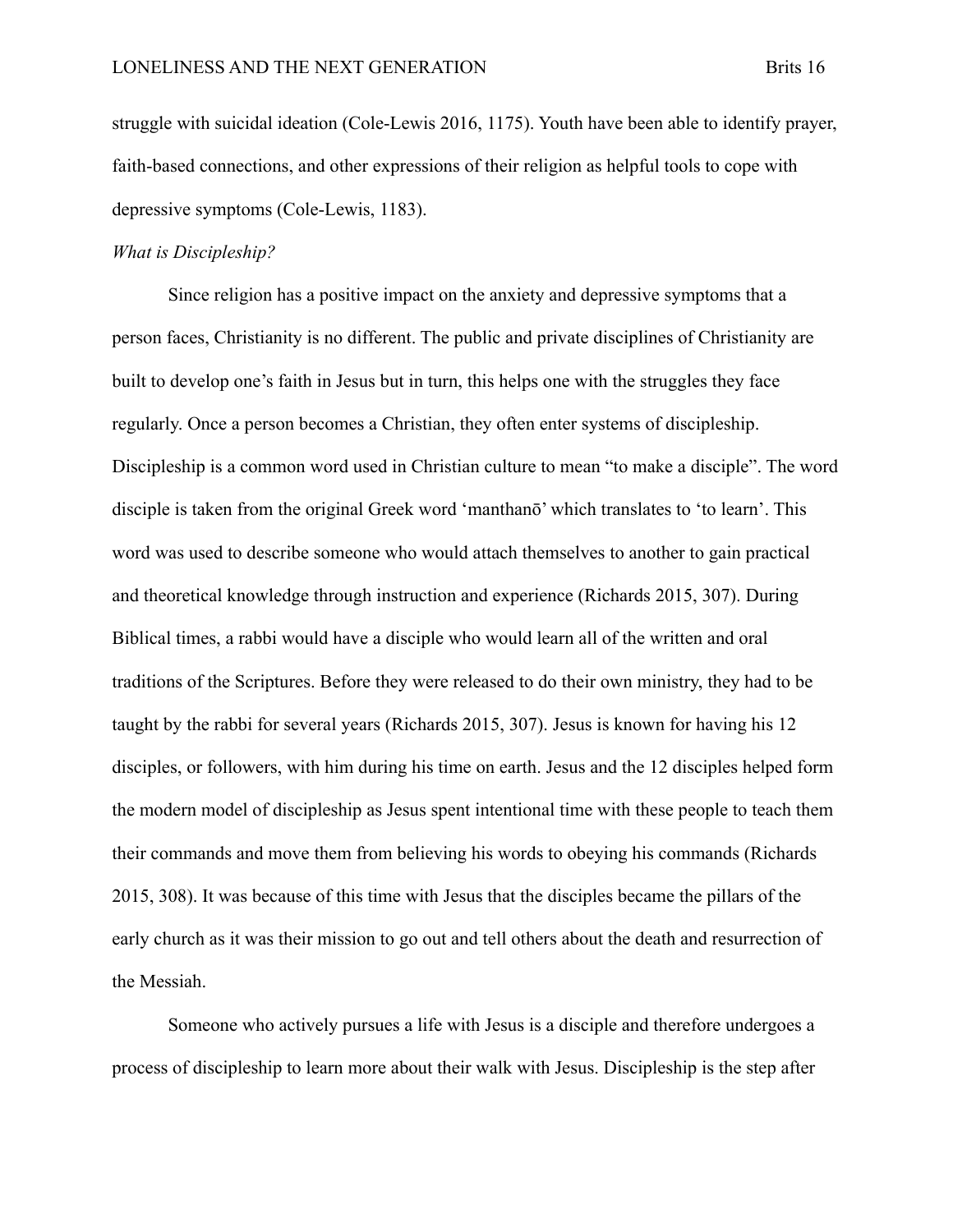receiving salvation that brings a new believer to sanctification, the process of becoming like Jesus. The goal of discipleship is not knowledge of Scripture and God but rather the likeness of Jesus (Richards 2015, 308). Churches create discipleship systems to help people follow the command of Jesus to make disciples. Some of these systems include one-on-one mentorship and small groups. Especially in youth contexts, the marks of discipleship are missed. Intentional discipleship is a greater need than just attending sports games. Discipleship involves intentional teaching, correcting, and leading by example to help a young person become more like Jesus. Now more than ever, young people are looking for authenticity and servant leadership from their adult leaders (Ji 2011, 320). Disciplers through various formats should represent these values.

Despite the high trends of anxiety, depression, and loneliness in Gen Z, there are high rates of young people leaving the church. This has created an inability to produce long-term members of the faith (Moser 2019, 2). According to George Barna, a church data researcher, in 2019, 64% of young people are leaving the church now, even if they grew up attending regularly (Barna 2019). This is a 5% increase from when the same survey was conducted in 2011. The COVID-19 crisis has exaggerated these trends once again as it has created an easy excuse for people to stop attending as churches were not meeting in person (Ham 2020). If no personal devotion or commitment was being made then young people have an easy reason to not return to the faith. Aaron Earls compiled a list of 10 characteristics of a church that attract young people which includes sincerity, avoidance of hypocrisy, authenticity, support, non-judgment, forgiveness, inspiration, care, welcoming environment, and unity (Earls 2021). If these are the traits young people are looking for, what is the church missing for the rate of young people to be leaving? All of these characteristics are demonstrated through the people at the church rather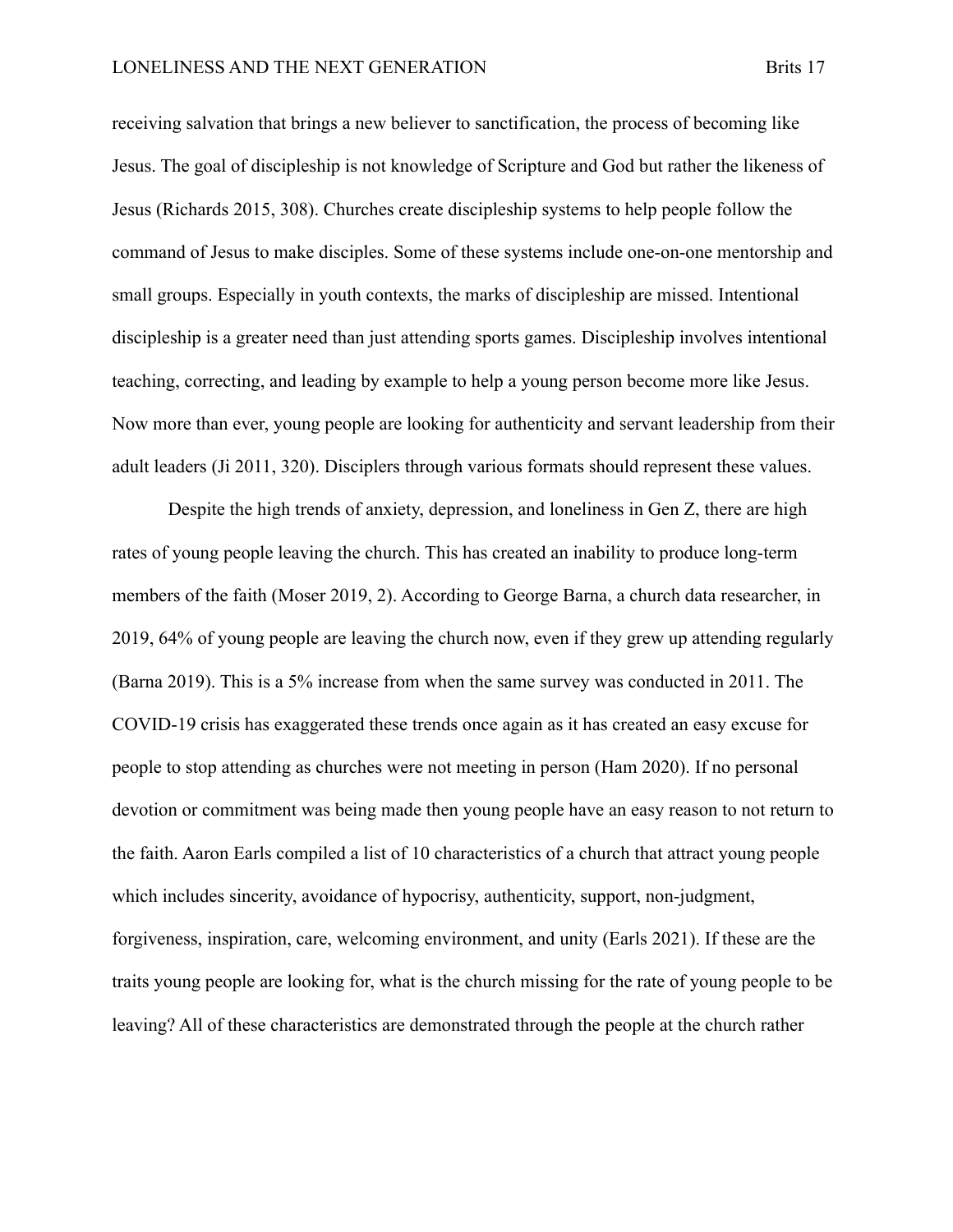than the messages being preached which should indicate the need for more people who are striving to be like Jesus.

#### *Church Connections*

The three dimensions of social connection that were discussed earlier should all be able to be found in a local church setting. If the church is looking for the holistic benefit for the person, addressing all of the dimensions of connections is very important.

First, for the intimate connection, churches should be able to offer Christian one-on-one mentorship. The mentor should cultivate emotional intimacy while encouraging the person and teaching them the spiritual disciplines. It is a one-on-one representation of pastoral care and allows the person to help build their faith (Wakeman 2012, 285). For the social dimension of connection, churches can offer small groups based around a Bible study, hobby, or activity so the person can create friendships with other people. These small groups do not have to foster deep, intimate connection that is required in the mentoring relationship but it allows the person to be themself and create friendships. Last, being a part of a religion or church community allows the person to fulfill the collective dimension that is also needed. The church can make extra effort to fulfill the need to be a part of something bigger than oneself by encouraging serving on a team, saying a prayer together, or hosting casual community events where everyone is invited. While all three dimensions of connection seem to be easily fulfilled in a church setting, there seems to be a disconnect between the theory and the practical application. The study aims to prove where the disconnect is for college students.

#### **Conclusion**

The impacts of loneliness on someone's life can affect their mental and physical health. People can enter into dangerous cycles of isolation, anxiety and depressive symptoms, and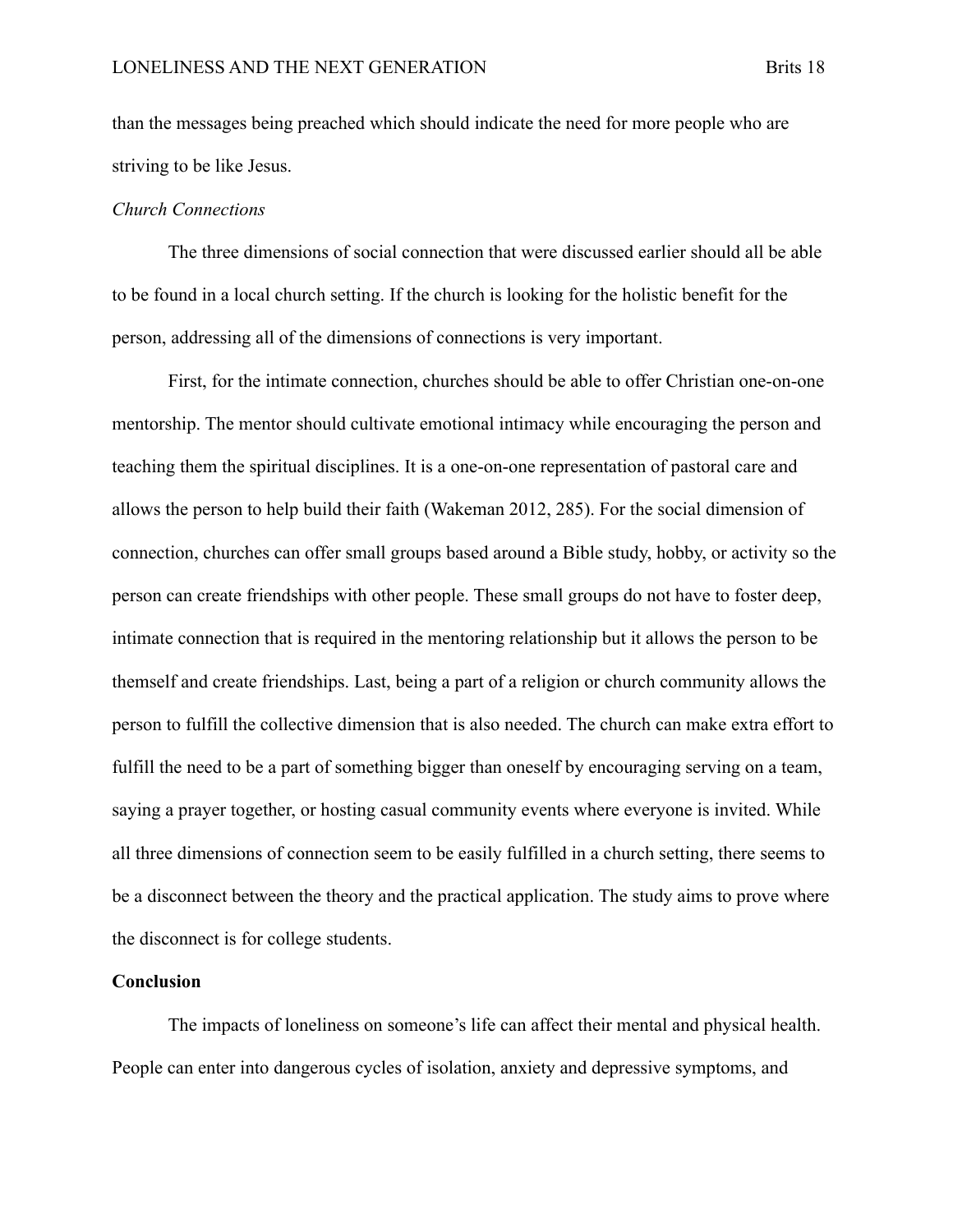addictions which can impact their loss of one of the three necessary dimensions of connection. The loss of one of these connections creates feelings of loneliness which can lead to continued isolation, anxiety and depressive symptoms, and addictions. While every person experiences feelings of loneliness, the rates of young people experiencing loneliness are at an all-time high. Studies have shown that religious involvement has beneficial impacts on anxiety and depressive symptoms. Church communities should be able to have the same beneficial impact on a person's struggle with loneliness. The following study seeks to learn the connection between college students' loneliness, their anxiety and depressive symptoms, and their religious involvement. A self-assessment will also be sent to youth pastors to evaluate their discipleship systems to meet the needs of their young people.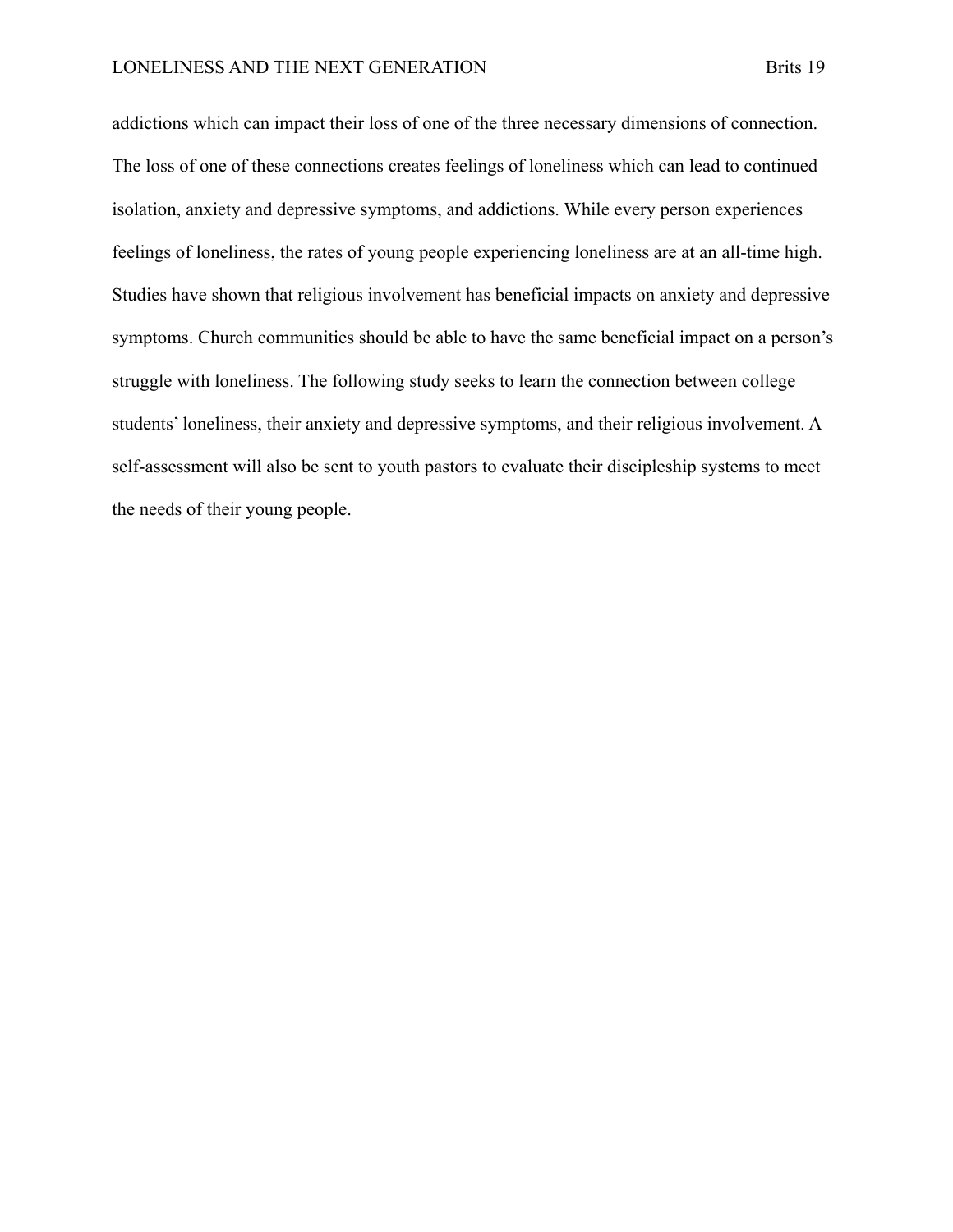#### **Chapter 3: Methodology**

This study seeks to examine individuals' perceptions of effective discipleship systems with regards to experiences of loneliness.. Levels of loneliness are increasing with each generation as the use of technology, fast-paced lifestyles, and the rise of anxiety and depressive symptoms also increase. Additionally, young people are leaving the church at the highest rate in history. If churches can implement effective discipleship systems, they may be able to impact these current trends..

#### *Research Design*

This survey is a mixed-methods design study including both qualitative and quantitative data. This study utilized an availability sampling design in which participants 18 years and older were able to participate. The survey was distributed via social media and included questions utilizing a Likert scale and several open-ended questions about participants' experiences with religion, discipleship, and loneliness. By using both qualitative and quantitative data, this study collected statistical and anecdotal information on the experiences of discipleship and loneliness as well as gleaning from the personal experience of religion from each participant. As one's perception and experience with religion is so individual, using qualitative questions is more beneficial to understand the needs of the people being studied. This survey will utilize a scale the University of California in Los Angeles (UCLA) created called the Loneliness Scale (Diehl 2018). Utilizing a four-point scale, participants answered a series of statements about their experience with loneliness. This quantitative measurement allows this researcher to compare levels of loneliness among young people. Additionally, this survey included five questions about subjective religiosity created by Darrell Hudson (Hudson 2015). These five questions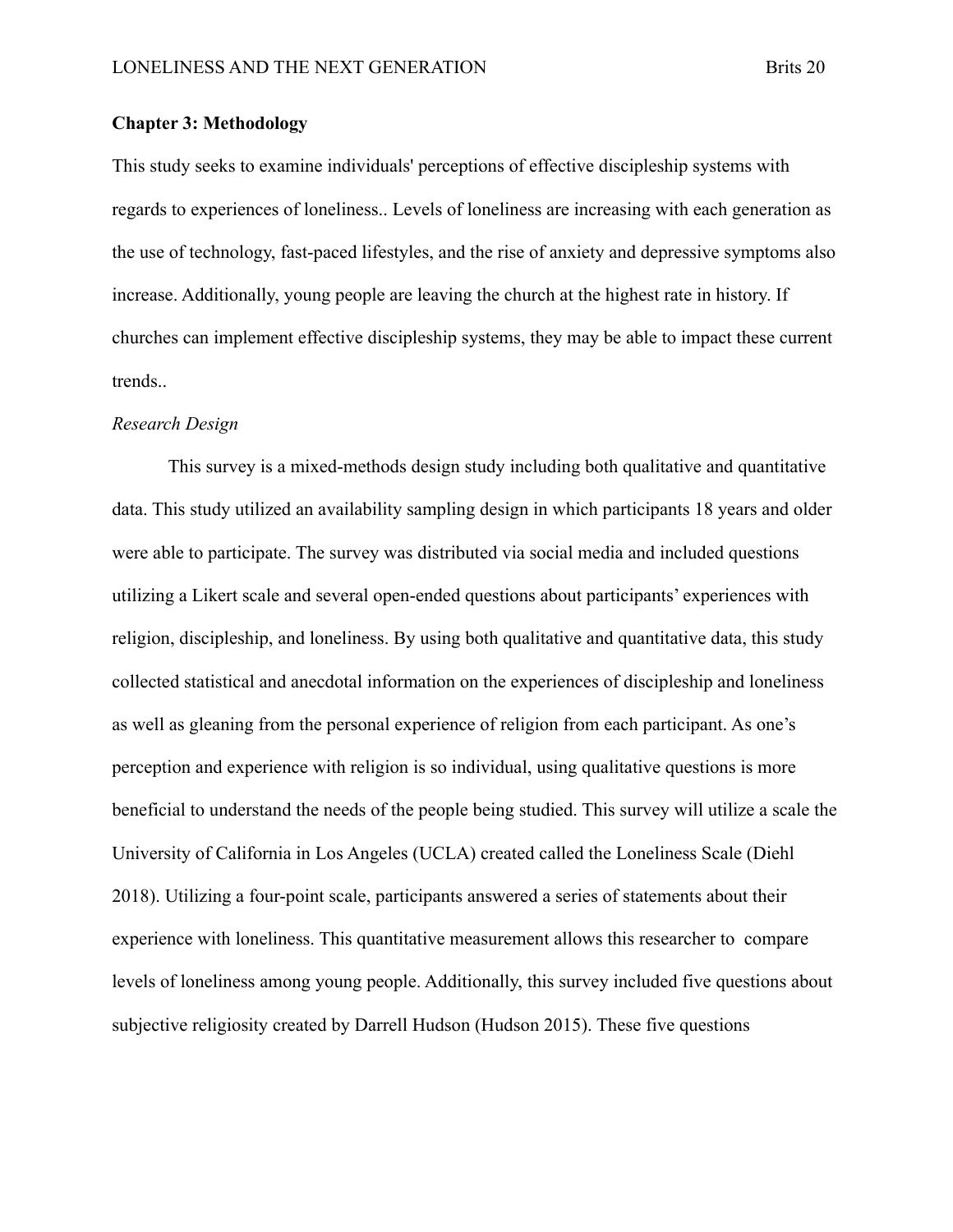represented qualitative data as people shared their personal experiences with open-ended questions.

#### *Research Questions*

The basis of this study seeks to answer the following three questions:

- 1. To what extent are people experiencing loneliness on a day-to-day basis? Participants' level of loneliness is being operationally defined with the Loneliness Scale created by the University of California in Los Angeles (cite)
- 2. Is the church helping people make the necessary connections? This was assessed through a mix of quantitative questions and qualitative questions about one's experience with religion and the Christian church.
- 3. How does discipleship impact levels of loneliness, especially within the next generation? This was evaluated through quantitative questions where participants rated their current church's discipleship systems.

This study hypothesizes that participant's level of loneliness will negatively correlate with their involvement in the Christian faith, meaning those that exhibit high levels of loneliness will report low levels of involvement in the Christian faith. Following data analysis, there will be a proposed discipleship system that churches can implement to best reverse the trends of loneliness within their young people.

#### *Participants*

This survey was distributed through social media which means that anybody was allowed to take the survey. While the desired participants are people in the age bracket of 18-25, as people of these ages have the most relevant experience to answer the research questions stated above, all data were analyzed and recorded to see if there were generational differences between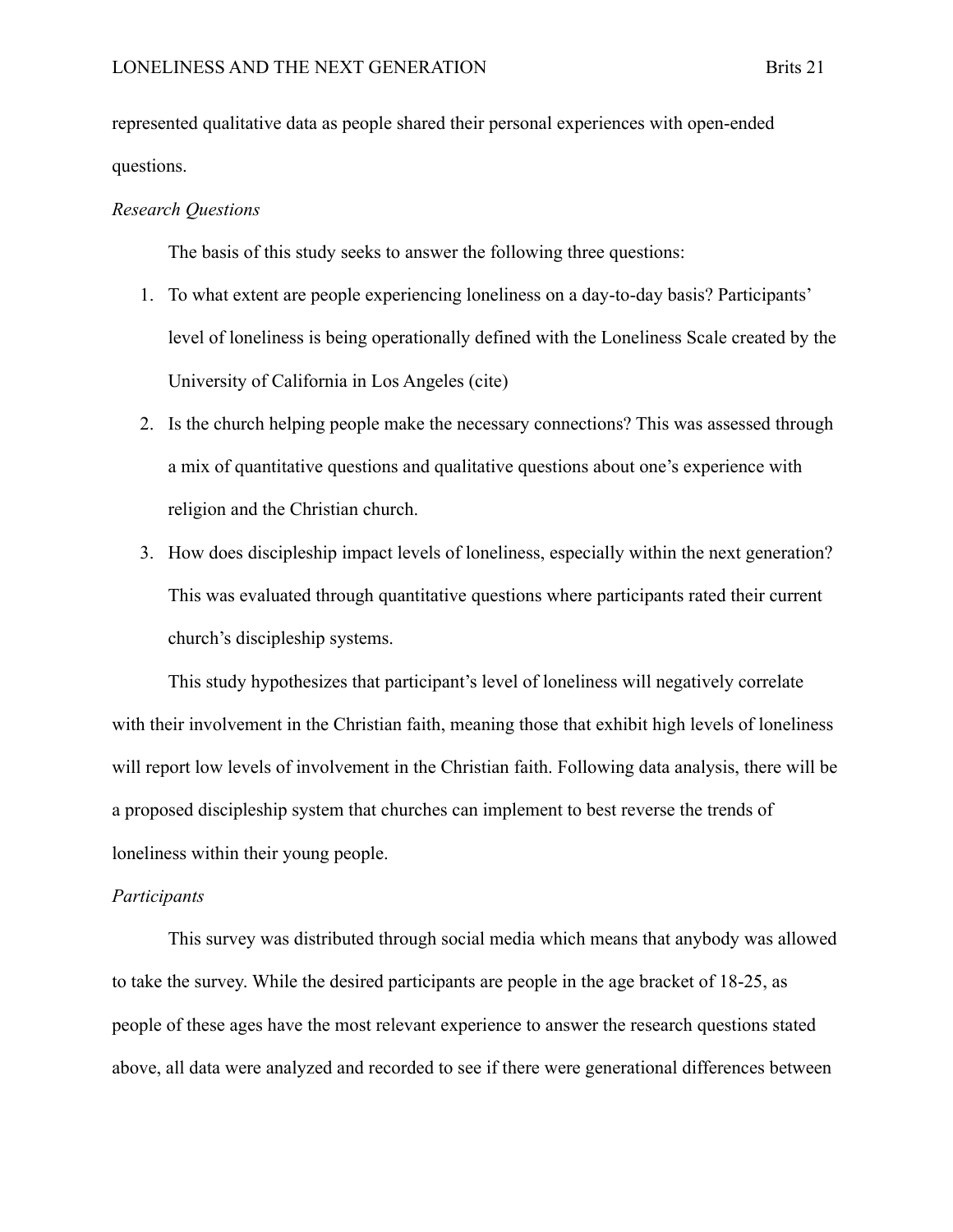participants. Participants were asked to disclose their age to identify those participants in the 18-25 age bracket. These young adults are anticipated to have the most similarity to younger generations. The sampling method utilized in this study is availability sampling. However, it is anticipated the results demonstrate good variability as the researcher and participants shared the survey on their social media which represent several different spheres of influence. The desired sampling size was 100 participants including various religious backgrounds and ages to get the widest sample of information.

#### *Data Collection*

This survey was sent out via Qualtrics as it ensures confidentiality and allows a variety of question types. Once the participants opened the questionnaire, they were asked to sign a waiver that they agree to participate and do not hold the researcher responsible for any psychological impact that this will cause. All information was disclosed before the approval process from the Institute Review Board (IRB) so participants knew they were completing an ethical survey. The survey was sent out after a pilot study was conducted to evaluate the effectiveness of the questions being asked. The data collected during the pilot study was not analyzed but helped the researchers see the questions needed to be more specific so participants knew what information to disclose. Prior to the pilot study, the questions were left broad to see the genuine response of the participants. This was not effective and was changed accordingly.

Quantitative data was collected utilizing a Likert scale from 0 to 3, 0 represented strongly disagree, 1 represented disagree, 2 represented agree, and 3 represented strongly agree, with the option of "n/a" meaning not applicable. Using this scale will allow the participant's personal experience to translate to comparable information to other participants with the use of total anonymity. There were five questions asked that have an open text box to allow participants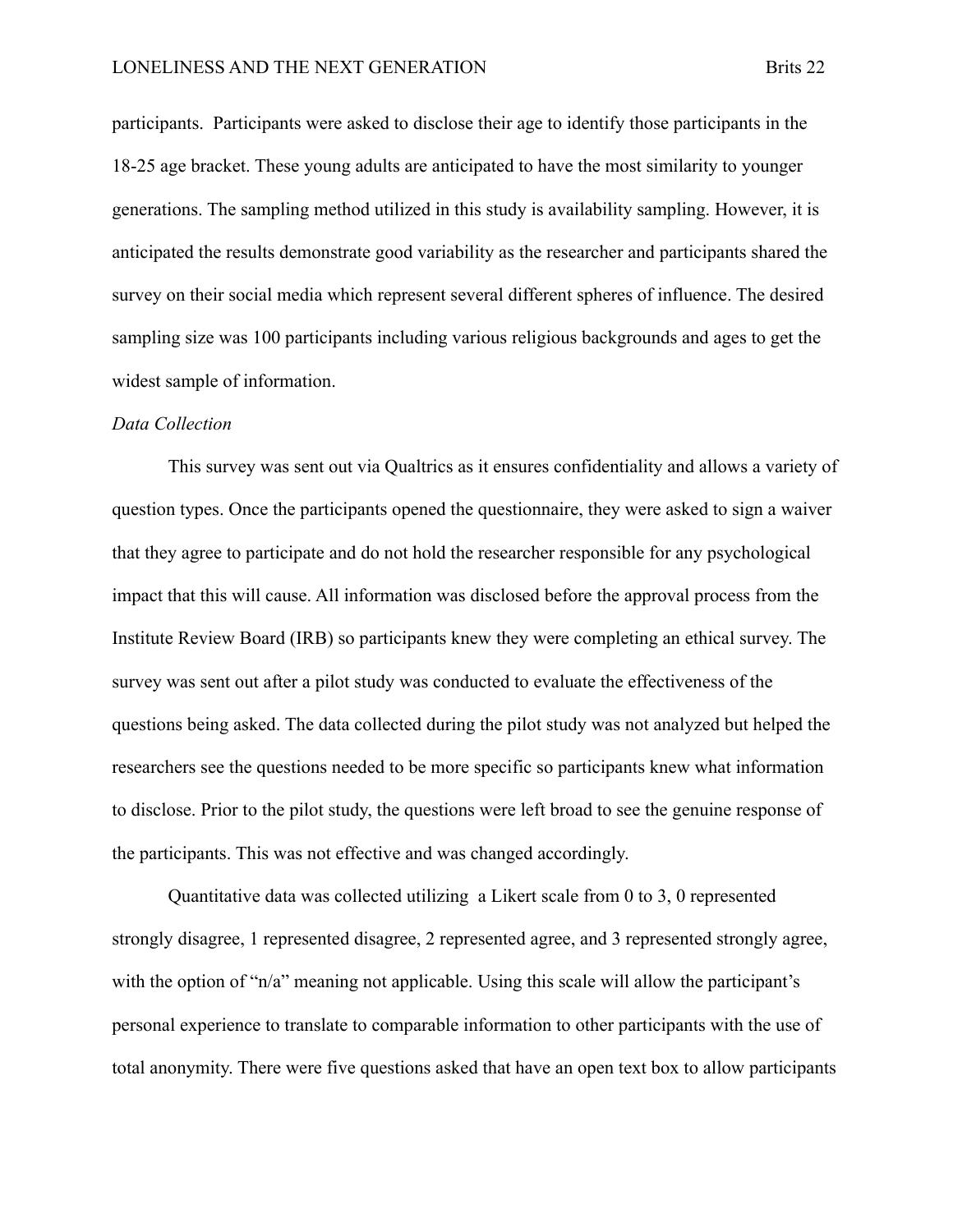to share more about their personal religious experience. These qualitative answers were used to guide the creation of the discipleship manual found in appendix C. The qualitative data analysis method involved identification of keywords that represented similarities in responses..

### *Conclusion*

To answer the three research questions stated above, the use of an anonymous survey that utilized quantitative and qualitative data was very beneficial. The questions answered in the survey give insight into young people's experiences with religion, loneliness, and church discipleship. Moving forward, this analyzed data will be able to give churches information about why the young people are leaving at such a high rate and what they look for when they leave.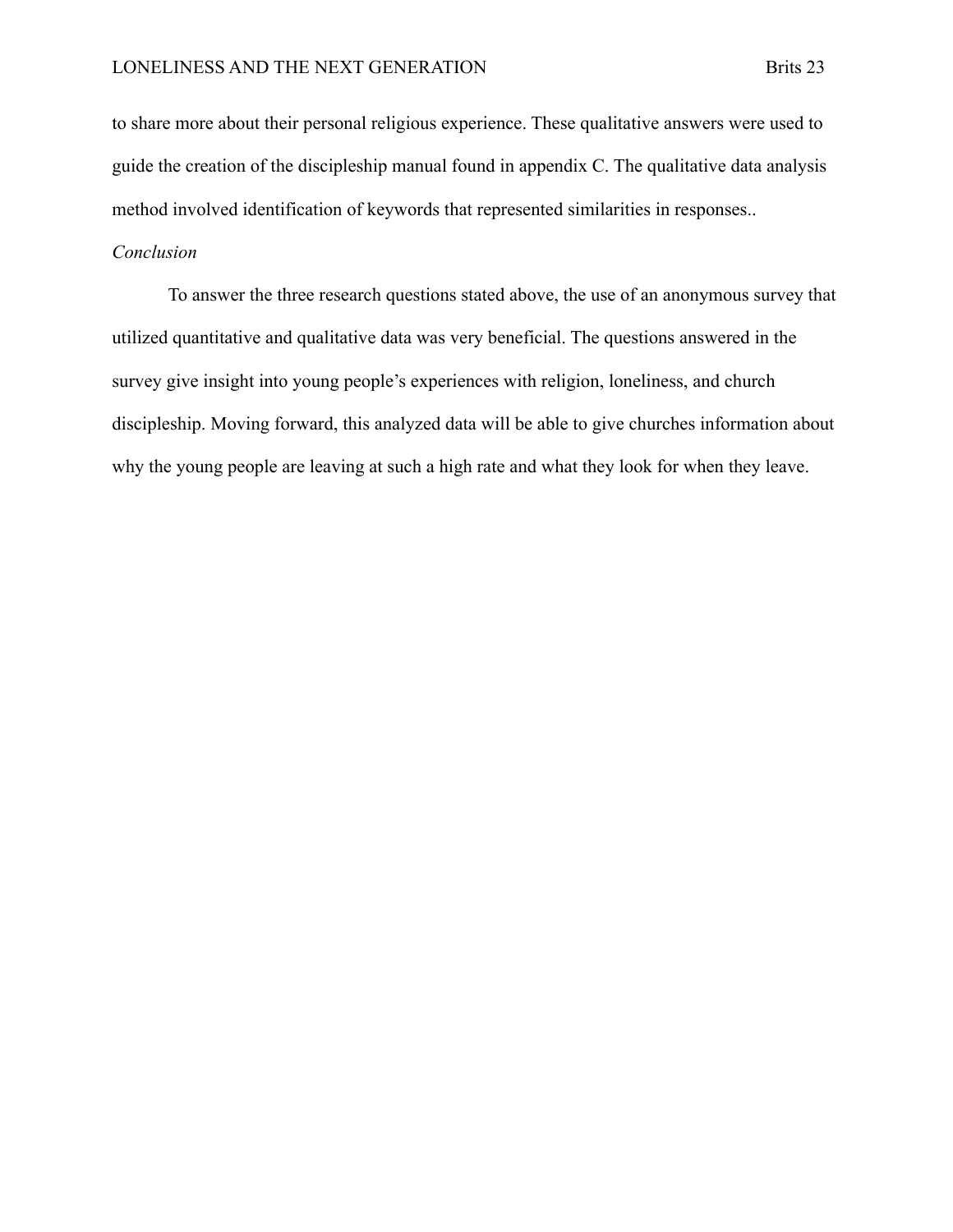#### **Chapter 4: Results**

#### **Introduction**

To answer the three research questions for this thesis, a survey was created for participants of all ages and religious backgrounds to fill out. The survey was sent out on two social media platforms – Instagram and Facebook to the surveyor's friends. The survey was posted for one month. There were 66 completed surveys with viable data. Below are charts and graphs with the results and correlations of various survey questions.

Note: UCLA score and Loneliness Levels score are used interchangeably. The loneliness levels are based on the University of California in Los Angeles (UCLA) Loneliness Scale.

| Age Group | Most<br>Common              | Never | A Couple<br>Times a<br>Year | <b>One</b><br>Sunday a<br>Month | Most<br>Sundays | Every<br>Sunday |
|-----------|-----------------------------|-------|-----------------------------|---------------------------------|-----------------|-----------------|
| Overall   | Every<br>Sunday             | 10    | 7                           | 5                               | 15              | 30              |
| 18-25     | Every<br>Sunday             | 3     |                             | 3                               | 11              | 22              |
| $25 - 30$ | A Couple<br>Times a<br>Year | 6     | 6                           | $\boldsymbol{0}$                | $\overline{2}$  | 4               |
| $30+$     | Every<br>Sunday             | 1     | $\overline{0}$              | $\overline{2}$                  | $\overline{2}$  | 4               |

*Church Attendance by Age Group*

Table 1.1

Table 1.1 shows the breakdown of church attendance across the participants of the study. Of the 66 people who completed the survey, 45.5% of the participants attend church every Sunday, which did not fit the original goal of having the majority of participants being non-Christians. Of the 10 participants who said they never have attended church, some did not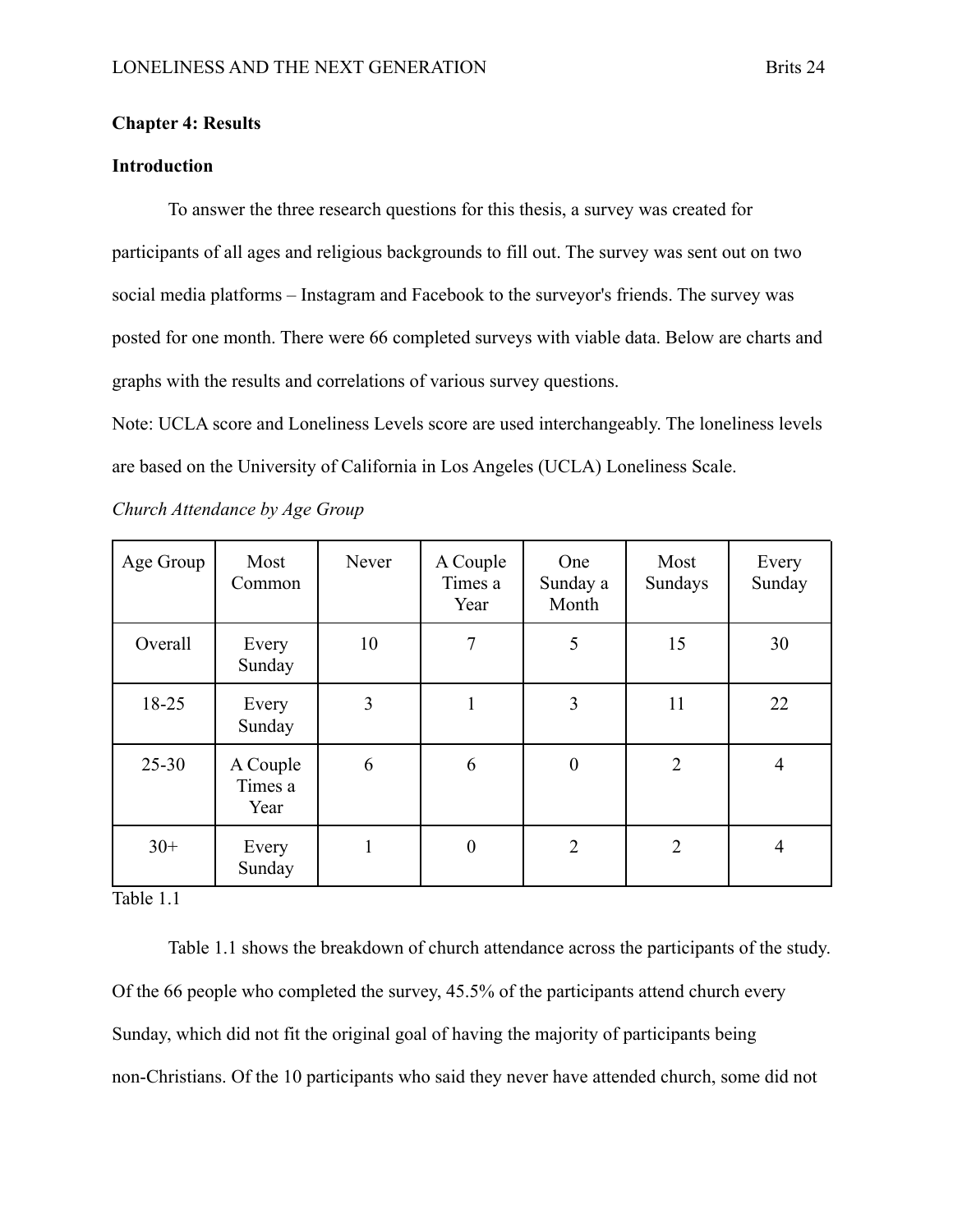attend as a child so it is not a value, some do not practice Christianity, and some do not believe in God.

The table shows the 18-25 years olds who participated in the survey are the most faithful in going to church. The 25-30-year-olds are the most indifferent to church – either they never attend or only a couple of times a year due to familial or moral obligation.

*Loneliness Levels by Age Group*

| Age Group | Average | People Scored<br>$20+$ | Highest | Lowest |
|-----------|---------|------------------------|---------|--------|
| Overall   | 15.3    | 20                     | 45      |        |
| 18-25     | 15.3    | 12                     | 43      |        |
| $25 - 30$ | 14.2    |                        | 32      |        |
| $30+$     | 17.3    |                        | 45      |        |

Table 2.1

This table shows the overall loneliness levels based on the University of California's Loneliness Scale tool. Participants read 20 statements and used the Likert scale from 0-3 to respond to each statement. The sum of those statements creates a score out of 60 to measure the person's loneliness. Among the 66 participants, the average score was 15.3, which is slightly below the average number of a person who is lonely. The University of California in Los Angeles (UCLA) deems a score of 20 or higher marks above-average loneliness in a person. There were some data points that skewed the overall average such as people who did not answer all 20 statements. This table is broken down by the age groups included to see if there is a trend in the various age groups. The average age for the 18-25-year-olds, the age group with the most participants, is the same as the overall average.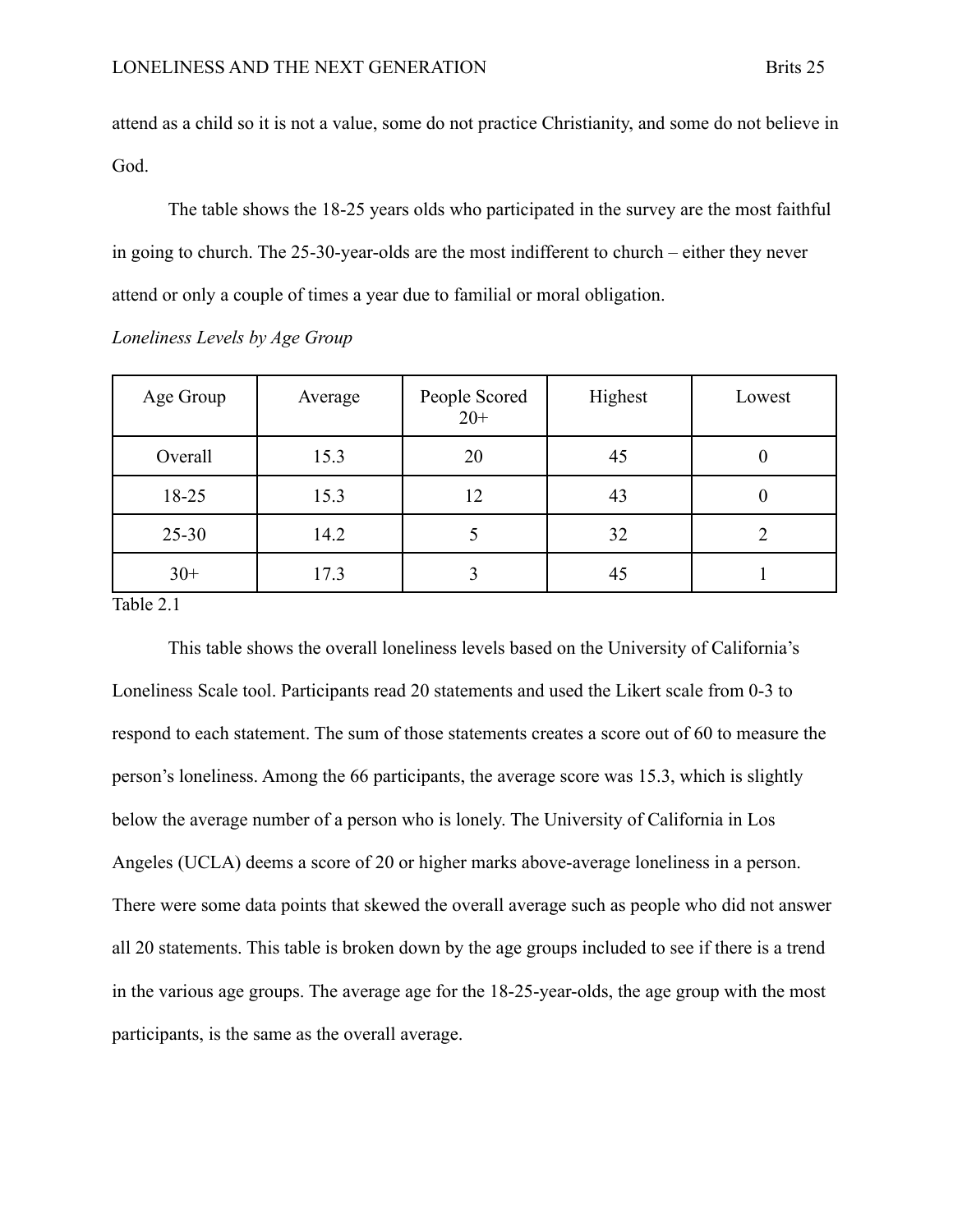



#### Graph 2.2

This scatter point graph shows all 66 participants with their individual UCLA loneliness scores. In comparison to the chart above, this includes all 66 participants to see if there are any major trends. This graph does not also include any breakdown of the age of participants. The overall average is listed on the graph.

| Age Group | Average | Highest | Lowest |
|-----------|---------|---------|--------|
| Overall   | 3.1     |         |        |
| $18-25$   | 3.2     |         |        |
| $25 - 30$ | 2.8     |         |        |
| $30+$     | 2.5     |         |        |

*Anxiety Symptoms by Age Group*

Table 3.1

When given a list of 12 symptoms of anxiety and depression, participants were asked to check off which symptoms they feel on a weekly basis. These twelve symptoms listed are the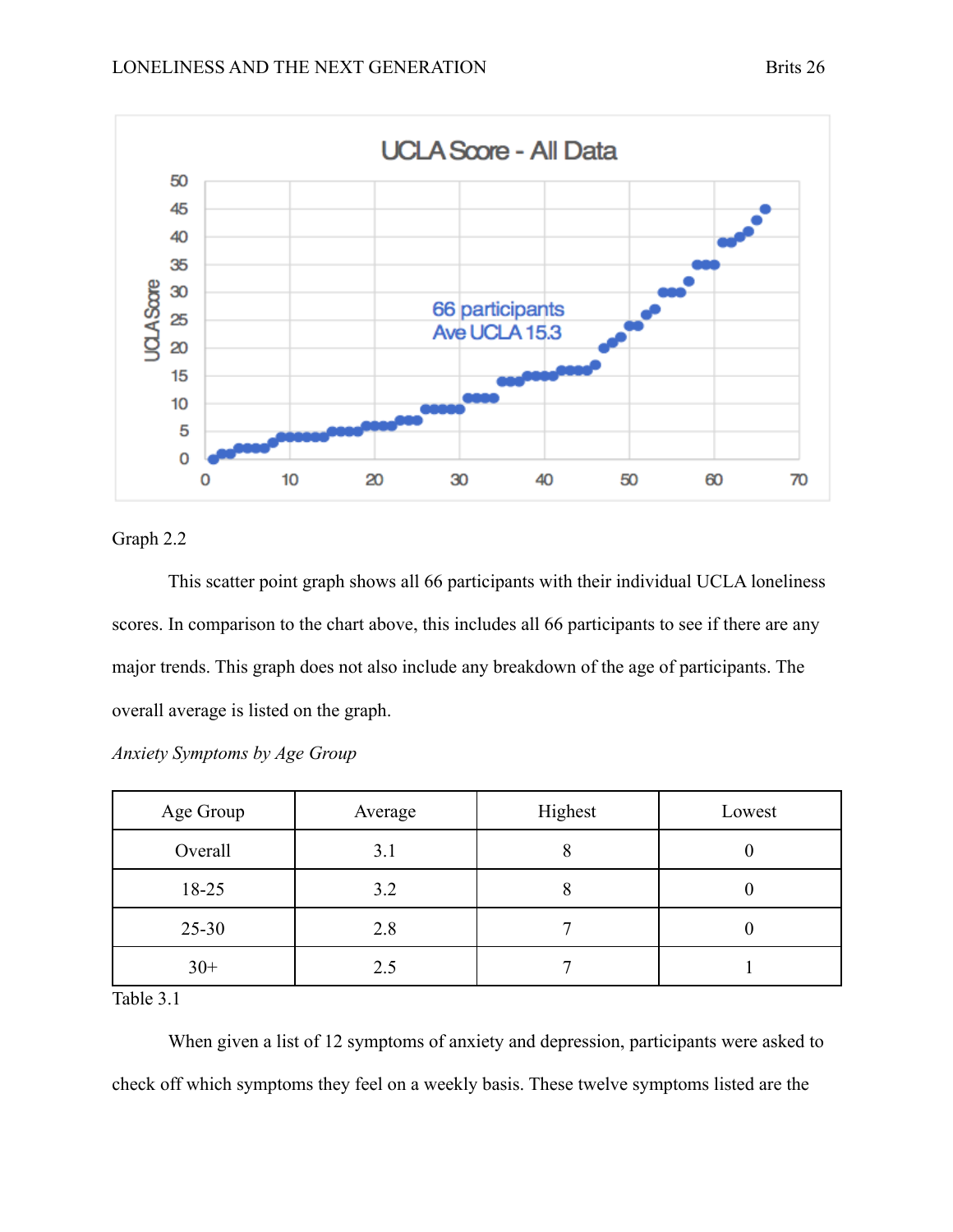most common symptoms of anxiety and depression that researchers expect those with these disorders to experience. Across all participants, there was an average of 3.1 symptoms experienced on a weekly basis. Participants in the 18-25 age group have a slightly higher of 3.2 symptoms, but this is due to the larger number of participants. No participant in the survey experienced more than 8 symptoms on a weekly basis.

*Anxiety Symptoms Experienced*



Graph 3.1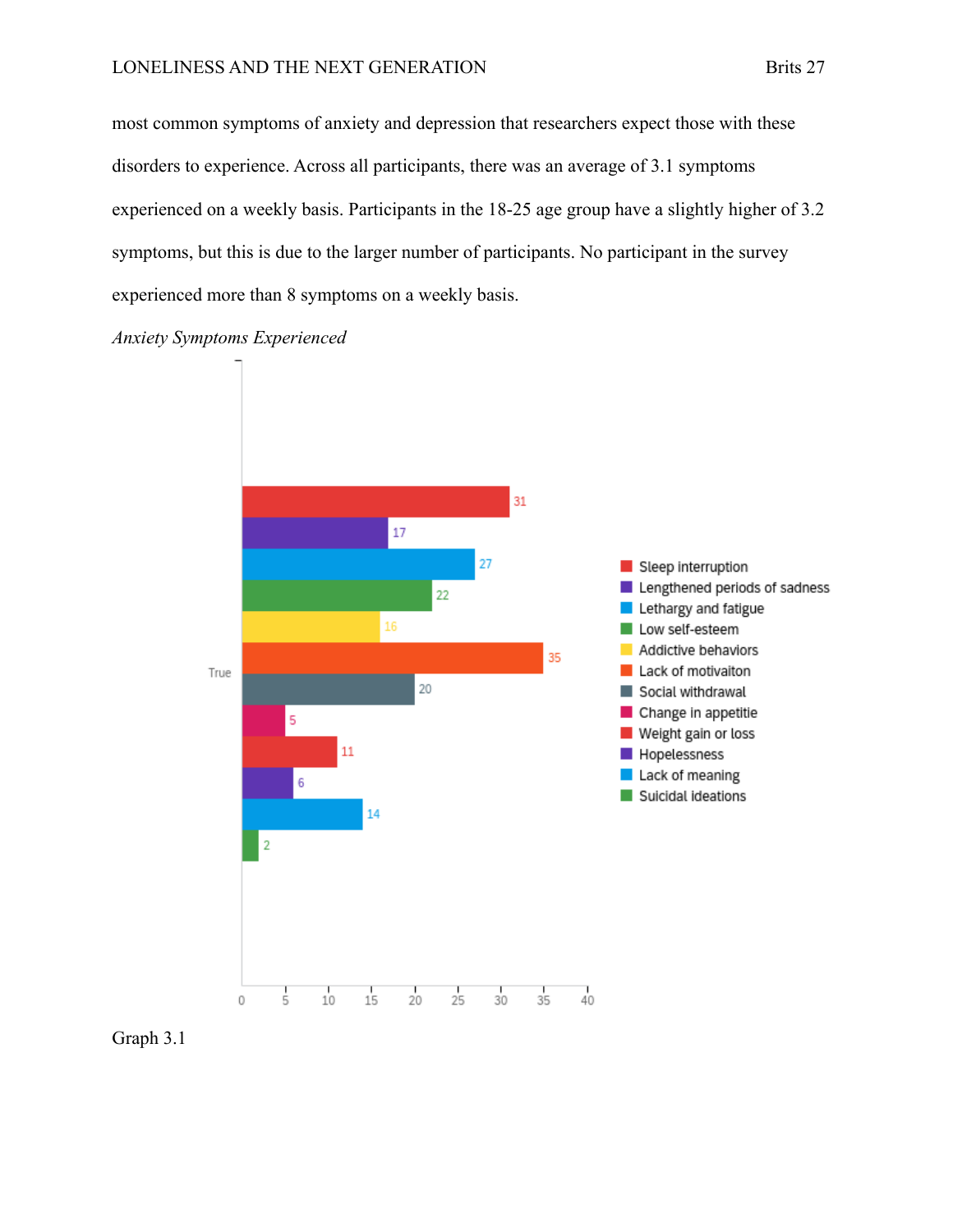Participants were given a list of the twelve most popular symptoms that people with anxiety and depression experience. Of these twelve options, participants could choose as many symptoms they believe they experience on a weekly basis. The most common symptom experienced among the 66 participants is a lack of motivation with a total of 35 people (53% of participants). Sleep interruption was the second most popular response with 31 people (47% of participants) and lethargy and fatigue was the third most popular response with 27 responses (41% of participants).



*Correlation Between Church Attendance and Loneliness Levels*

#### Graph 4.1

Participants were asked to disclose their normal church attendance patterns. There was a list of 5 options – never, a couple of times a year, once per month, most Sundays, and every Sunday. Of those options, participants could choose the option that best represented their church attendance patterns. This scatter chart shows all 66 participants' data to measure the correlation between one's loneliness level and their average church attendance. The significant data indicates participants who attend church about once a month have higher levels of loneliness.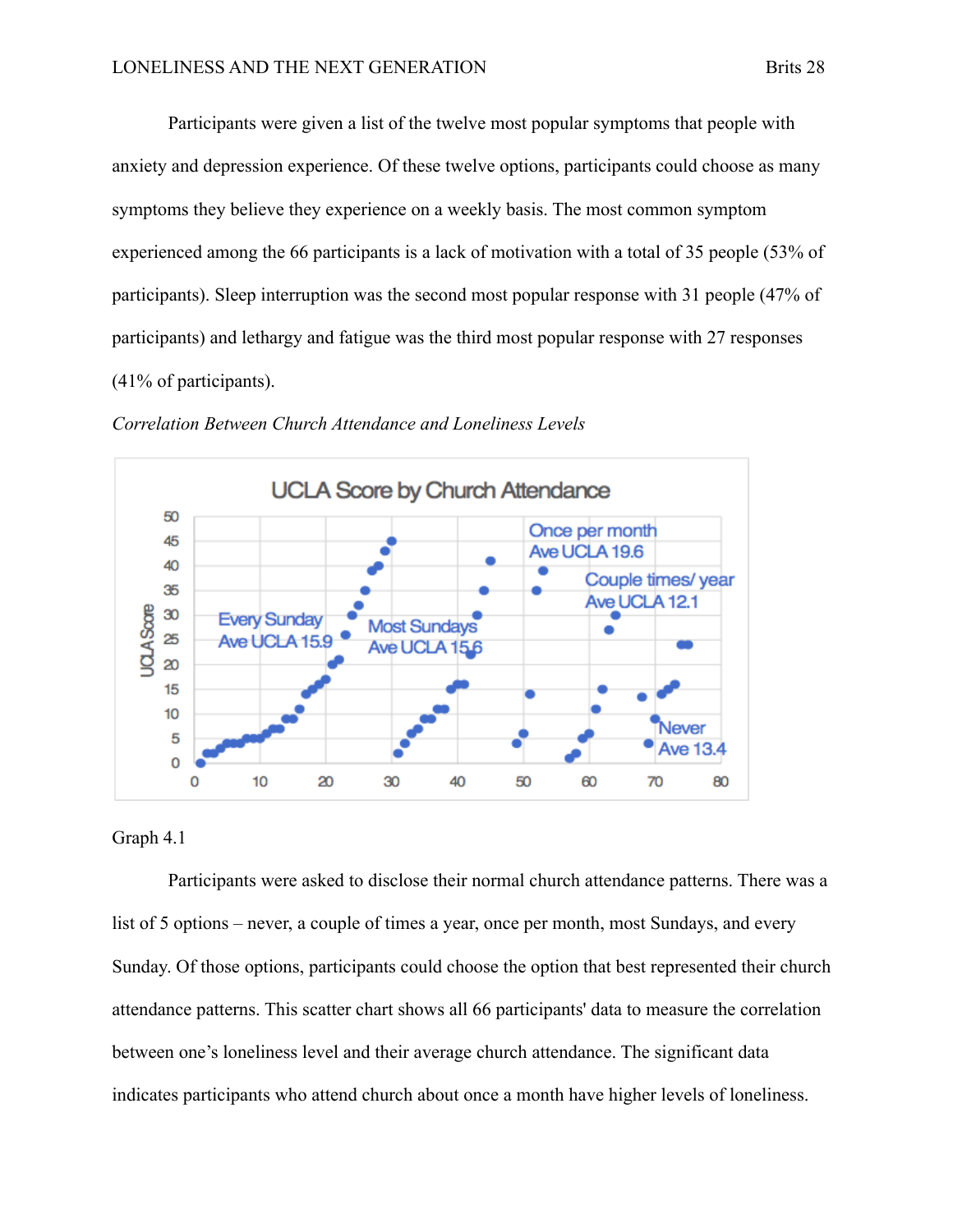Participants who chose this answer for their church attendance are higher than the overall survey average and higher than the other choice options. Most Sundays and every Sunday option also see a higher average than the overall survey. A couple of times a year and never experience low averages of UCLA scores but this is due to the low response rate in these categories.

*Correlation Between Loneliness Levels and Anxiety Symptoms*



#### Graph 5.1

To see if this survey was conclusive with other studies, the loneliness levels (UCLA score) for all participants were compared to the number of anxiety/ depressive symptoms one experienced. All 66 participants are plotted on this graph to show that the higher number of symptoms one feels per week is correlated to a higher average UCLA score. Participants who experience between 0 and 2 symptoms of anxiety and depression on a weekly basis have an average of 10.1 on the UCLA loneliness scale. Participants who experience 3 to 4 symptoms of anxiety and depression score an average of 17.1 on the UCLA Loneliness Scale. Participants who experience between 5 and 8 symptoms of anxiety and depression a week have an average of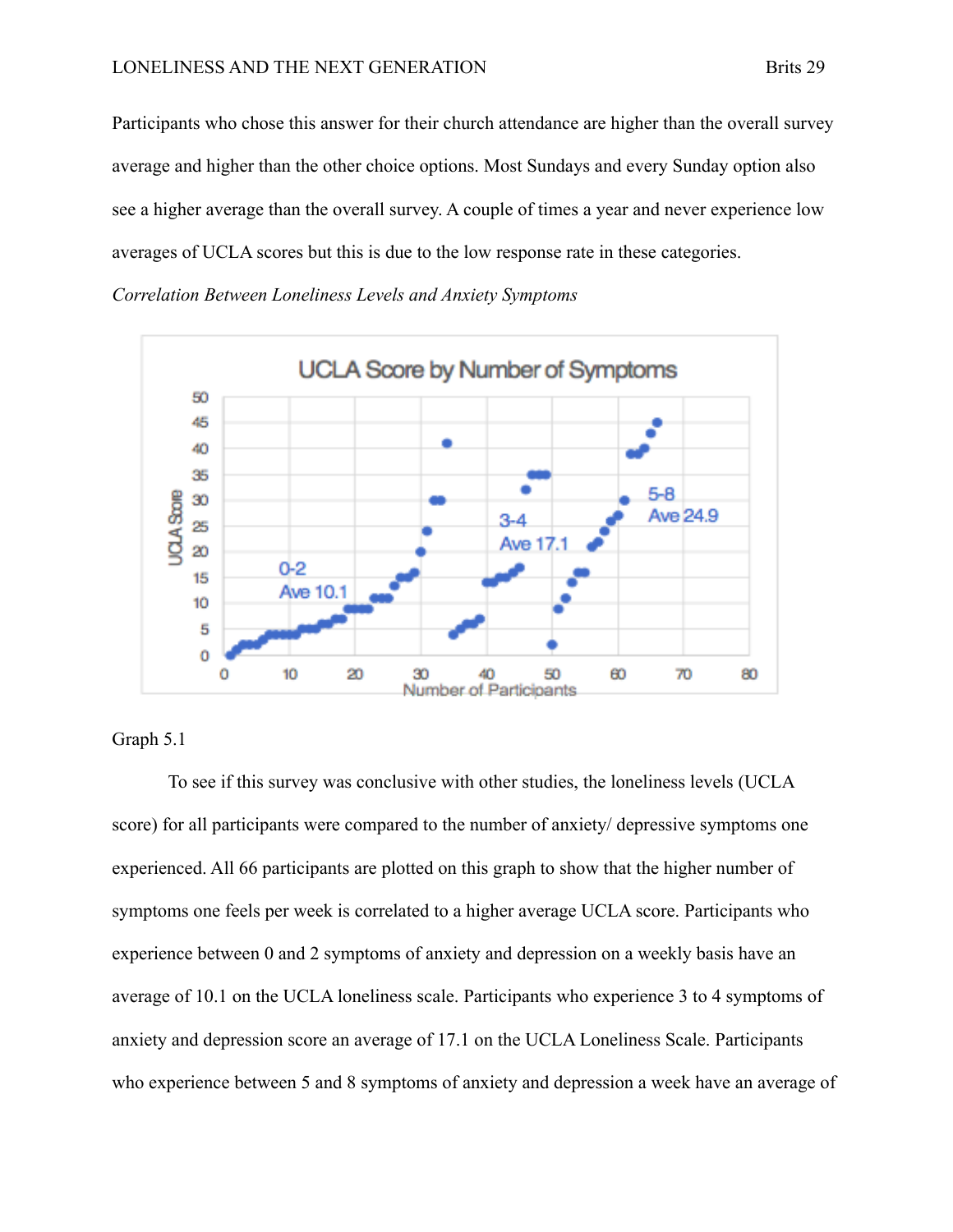24.9 on the loneliness scale, which is higher than the average loneliness of the survey and higher than the UCLA declared average.





#### Graph 6.1

Participants were asked to rate their overall church experience on a scale of 0 to 3. 0 indicated an extremely poor church experience and 3 indicated a great church experience. To see if the number of anxiety symptoms correlates to one's overall church experience, all 66 participants' plots of data were graphed to see if there is any statistical significance. Participants who rated their church experience as a 0 had an average of 2.8 symptoms of anxiety and depression per week. Participants who rated their experience as a 1 have an average of 3.9 symptoms of anxiety and depression per week. Participants who rated their experience as a 2 had an average of 3.2 symptoms. Participants who rated their church experience as a 3 had an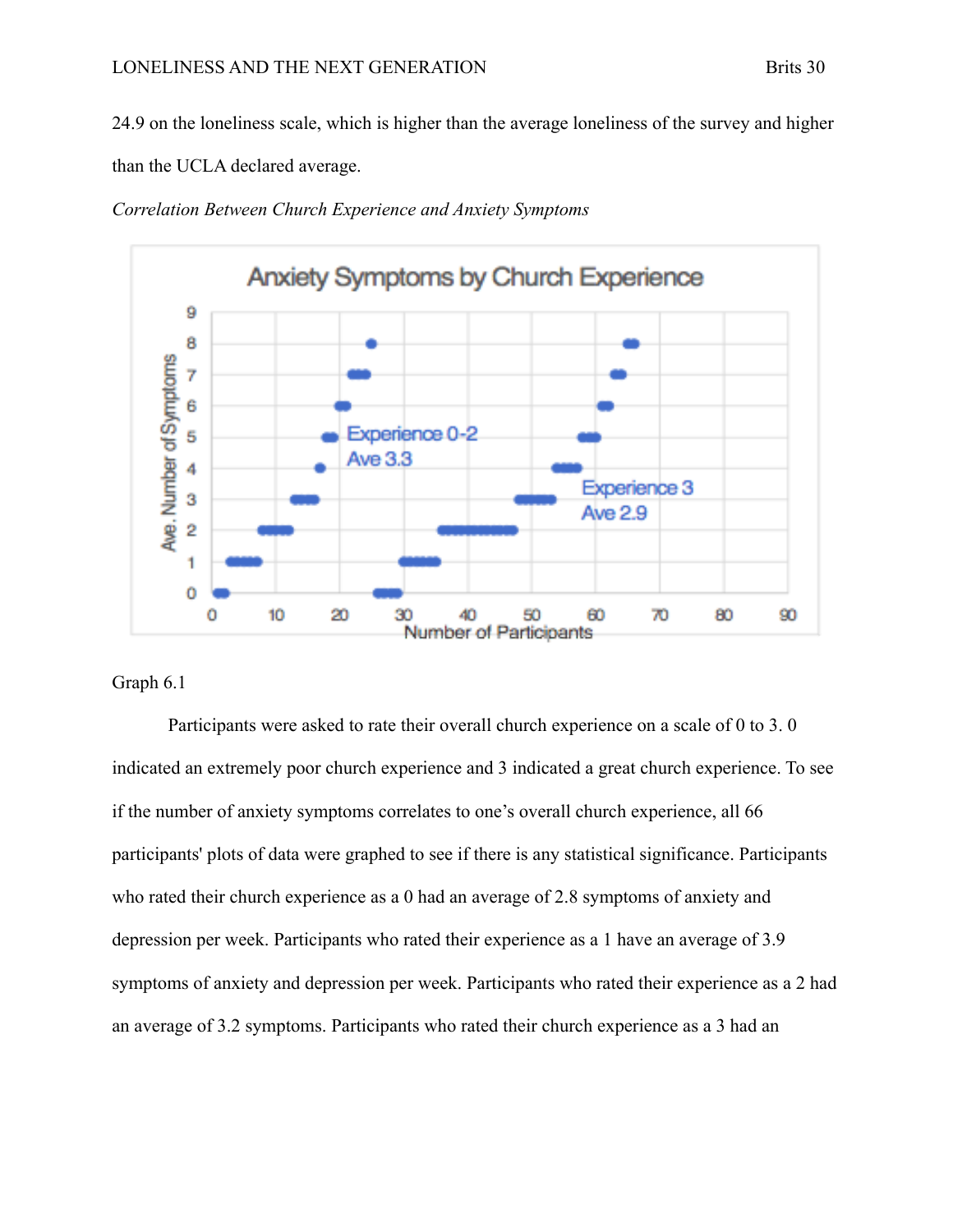average of 2.9 symptoms per week. Due to the collection of the participants, most participants

fell into the '3' category which was a potential skew to the data.





#### Graph 7.1

In the survey, participants were asked to rate if their church offered any one-on-one mentorship opportunities. They were given 4 options – none, not really, some, and yes. The majority of the 66 participants answered that their church offered no one-on-one mentorship opportunities. The average loneliness level for people with this answer was 17.2. Participants who answered 'not really' meaning that there might be some but they are hard to find, not accessible, or not appealing have an average UCLA score of 20.9. Participants who answered 'some' had an average UCLA score of 9.3 and participants who responded 'yes' that their church does offer one-on-one mentorship opportunities had an average UCLA score of 10.8. *Correlation Between Connections and Loneliness Levels*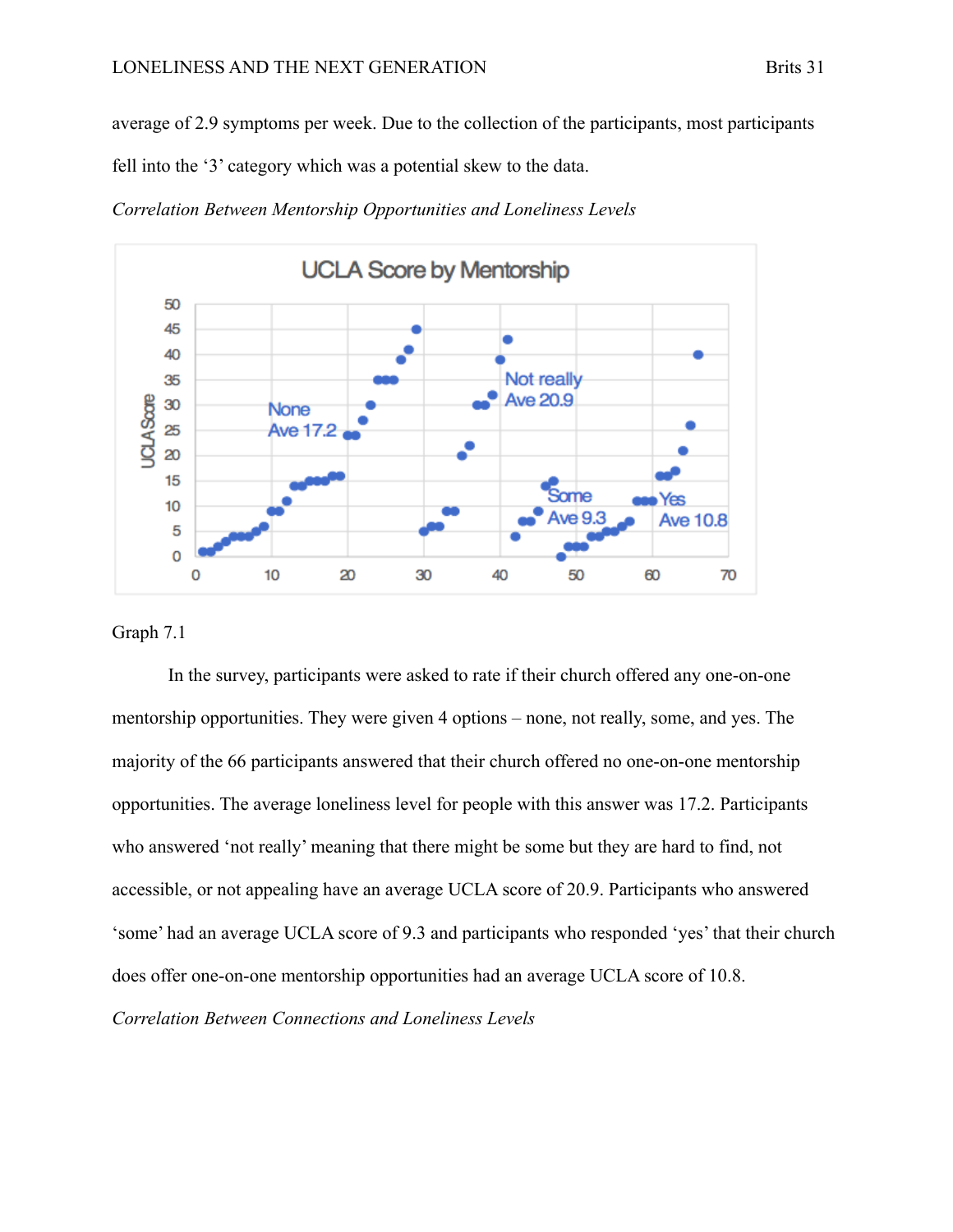



Graph 8.1

Based on Vivek Murthy's theory that each person needs three dimensions of connection – intimate, social, and collective, participants were asked to rate their personal level of connection within each dimension. They were able to rate on a scale of 0-3 with 0 meaning they do not have anyone in that dimension and 3 being they feel satisfied in that dimension of connection. From their self-rating of these three dimensions, each participant received an overall average to represent their individual level of connection. On the graph, level 1 represents people who had an overall average of 0.5 and 1.5. Level 2 represents participants who scored between 2.0 and 2.5. Level 3 represents people who scored 3 in all three dimensions of connection. In comparison to the participants' loneliness levels, those who landed in level one had an average UCLA score of 24. Participants who were in level two had an average UCLA score of 23.7. Participants who were in level 3 had an average loneliness level of 10.2.

*Correlation Between Church Experience and Loneliness Levels*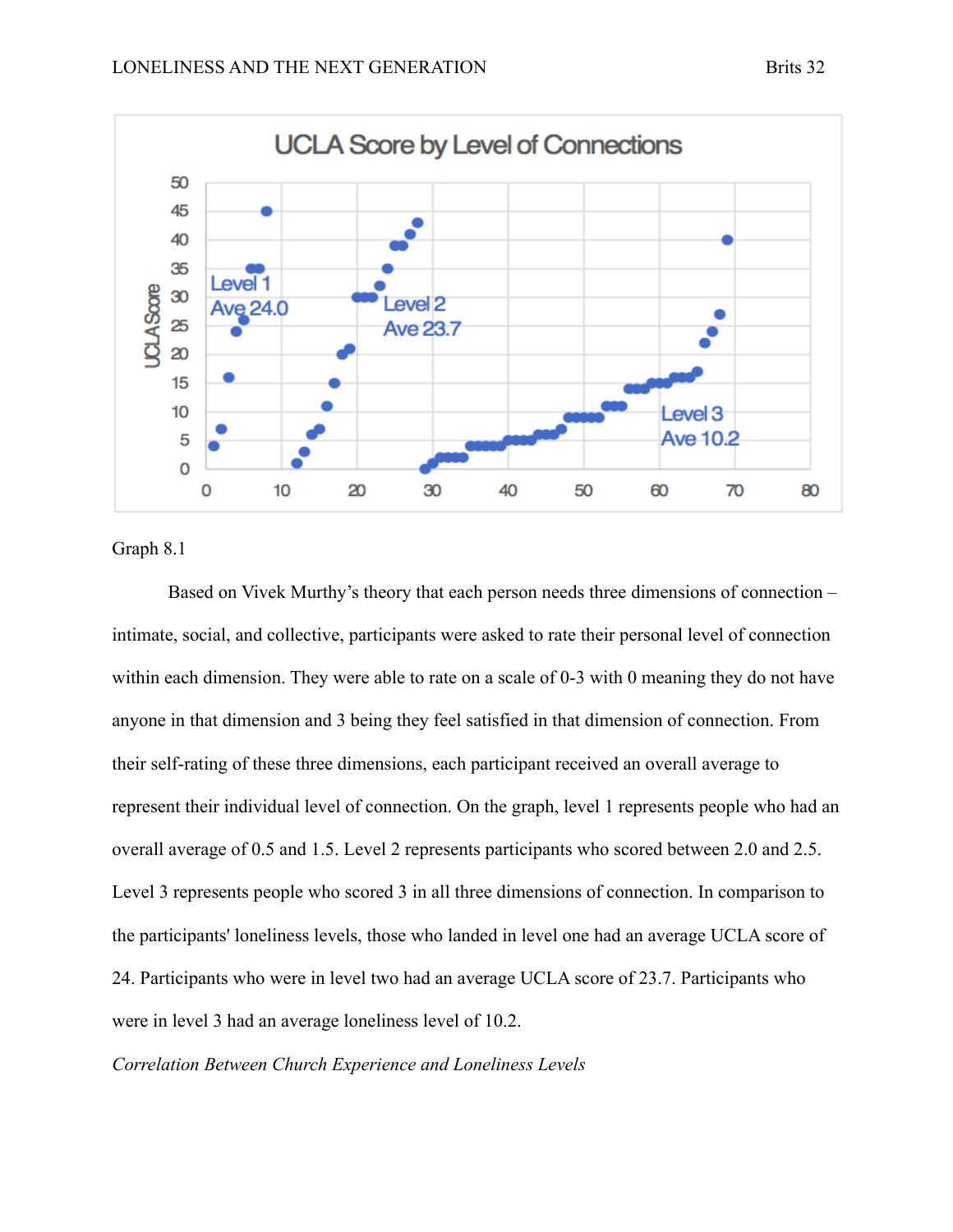

Graph 9.1

Participants were asked to rate their overall church experience on a scale of 0 to 3. 0 indicated an extremely poor church experience and 3 indicated a great church experience. This data was compared to the participants' UCLA score to see if there is a correlation between overall church experience and one's loneliness levels. Participants who rated their overall church experience as a 0 had an average loneliness score of 14.7. Participants who rated their overall church experience as a 1 had an average loneliness score of 23.0. Participants who rated their overall experience of 2 had an average of 16.7. Participants who rated their overall church experience as a 3 had an average of 14.2 on the UCLA loneliness scale. The other category is for those who did not answer this survey question.

*Answers for What People are Looking for in a Church*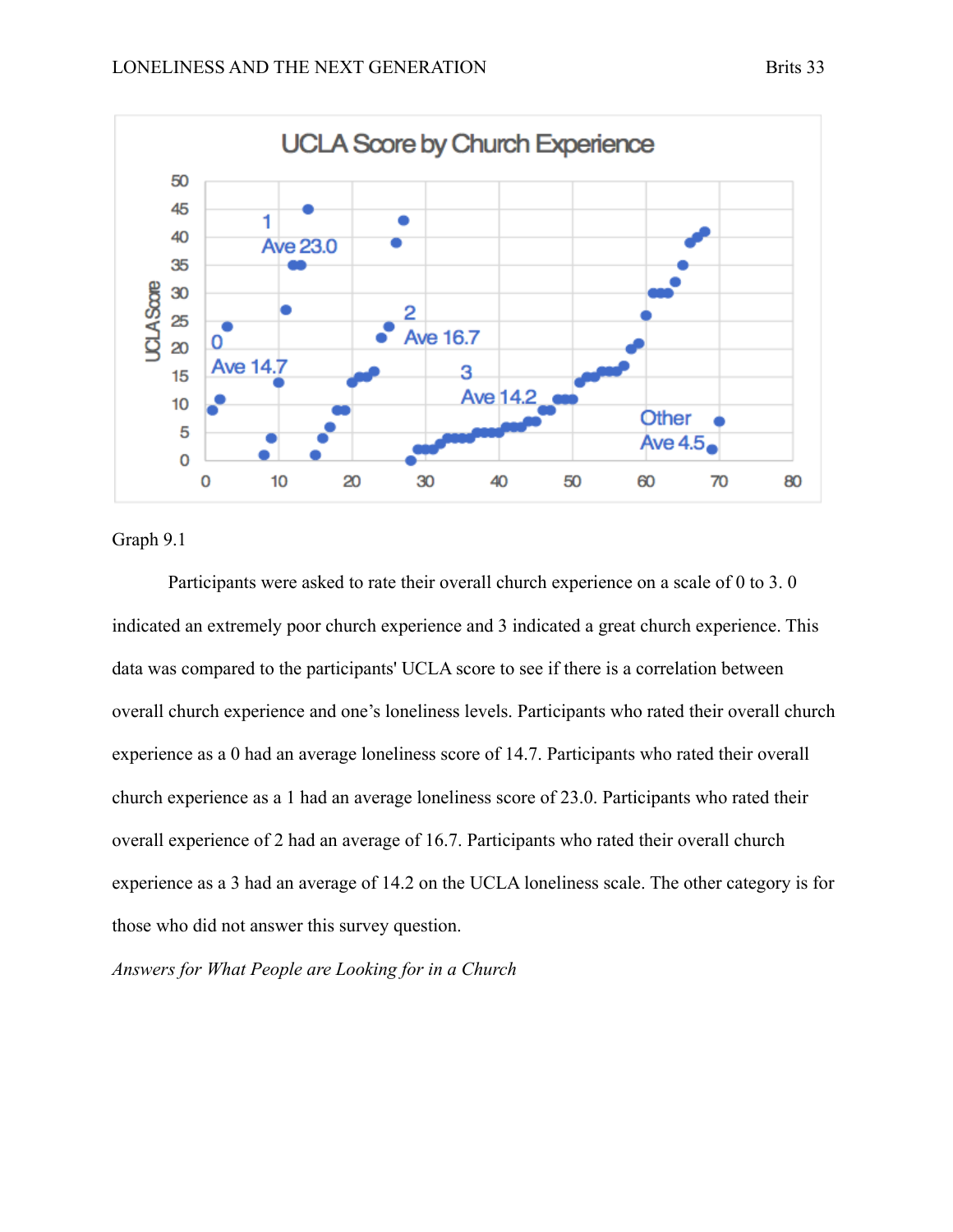

#### Graph 10.1

At the end of the survey, all participants were asked to choose all applicable answers for the question "what do you look for in a church?". Graph 10.1 shows all total answers for the 66 participants. Genuine people had the largest answer rate with 54 people out of all 66 participants. The second most popular answer was that people look for a community with 45 answers. The third most popular answer was good theology with 42 responses.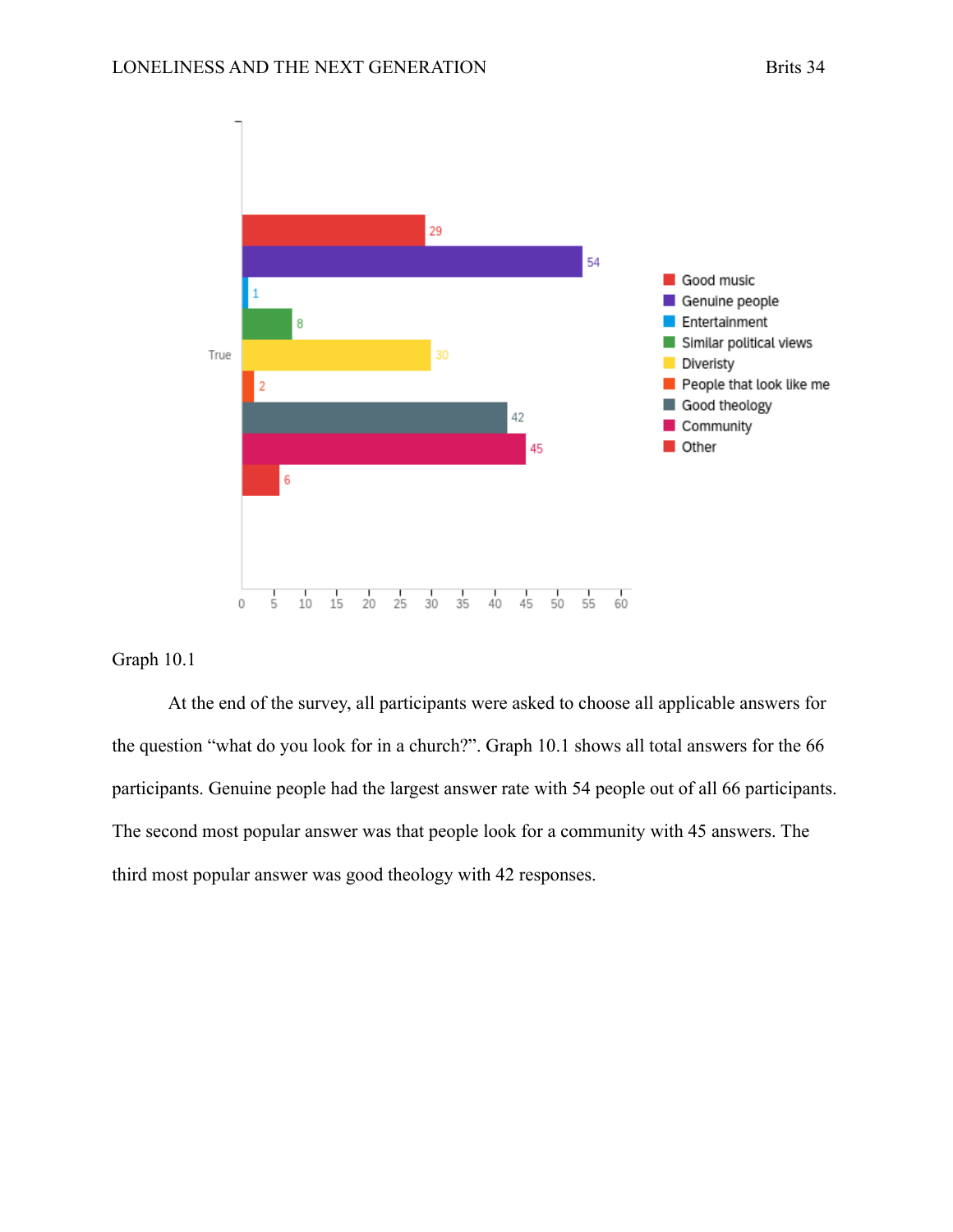#### **Chapter 5: Discussion**

#### **Introduction**

The completed survey provides a great depth of information to inform pastors and leaders of loneliness within their congregation. It is not a surprise that all people experience loneliness to some extent on a weekly basis. This section will analyze the findings in relation to the listed research questions as well as provide an answer to what leaders can do with this information.

#### **Significant Findings**

Chapter 4 of this thesis provides detailed graphs and charts with all data from the conducted survey. For the proceeding of this survey, only the charts and graphs that provided statistically significant information will be mentioned.

#### *Research Questions*

One of the first research questions that was asked on this survey was, 'to what level are people experiencing loneliness on a day-to-day basis?' Based on the 66 participants of the survey, the average level of loneliness experienced across participants was 15.3 out of 60 (Table 2.1). The University of California in Los Angeles says that their nationwide average is 20 out of 60. People who score 25 or higher are experiencing high levels of loneliness. The 66 people who completed the survey fall below the nationwide average. 30.3% of participants score on or above the national average with a score of 20 or higher. The data collected from this survey shows that people are still experiencing rates of loneliness, even if they are not exceeding the national average. The outlier data of people who scored below 5 skewed the survey average as well. The data shows that people are still experiencing loneliness on a day-to-day basis but only people who are experiencing loneliness on a high scale see it impact one's day-to-day life.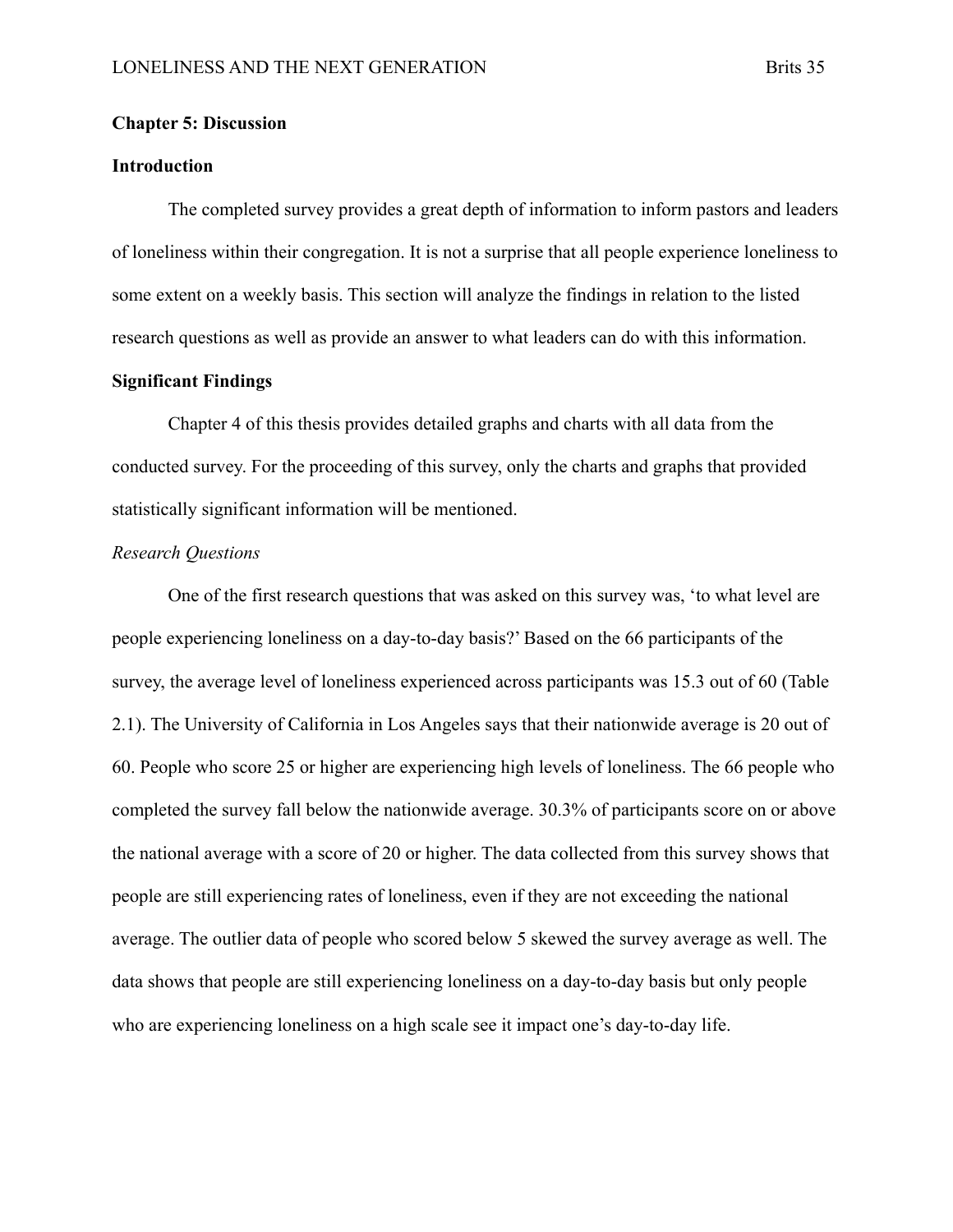This can be seen by Graph 5.1 which explores one's UCLA score by the number of anxiety and depressive symptoms one feels on a weekly basis. The survey's results for this question are conclusive with nationwide surveys that the higher levels of loneliness per person equate to more anxiety and depressive symptoms. Participants who answered that they experience between 5 and 8 symptoms on a weekly basis had a UCLA score average of 24.9, which is significantly higher than the survey average.

The second research question that was answered in the survey was, 'is the church helping people create the dimensions of connection they need?' Participants were asked questions about their personal connections across all three dimensions that Dr. Murthy outlines in his book *Together*. Answers to all three questions about connections were added together to create an average answer between 0 and 3. This was then compared to people's loneliness score. Graph 8.1 shows people who rated their levels of connection a 3 out of 3 had significantly lower levels of loneliness than those who rated their connections lower. As the majority of participants were faith-based, this data can assume that the majority of people who rated themselves as a three are finding healthy dimensions of connection. The survey results also showed that the majority of churches are offering small group opportunities that people want to be a part of and the church does a good job to remind the individual that they are a part of something bigger than themselves.

The third research question asked was, 'how does discipleship impact levels of loneliness, especially in the next generation?'. While information about the next generation was inconclusive due to a low number of participants in all age categories, there was significant information about churches offering mentorship opportunities for their congregation. Participants were able to answer the statement, "my church offers mentorship opportunities" with four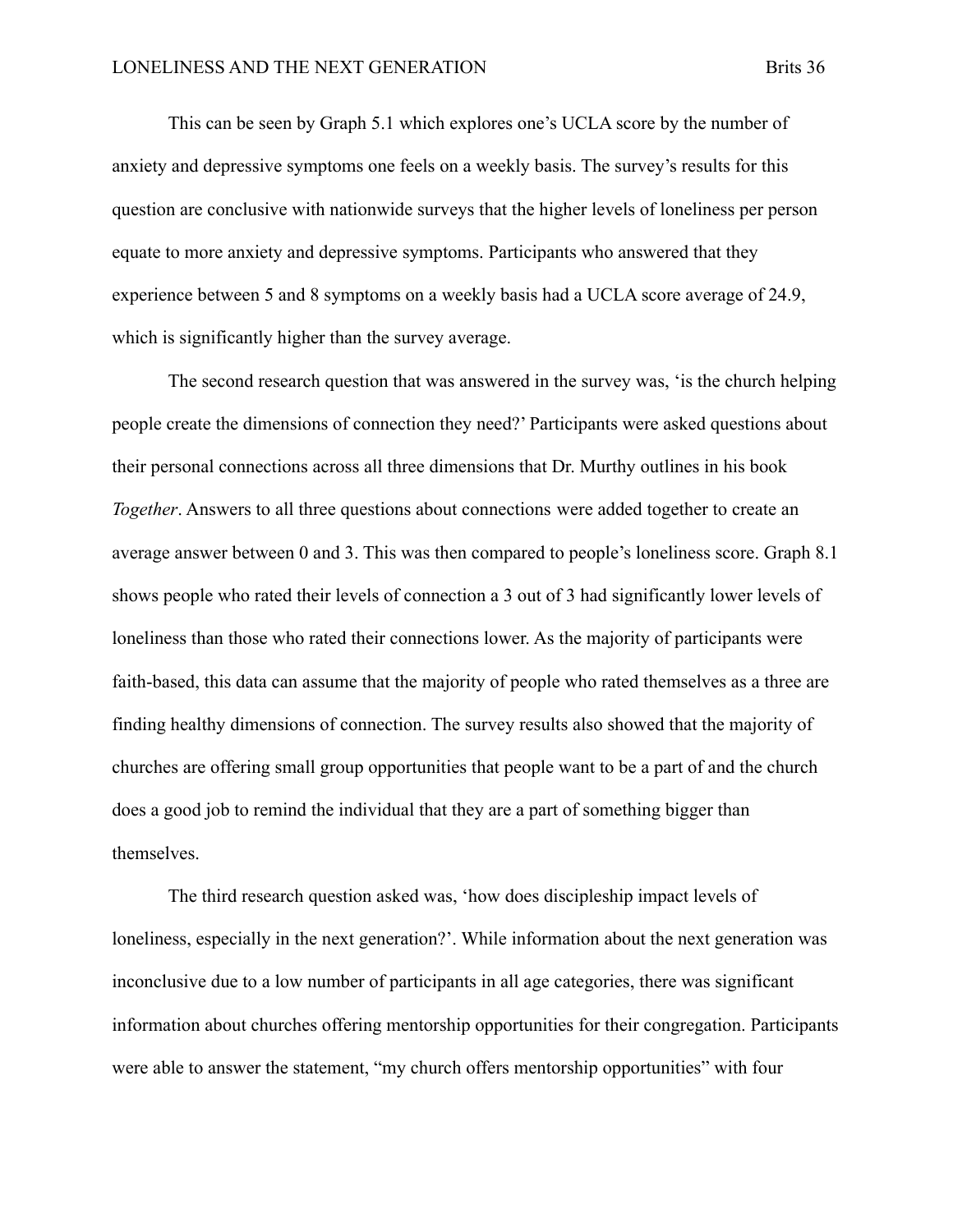options – none, not really, some, and yes. The majority of participants answered 'none' or 'not really' and their UCLA score showed that this has serious impacts. Graph 7.1 shows that the average UCLA score for those who answered none was 17.2 and for those who answered not really was 20.9. The average score for those who answered 'some' or 'yes' was nearly half. This shows that there is a significant disconnect for churches to fulfill the one-on-one dimensions of connection needed for people. This fulfilled the hypothesis that one-on-one mentorship is what people are missing in church relations.

#### *Other Significant Information*

One of the questions participants answered was, "what do you look for in a church?" This was meant to be a broad question for those who attend church on a regular basis and those who do not attend church. There was a list of options to choose from, including an 'other' option, based on other surveys completed by church contractors on what people look for when they find a church. 54 of the 66 participants answered 'genuine people' and 45 of the 66 participants answered 'community' over all other options about theology, worship, or diversity (see Graph 10.1). 81.8% of participants would stay at a church if they felt like the people were genuine and that they lived out what they said. Generation Z is passionate about authenticity and individuality within a person causing this to be a key factor in creating effective discipleship systems for the next generation.

#### **Survey Limitations**

Despite being sent out on social media to reach the broadest range of people, the survey only pulled 66 responses. The 66 responses were also completed by people who were predominantly Christian, which also was against the original goal of the study. The results and data were limited in this way as data was skewed to include people with high church attendance,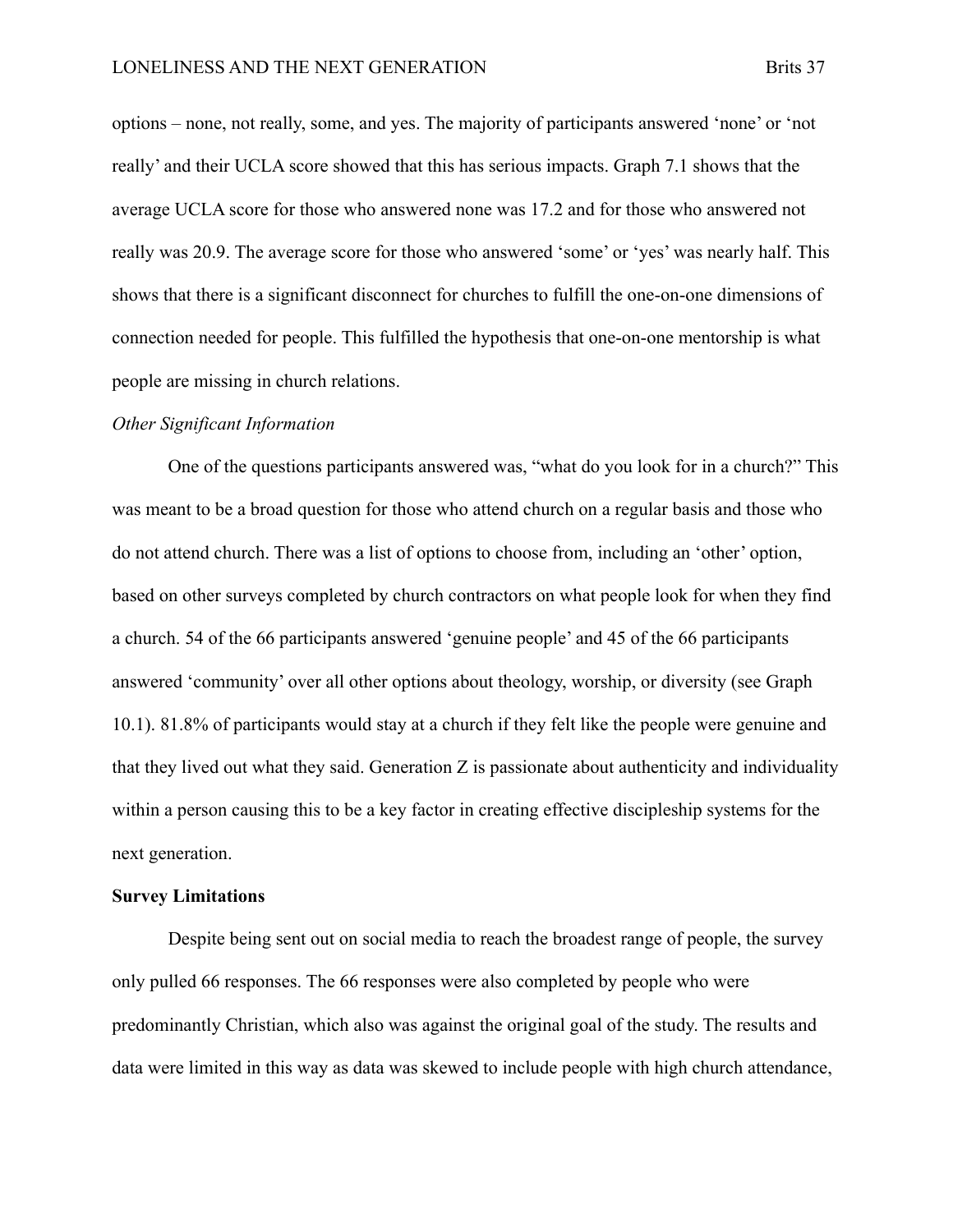rather than people of all faith backgrounds which was the desired goal. Due to the surveyor's circle of influence, having predominant Christian responses was expected but still limited the data collected to see if people who are not involved in faith-based activities experience higher levels of loneliness. Another limitation of this survey was that some participants did not answer all the required questions. For the multiple-choice questions, some participants did not answer the question fully skewing the data.

#### **Implications**

#### *Large Group*

One of the three dimensions of connection that Dr. Vivek Murthy outlined in his book was that people need a 'collective' dimension that takes place in a large group setting. This means that people leave a space remembering that they are a part of something larger than themselves. If young people are seeking authenticity and individuality, large group events for the next generation have to be led by people who are transparent and free to be themselves. If a student feels that the large group event is being led by a certain type of person that they cannot 'fit' into, they will be more likely to disengage. A large group event for a youth group would be a worship service or fellowship night where all youth students and leaders are gathering together. Practices that should be included in events like these are a diverse group of leaders leading the charge. This does not just mean in age and race but in appearance, style, way of speaking, personality, and more. Church culture can still be strong and relevant when embraced by all people. Another practice that should be included in collective worship or a collective prayer can be said to unify the people in the church. Some youth groups might include a sinner's prayer at the end of the service, a question and answer portion, a repeat after my call to action, reading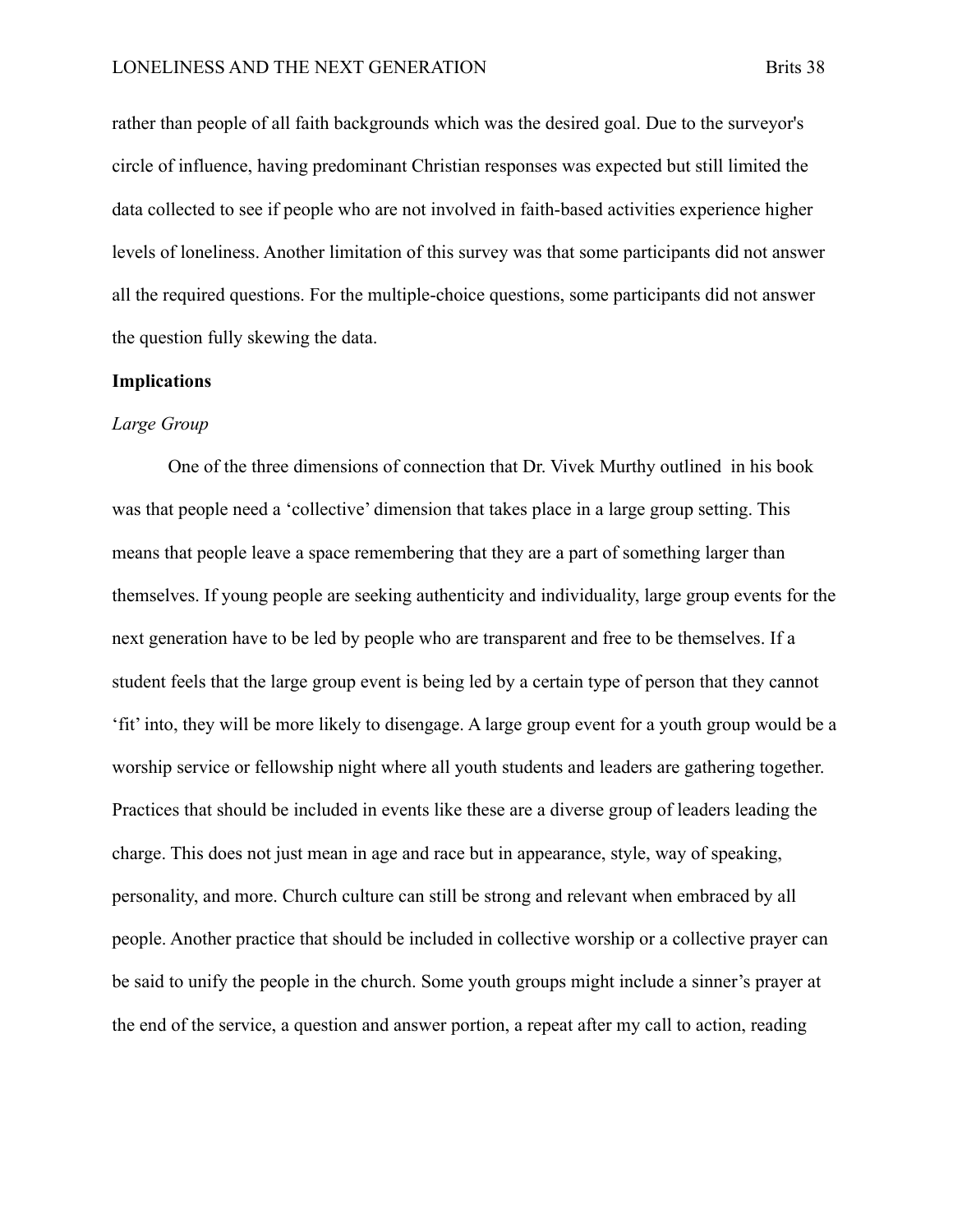Scripture out loud together, or general moments of worship where everyone is thinking about the same thing can be effective strategies to reach the collective dimension of connection. *Small Groups*

Small groups are an important part of many youth group structures. In Dr. Murthy's dimensions of connections, small groups should help to fulfill the 'social' dimension of connection which allows people to feel like they have friends to invite to their birthday party. Community is one of the main reasons people go to and find a church. Small groups need to do an effective job at connecting students to one another so they can find meaningful friendships. Small groups need to be a balance of fun activities with deep connections so students are connected in many ways. While how churches choose to create small groups – whether age and gender-based, school-based, location-based, or activity-based does not matter so much, small groups should have a ratio of one leader for every five students. Several studies have shown that it is hard for leaders to lead more than this number of people to the level and depth that is often needed (Ham 2020). Having enough leaders per small group also ensures that students are able to have several opportunities to connect with leaders if they do not immediately connect with one. This creates an effective way to ensure leadership and stewardship of the one-to-one discipleship opportunities discussed in the next section.

#### *One-on-One Discipleship*

In congruence with the data found in the survey, creating effective one-on-one discipleship systems will have the largest impact on the next generation. Dr. Murthy calls this dimension of connection 'intimate' as it is supposed to be a connection in which one participant feels comfortable to share anything. The survey uses the term 'mentorship' to talk about one-on-one discipleship due aid those who cannot define discipleship. However, the model of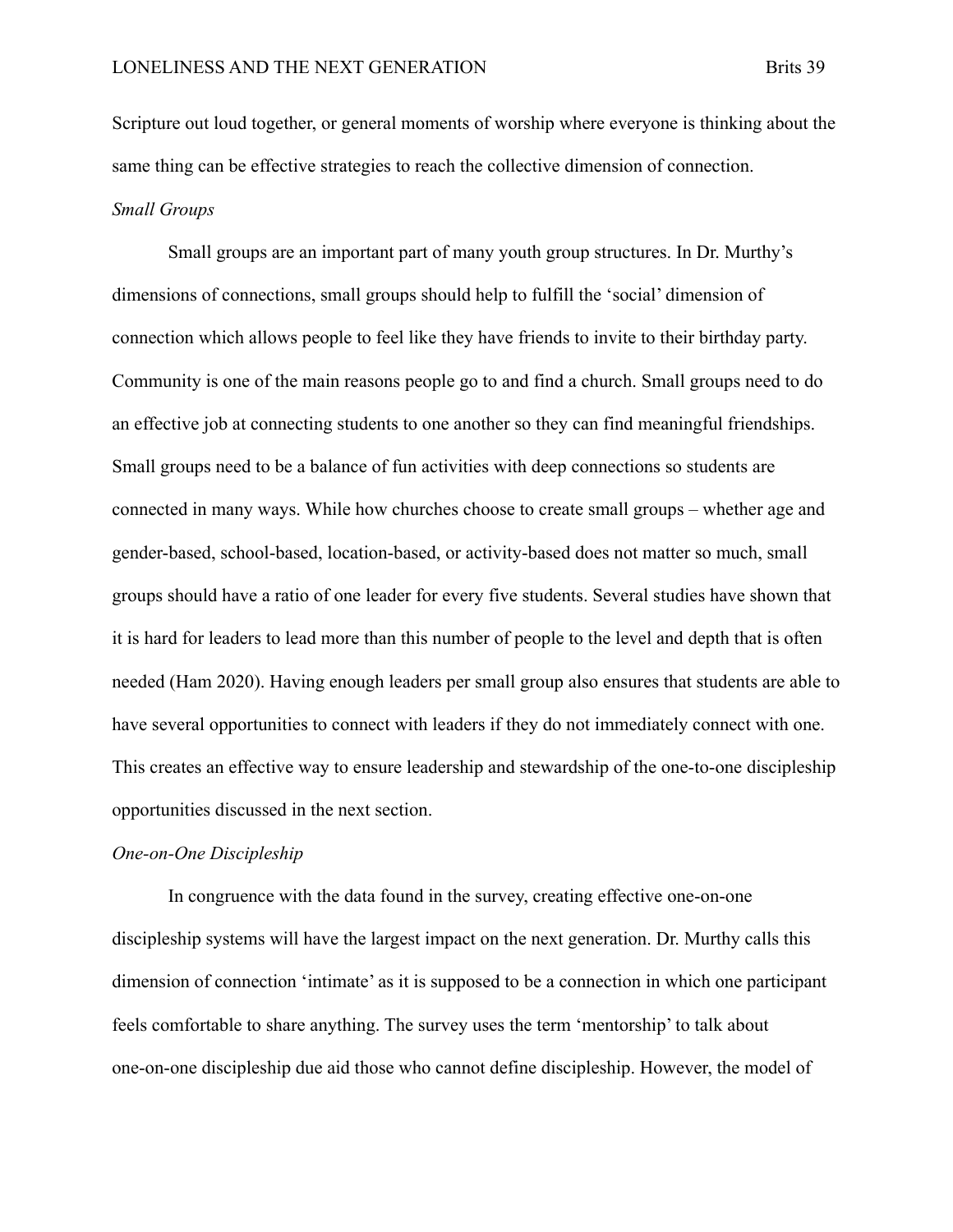one-to-one discipleship that will be used for this portion of the survey is closely related to coaching, not mentorship.

A mentor is one who is on a similar path of life to the individual so that the mentor can offer advice on where they have been (Biehl 1996, 35). Someone would seek out a mentor to model a certain area of the individual's life. In comparison, a coach is one who invites people to walk together even if the coach has not been where the coachee wants to go. Coaching is about helping people to learn rather than teaching them (Stoltzfus 2005, 8). Youth leaders should be trained in coaching so students feel they can maintain their individuality while pursuing genuine relationships with people. Coaching also requires a deep level of friendship with the individual before beginning which builds the trust between the two people.

There are three main areas a youth leader needs to focus on at the beginning of a coaching relationship with a student. The first is connection. Part of having a 1 to 5 ratio for leaders to students is to ensure that any student is able to find a leader with whom they connect. Students want to be able to explore their individuality in a meaningful way and to force a connection with someone does not allow this. It is important that small group leaders plan and attend fun events for their small groups to participate in to create a connection outside of a church context. This is especially beneficial for youth students who have not yet made a decision to follow Jesus as it creates atmospheres for them to get comfortable being in church environments. Youth leaders must not just attend church-promoted social events but they must participate. Building a connection over a game or an activity is a great way to reach young people. Another way to develop this coaching connection is through hospitality. A leader should feel free to open their home to their youth students if they can guarantee another adult will be present. A person feels served and welcomed to a deep level when invited into someone's home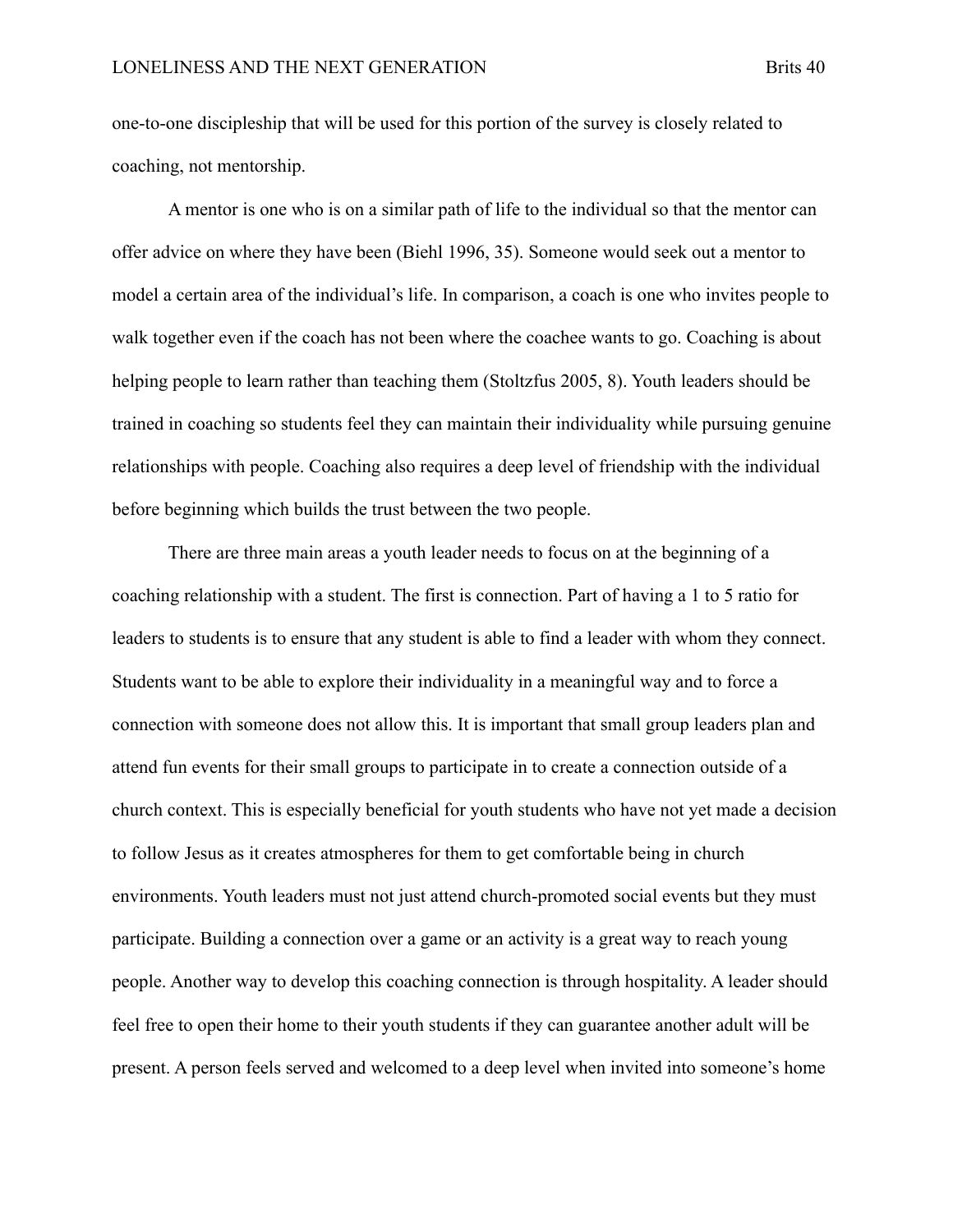(Miller and Hall 2007, 107). Bringing a student to a safe, neutral place that is not the church or their home can be important to their comfortability in sharing.

The next important step in developing a coaching relationship is having a focus for each conversation or meeting. Students need to feel they have the authority to guide the conversation in the direction they want to go. It is the job of the coach to recognize the focus and help keep the conversation on track so that the student feels their desired outcome. This could be conversations about the next steps in their relationship with Jesus, conversations about colleges, relationship conflict, or other areas that are important to the student. It is vital to note that a coach is not a therapist or counselor. Youth leaders should not give medical advice to a student about their mental health journey. Referrals should be easy access for the youth group so leaders can connect students to the necessary resources. The coach's job is to help the student learn what works for them and to support them on their journey through conversation, presence, and prayer. Last, leaders need to be trained in compassion. This includes asking discovering and precise questions, using active listening, and remembering specific details of the conversation.

Appendix C has a detailed training manual that pastors can use to train their leaders. These three steps are covered in more detail to ensure that students are able to receive the intimate level of connections needed to score lower on the UCLA loneliness scale.

#### **Future Research Recommendations**

This study shows that there is an effect on what the church offers in terms of discipleship – whether it be in a large group, small group, or one-on-one setting. This study could be enhanced by surveying more people across all different faith backgrounds to see if this continues to be true. Future research could also be more age-specific, whether with minors in Generation Alpha or Generation Z or continuing to survey young adults to inform information about future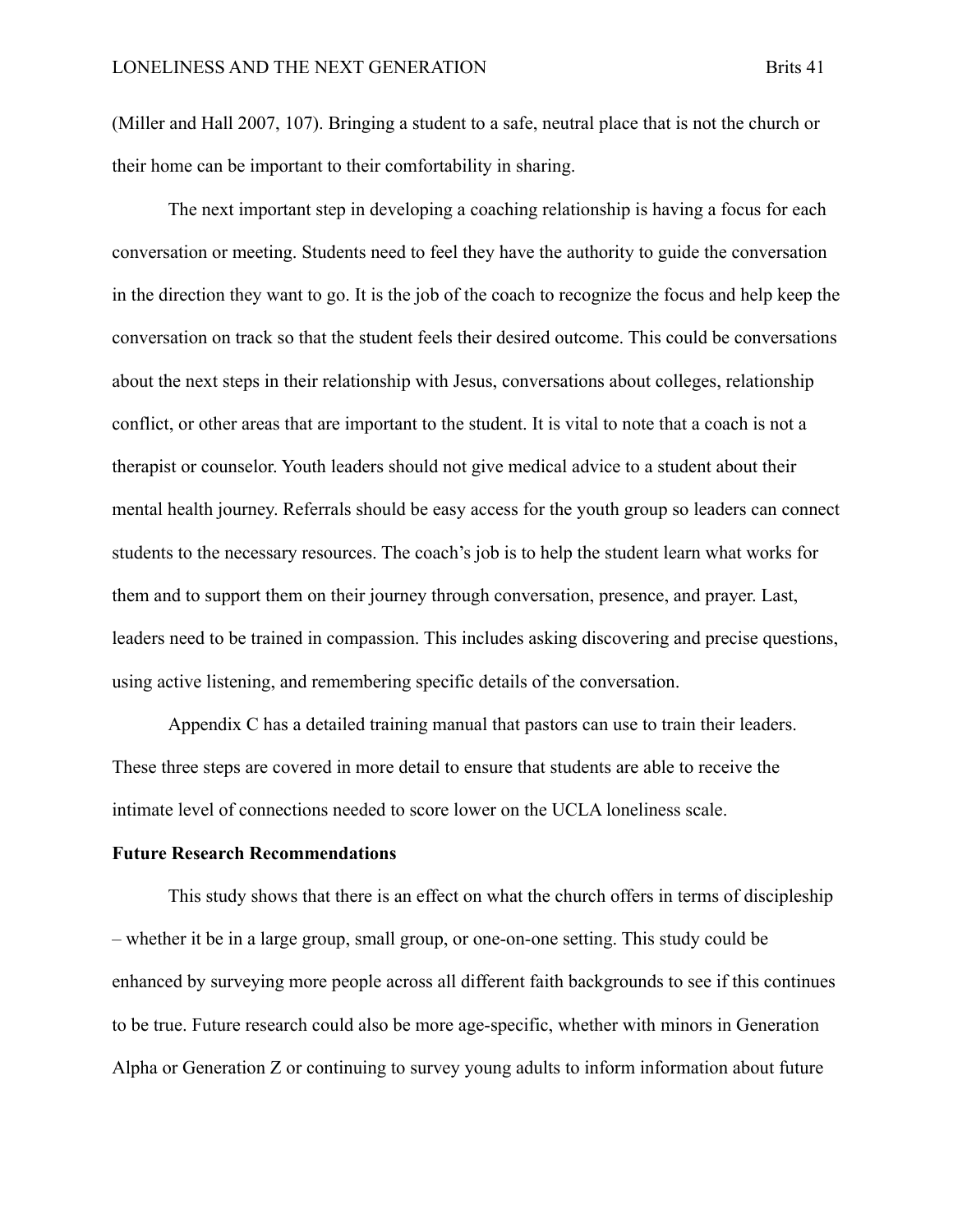generations. Another way to enhance future research would be to include information about the current youth groups' discipleship plans to see how churches can specifically improve. This could be done with interviews with youth pastors or specific survey questions for ministry leaders. The effectiveness of the training manual can also be included as a future research point to see if intentional coaching methods positively impact a student's levels of loneliness or their connection to church.

#### **Conclusion**

The data found in the survey is congruent with other nationwide surveys and Dr. Murthy's findings of the different dimensions of connection. People are finding good connections at church but the intimate dimension is missing for most. When thinking about discipleship systems for the next generation, the emphasis must be on creating one-on-one methods and having healthy small group structures so that students can find the dimensions of connections they need in a life-giving way. If the predictions of loneliness levels in generation alpha are true, establishing these systems will be vital for the health of the individual and the future of health of the church at large.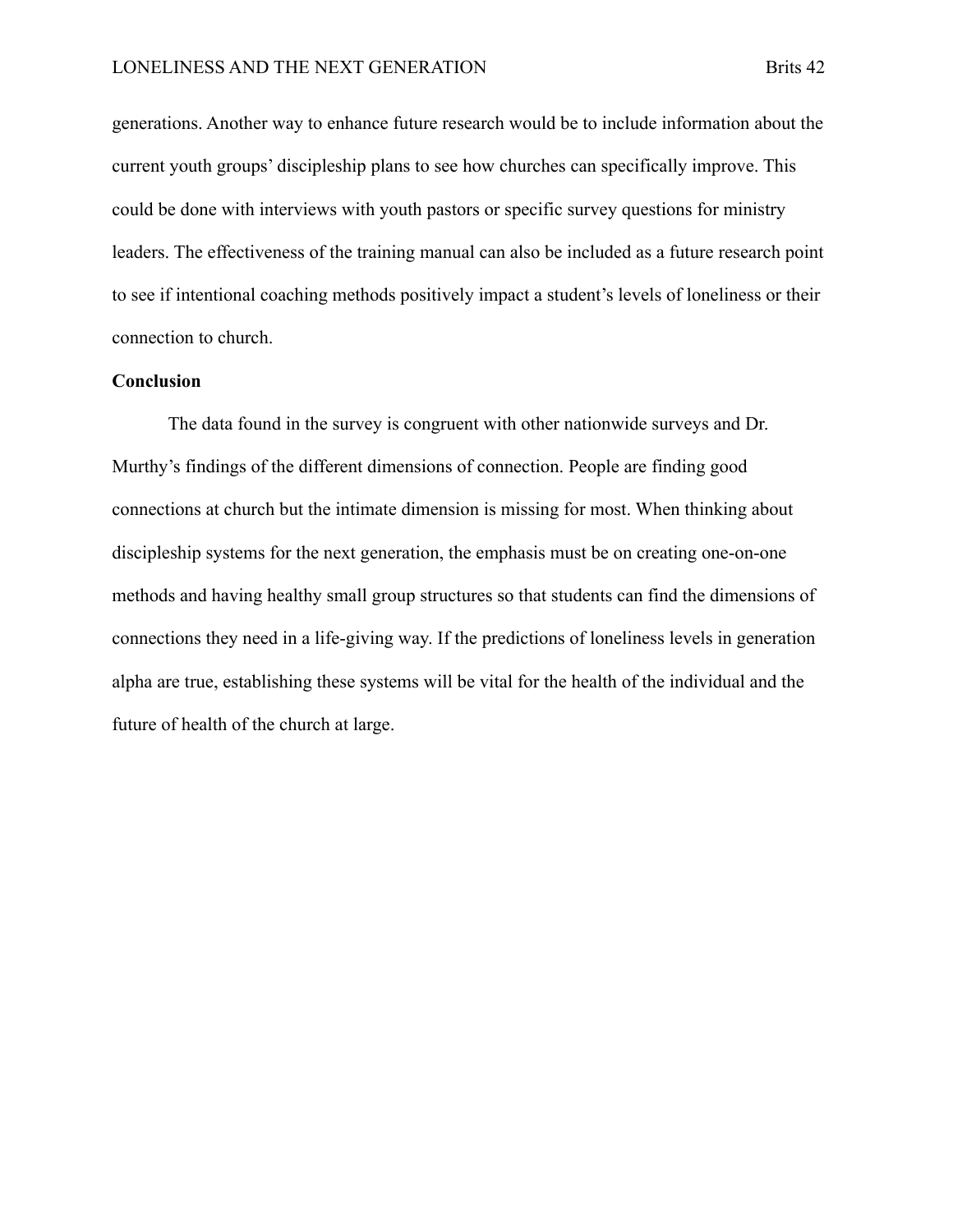#### **Appendices**

#### Appendix A – IRB Approval Letter

# SOUTHEASTERN<br>UNIVERSITY

#### NOTICE OF EXEMPTION FOR HUMAN RESEARCH

| DATE:                   | October 8 <sup>th</sup> , 2021                                                                 |
|-------------------------|------------------------------------------------------------------------------------------------|
| TO:                     | Daniel McNaughton, Sarah Brits                                                                 |
| <b>FROM:</b>            | <b>SEU IRB</b>                                                                                 |
| <b>PROTOCOL TITLE:</b>  | Loneliness and Church: Creating Systems for the Next Generation                                |
| <b>FUNDING SOURCE:</b>  | <b>NONE</b>                                                                                    |
| <b>PROTOCOL NUMBER:</b> | 2021 MT19                                                                                      |
| <b>APPROVAL PERIOD:</b> | Approval Date: October 8 <sup>th</sup> , 2021, Expiration Date: October 7 <sup>th</sup> , 2022 |
|                         |                                                                                                |

Dear Investigator(s),

The Institutional Review Board (IRB) for the protection of human subjects has reviewed the protocol entitled, Loneliness and Church: Creating Systems for the Next Generation. The project has been approved for the procedures and subjects described in the protocol.

Any changes require approval before they can be implemented as part of your study. If your study requires any changes, the proposed modifications will need to be submitted in the form of an amendment request to the IRB to include the following:

- Description of proposed revisions;
- If applicable, any new or revised materials;
- If applicable, updated letters of approval from cooperating institutions

If there are any adverse events and/or any unanticipated problems during your study, you must notify the IRB within 24 hours of the event or problem.

At present time, there is no need for further action on your part with the IRB. This approval is issued under Southeastern University's Federal Wide Assurance 00006943 with the Office for Human Research Protections (OHRP). If you have any questions regarding your obligations under the IRB's Assurance, please do not hesitate to contact us.

Sincerely.

Rustin Lloyd Chair, Institutional Review Board irb@seu.edu

1000 Longfellow Blvd. Lakeland, FL 33801-6034 863.667.5000 toll free 800.500.8760 fax 863.667.5200 SEU.edu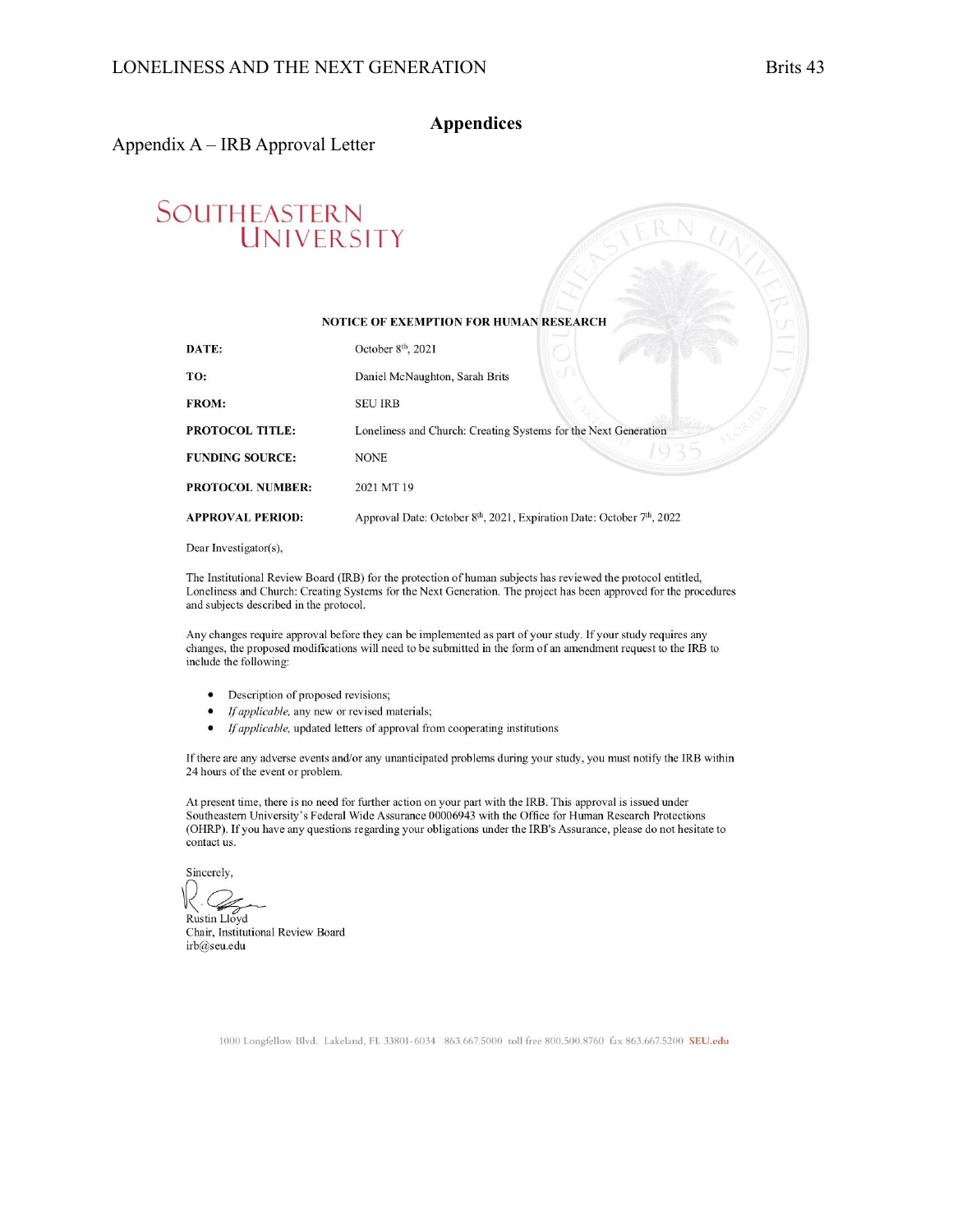#### Appendix B – Survey Questions

- 1. What age bracket are you in? (Choose One)
	- a. 18-25
	- b. 25-30
	- c.  $30+$
- 2. Have you taken this survey before?
	- a. Yes
	- b. No

Please answer the following questions with as much information as you are willing to disclose.

- 1. How important was religion in your home while you were growing up? What religion were you involved with?
- 2. How important is/was it for your parents to send or take their children to religious services? What are/ were the services like?
- 3. How important is religion in your life? What does this look like for you daily?
- 4. How important is prayer when you don't deal with stressful situations? Do you participate in any other spiritual practices for stressful situations? If yes, which ones?
- 5. And, how religious would you say you are? How do you define being religious?

For the following statements, please answer using the Likert scale from 0-3 or select N/A if the question does not apply to you.

- $3 = I$  often feel this way
- $2 = I$  sometimes feel this way
- $1 = I$  rarely feel this way
- $0 = I$  never feel this way
	- 1. I am unhappy doing so many things alone
	- 2. I have nobody to talk to
	- 3. I cannot tolerate being so alone
	- 4. I lack companionship
	- 5. I feel as if nobody really understands me
	- 6. I find myself waiting for people to call or write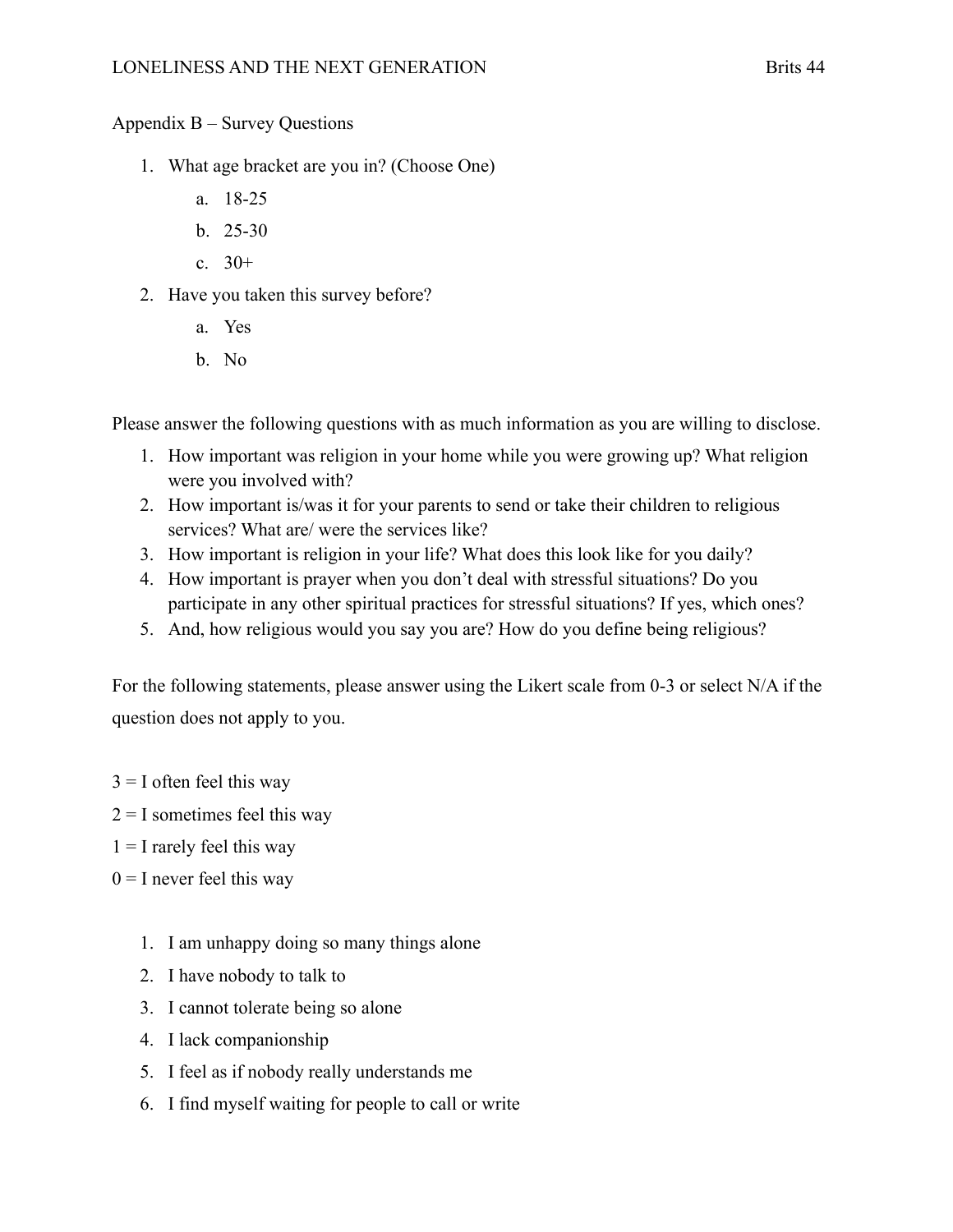- 7. There is no one I can turn to
- 8. I am no longer close to anyone
- 9. My interests and ideas are not shared by those around me
- 10. I feel left out
- 11. I feel completely alone
- 12. I am unable to reach out and communicate with those around me
- 13. My social relationships are superficial
- 14. I feel starved for company
- 15. No one really knows me will
- 16. I feel isolated from others
- 17. I am unhappy being so withdrawn
- 18. It is difficult for me to make friends
- 19. I feel shut out and excluded by others
- 20. People are around me but not with me
- 21. I go to church regularly.
- 22. I have had a positive church experience.
- 23. I have good connections with the people I meet at church.
- 24. I have one person in my life to who I can always turn.
- 25. I have people I can invite to my birthday party.
- 26. I like going to church for the community.
- 27. My church announces discipleship opportunities.
- 28. My church offers small groups that I want to be a part of.
- 29. My church offers mentorship opportunities.
- 30. My church reminds me that I am a part of something bigger than myself.
- 31. My church is doing the best it can to meet the needs of the people in its community.
- 32. My friends are interested in coming to church with me.
- 33. I go to church events alone.
- 34. I do not feel welcome inside of a church.
- 35. I do not know what discipleship means.
- 36. I experience symptoms of anxiety and depression regularly.
- 37. I can tell people about my anxiety and depressive symptoms.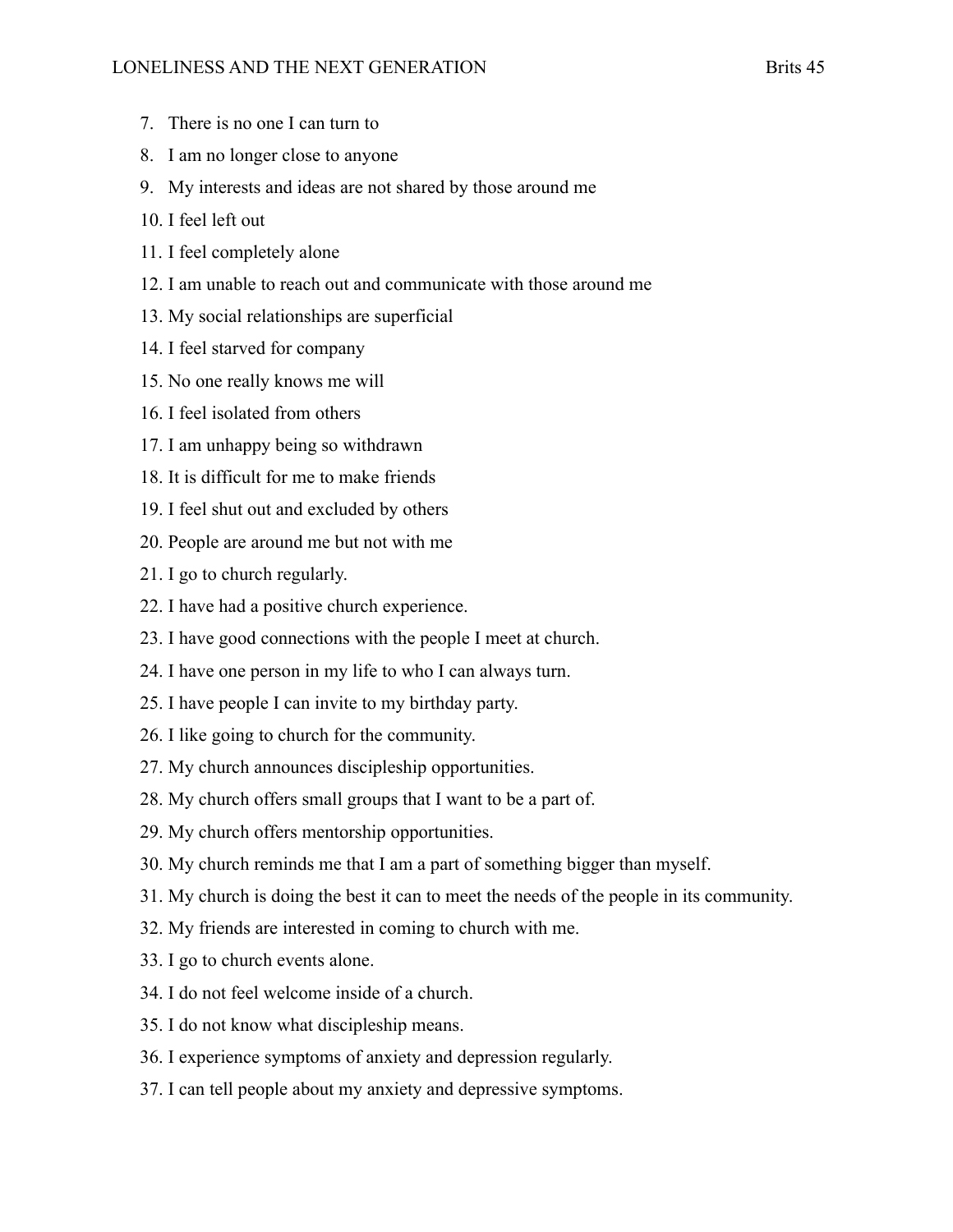- 38. Which of these symptoms do you feel on a weekly basis?
	- a. Sleep interruption
	- b. Lengthened periods of sadness
	- c. Lethargy and fatigue
	- d. Low self-esteem
	- e. Addictive behaviors
	- f. Lack of motivation
	- g. Social withdrawal
	- h. Change in appetite
	- i. Weight gain or loss
	- j. Hopelessness
	- k. Lack of meaning
	- l. Suicidal ideations
- 39. My church supports my mental health.
- 40. My mental health feels better after participating in religious practices.
- 41. I turn to social media to find connections.

Please select the best answer for the following questions about your church attendance.

- 1. How often do you attend a Church service?
	- a. Every Sunday
	- b. Most Sundays
	- c. One Sunday a Month
	- d. A couple of times a year
	- e. Never
- 2. When was the last time you were at church?
	- a. This past Sunday.
	- b. Sometime this month.
	- c. Sometime this year.
	- d. Last year.
	- e. More than one year ago.
	- f. I can't remember.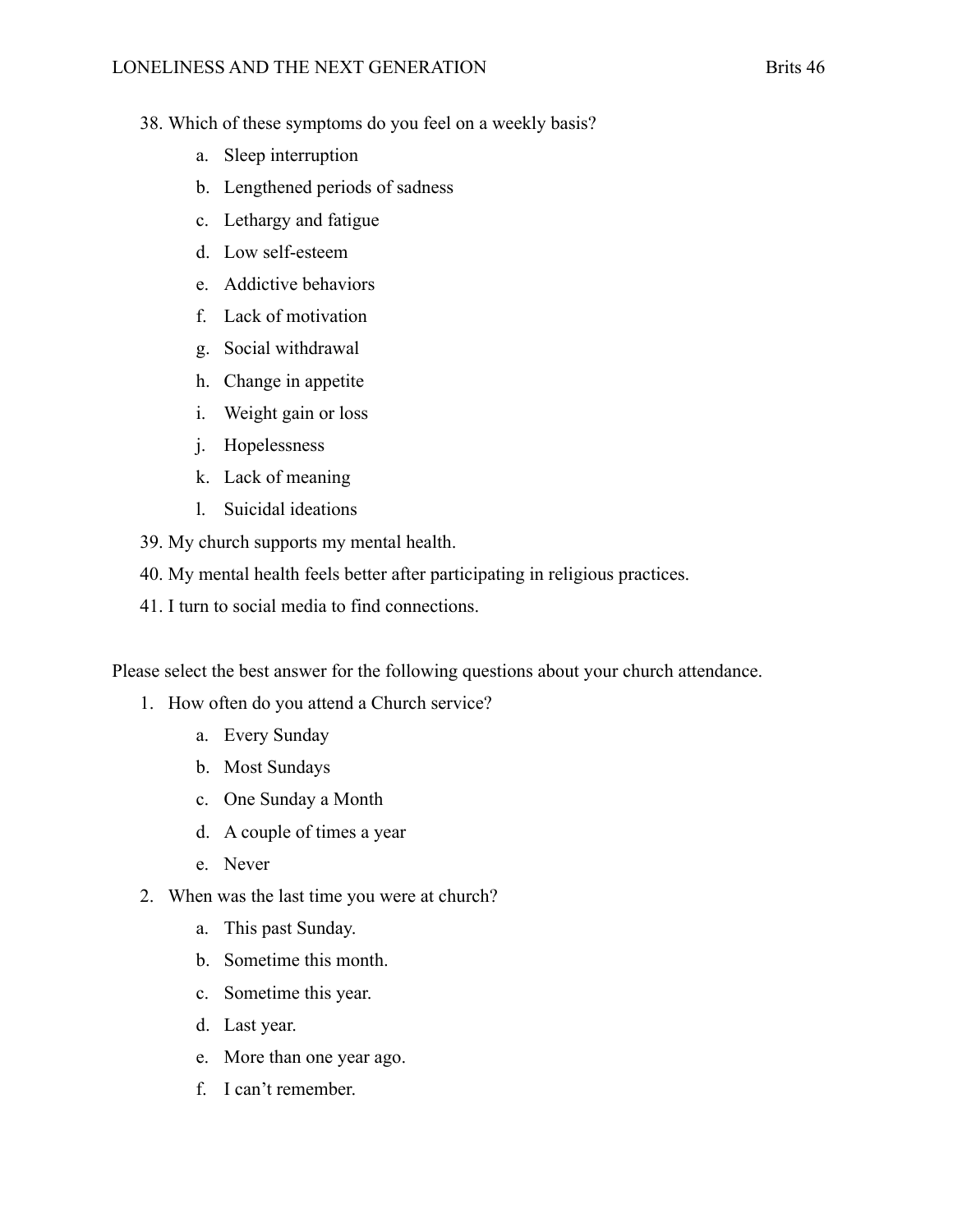- g. Never
- 3. What do you look for in a church service? Select all that apply.
	- a. Good music
	- b. Genuine people
	- c. Entertainment
	- d. Similar political views
	- e. People that look like me
	- f. Diversity
	- g. Good theology
	- h. Community/ friends
	- i. Other
- 4. If you do not attend church regularly, why do you not attend? Select all that apply.
	- a. I cannot find a church that I like.
	- b. I cannot find a church with which I agree.
	- c. I feel anxious.
	- d. I do not have a need to go.
	- e. No one has invited me.
	- f. I do not believe in God.
	- g. I do not have friends that go.
	- h. I forget on Sunday mornings.
	- i. I already am a Christian.
	- j. The people are insincere.
	- k. They ask for money.
	- l. I have had a bad experience.
	- m. There are too many rules.
	- n. The church is boring.
	- o. Other
	- p. N/A
- 5. If you do not attend church regularly, do you have intentions of returning to church?
	- a. Yes, I will go on Sunday.
	- b. Yes, I am trying to find the right church for me.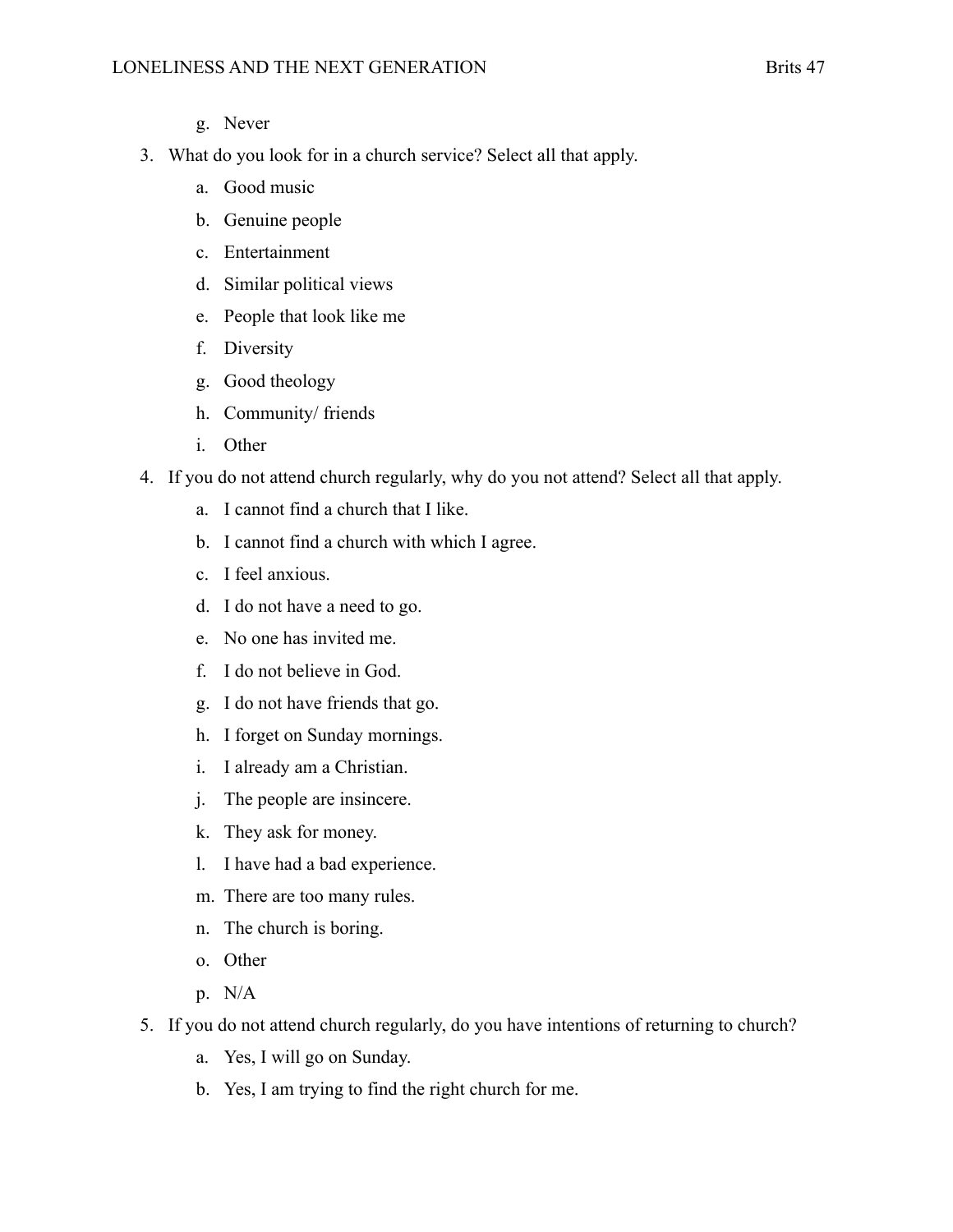- c. Maybe, I am figuring out what I am looking for.
- d. Maybe, but not right now.
- e. No, it is not for me.
- f. No, I do not believe in God.
- g. N/A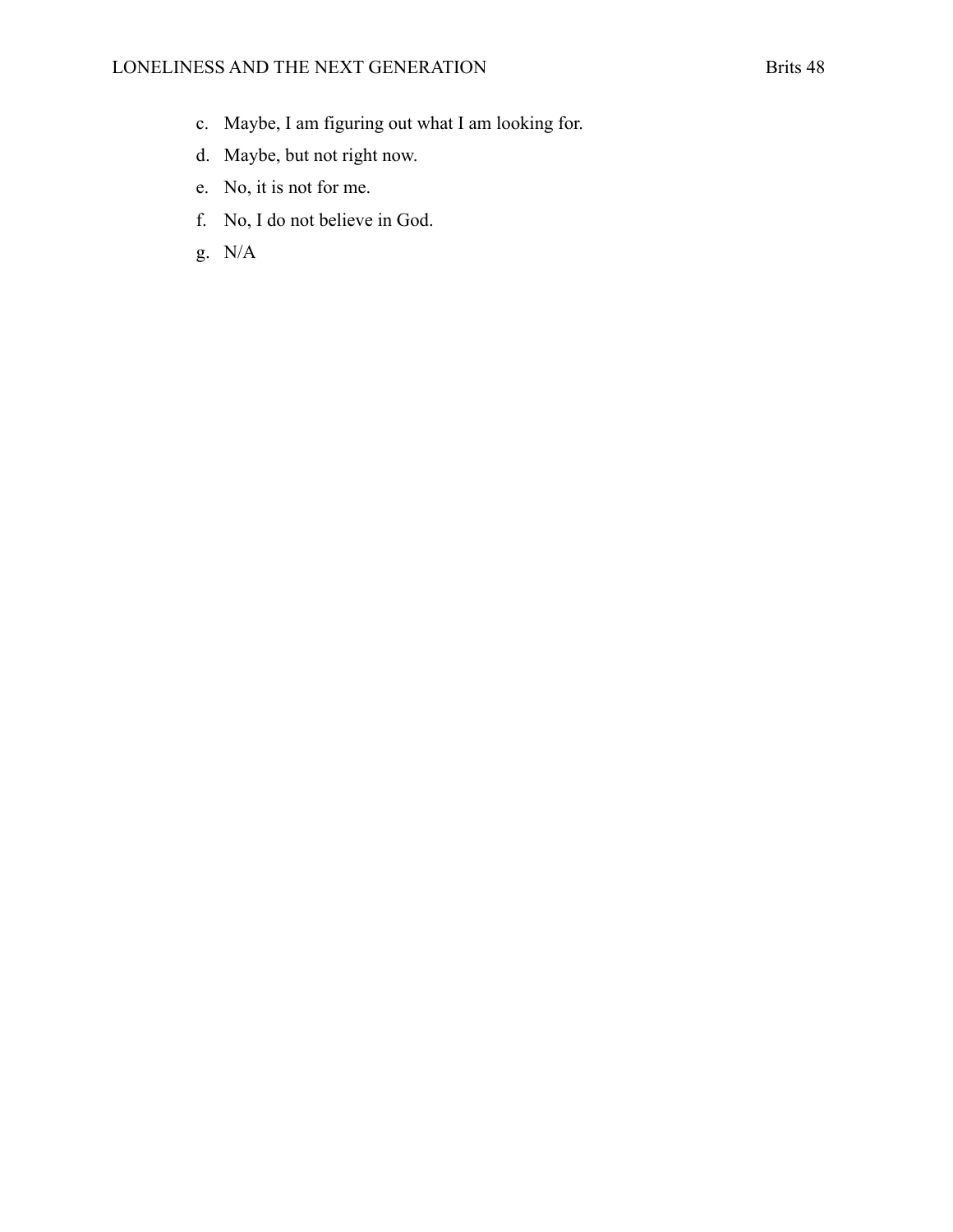#### Appendix C – Youth Leader Training Manual

The purpose of this youth leader training manual is to provide the tools for youth pastors to train their leaders in effective coaching strategies with their students. This can be presented to a leader by itself or presented in a seminar format for leaders to discuss together. The understood context for the training manual is for youth leaders to foster coaching relationships with their students in their small groups.

#### Step 1 – Connection

Creating a lasting connection with the youth student you are beginning a coaching relationship with is vital. Connection with youth can be done in a variety of ways – connection over a shared interest, intentionality, over an activity, or just based on proximity. Students are looking for genuine authenticity and will connect with someone who is confident in themselves.

#### 1A – Be the Initiator

In large group and small group settings, students are not always confident to approach a leader. It is the task of the youth leader to approach the individual in a confident way. Students are likely to be suspicious of leaders who seem to have ulterior motives so the youth leader must always approach the student with the primary intention of developing a friendship. Other intentions such as serving, or even starting a coaching relationship, must be a secondary priority when approaching the student.

This first conversation should be to learn about the student and for the student to learn about you. You can share about yourself in a genuine way so that the student can find a mutual interest between the two of you. Questions about the student's interests, hobbies, school, friends, and family are great topics to discuss in the first conversation.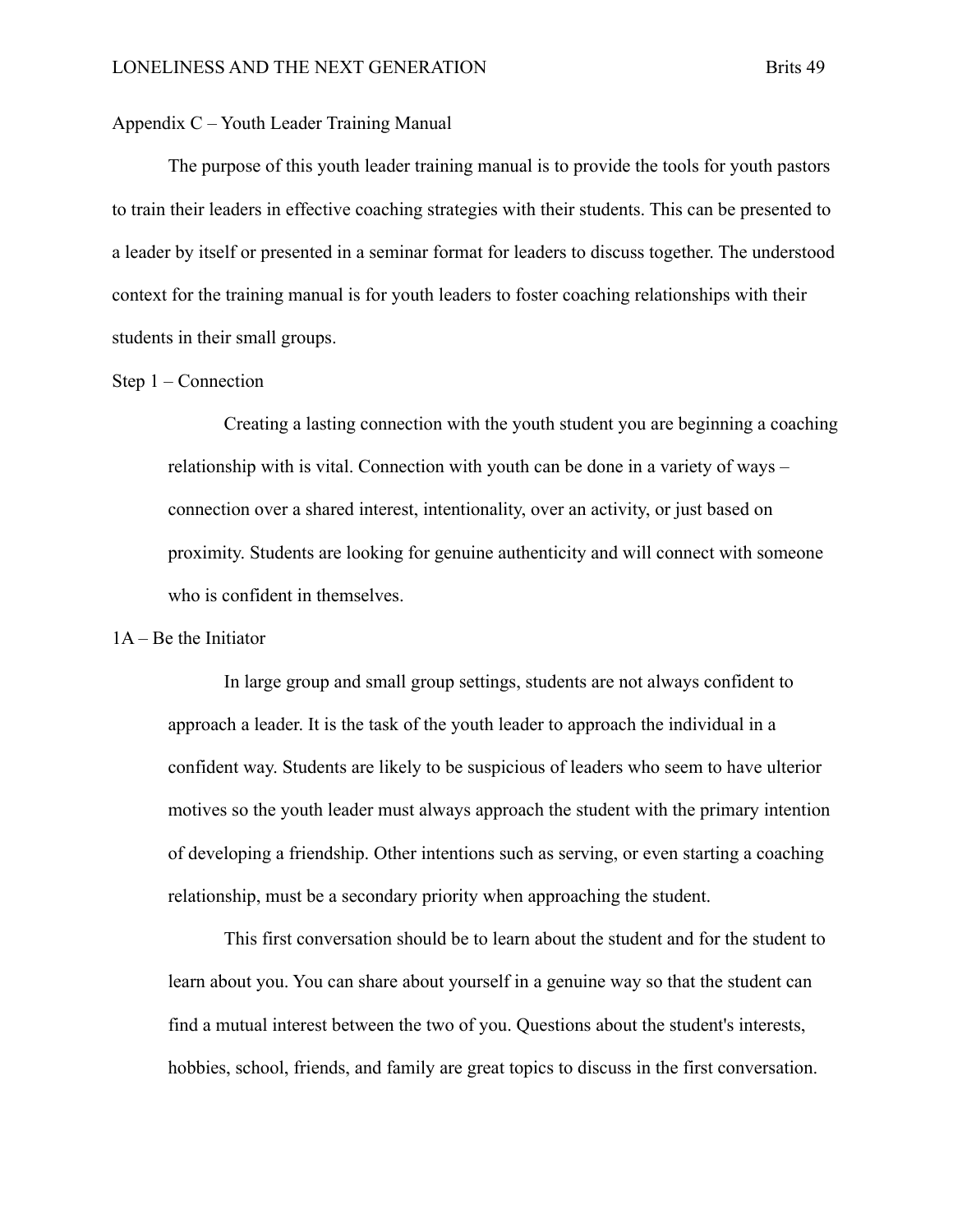Students may also feel threatened by having an eye-to-eye conversation with someone they do not know. Having these first conversations over a meal or an activity such as basketball or frisbee provides an activity to talk about if the conversation is lagging.

#### 1B – Hospitality

A great way to build the connection with the student is to invite them along to different activities. Inviting students to other students' sports games, meals, or even over to the leader's home helps deepen the connection outside of the church or small group context. This moves the relationship from 'person I met at church' to 'trusted friend'.

If your youth group context has strict rules about students and leaders hanging out here are ideas to engage with students:

- Invite the student to another youth group member's sporting game
- Coffee shop or casual restaurant where there are always other people who can see
- Small group events in a park
- Reach out to parents before inviting students to your home
- Participating in a shared activity playing one-on-one basketball, painting together, going to the student's concert, etc

#### Step 2 – Focus

When developing the coaching relationship with the student, conversations need to be in an environment in which the student feels comfortable. Not every student wants to talk about themselves over a cup of coffee. Finding an environment that works for the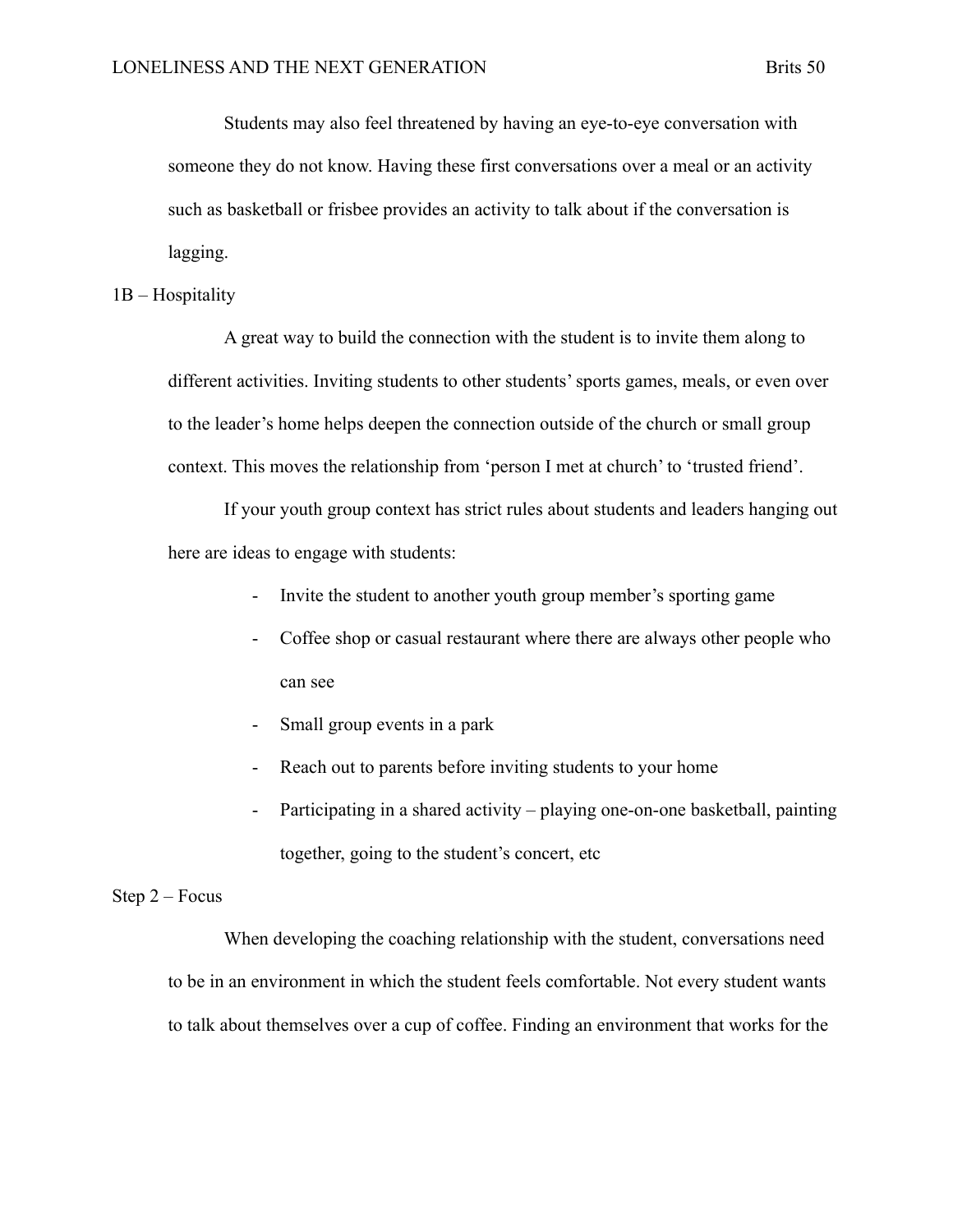two of you is important. Healthy discipleship does not need to be in a serious context, it can be done in a game of basketball or while going on a walk.

#### 2A – Identify the Need

The difference between a coaching relationship and a mentoring relationship is that in coaching you are helping the student get where they want to go, regardless of if you have been there yourself. Students are all wrestling with different things, whether they seem important to you as a leader or not. It is important as their coach to identify the student's needs even if they cannot express them explicitly. Not all conversations will be surrounding a topic you know about or anything serious and life-changing, but it is important that the student feels like they are able to guide the conversation with topics they want to talk about. If they feel like they are being belittled or interrupted, they will retreat from being open with you.

Identifying the need in a coaching conversation requires active listening and remembering different conversations. If a student tells you a lot of different aspects about their home life, school life, or interest, it would mean the world to them if someone remembered. Writing down important information after a conversation can be helpful in identifying the need of the specific conversation as you know the context.

If a student is already a follower of Jesus and has a firm relationship with Him, identifying the need can be a more specific conversation of 'what area of your walk with Jesus would you like to focus on?'

Tips for Identifying the Need:

- Remember past conversations for context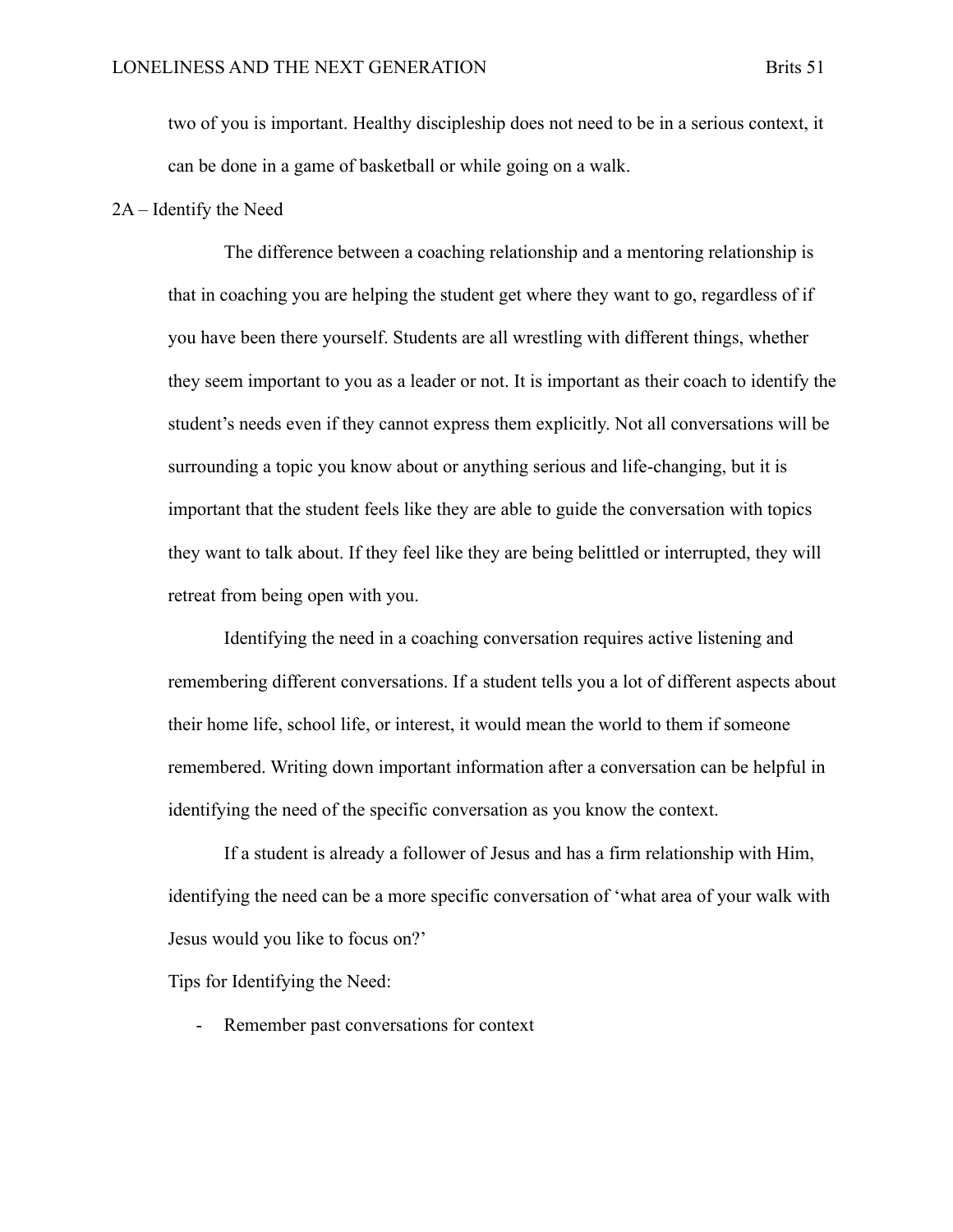- Watch the student's nonverbal cues do they seem more anxious or distracted? Are they more engaged? Are they fidgeting when talking about a certain topic? Do they seem to be sleeping well? How are they doing in school?
- What does the student keep bringing up?

#### 2B – Guiding the Conversation

Depending on the student's age, they might not have the ability to guide the conversation in the direction they want or intend. Once you identify the need or main idea of the conversation, it is important to think of guiding questions you can help the student think through about the topic. A great tool to do this is TOMS. TOMS is an acronym that stands for:

T – Topic – What topic would you like to talk about today?

O – Outcome – What is the desired outcome?

- M Meaning Why is this important to you?
- S Success How will you know you have gotten there? (Abate 2014)

Using TOMS during a coaching conversation can be important to get the student thinking outside of the box or looking for a different perspective on their needs. While these questions do not need to be asked explicitly, they can be a general guide for the conversation so the student feels like they are able to move forward with the topic. Conversations like this may differ depending on the identified need. One session might be a topic that does not have a clear outcome such as a parent's divorce whereas another session might be clearer such as deciding which university to attend.

Questions to ask if there is not a clear outcome:

- How do you feel about that?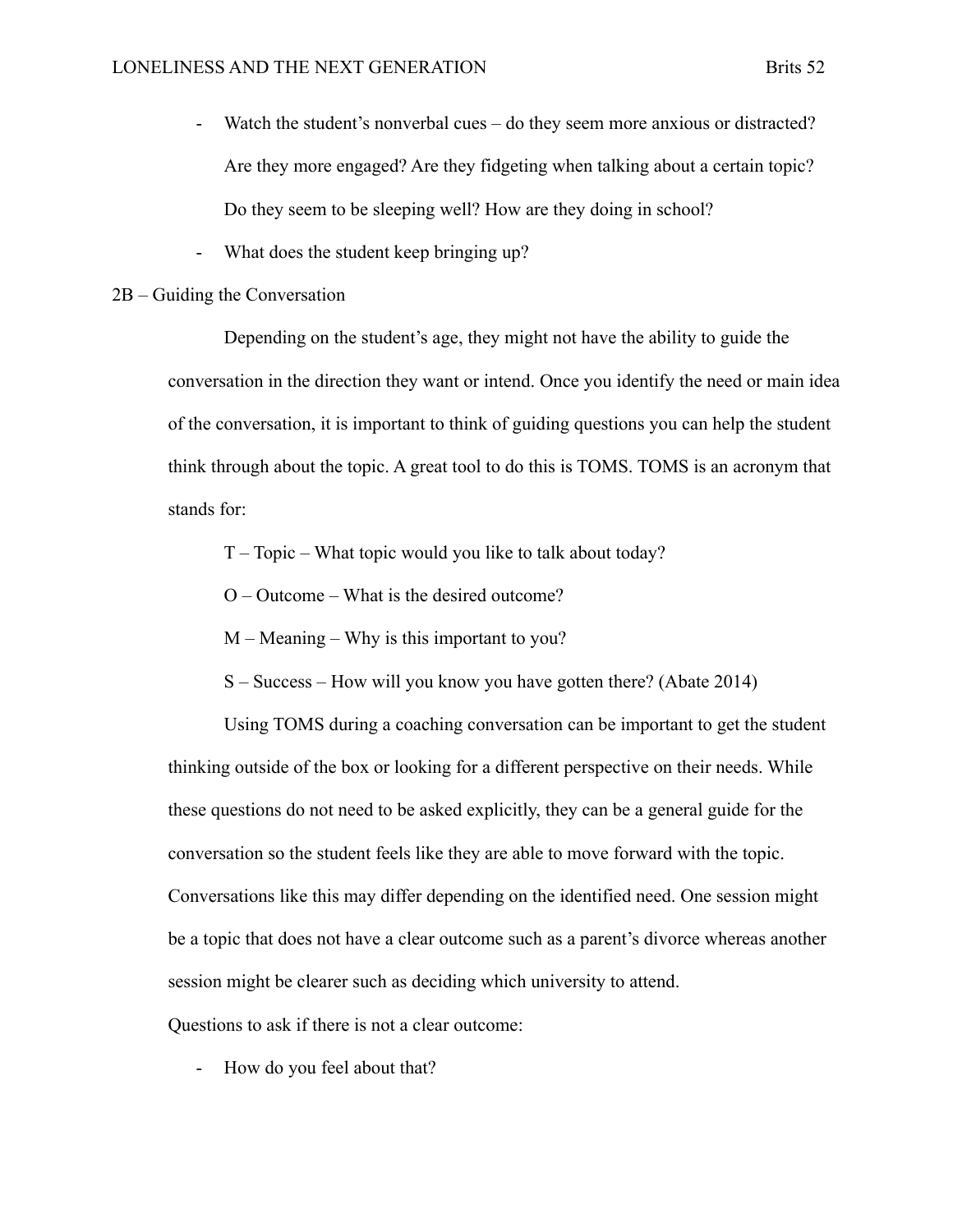- How do you see this situation ending? How do you see things getting better?
- How is it impacting your daily life?
- How can I help support you?
- Why is this situation important to you?

Questions to ask if there is a clear outcome:

- What is your best-case scenario?
- What is your worst-case scenario?
- Why is this important to you?
- Have you thought about it like this…?
- What does a 'win' look like in this scenario? How can you get there?

#### Step 3 – Compassion

One of the important aspects of a one-on-one dimension of connection is genuine care for one another. For people to feel fulfilled in their intimate relationships, they have to know that what they are saying is not only heard but understood. If a person does not feel validated in their experiences then they are not going to want to share. When developing a coaching relationship with a student, having compassion is vital.

#### 3A – Active Listening

Since coaching is about helping a student get to where they want to go, not to where you have been, active listening is a vital role in showing the student compassion. Active listening includes engaging eye contact, verbal and nonverbal responses, and precise recall of what has been said. A student that feels heard is likely to feel comfortable sharing in other relationships they have strengthening all areas of their connection.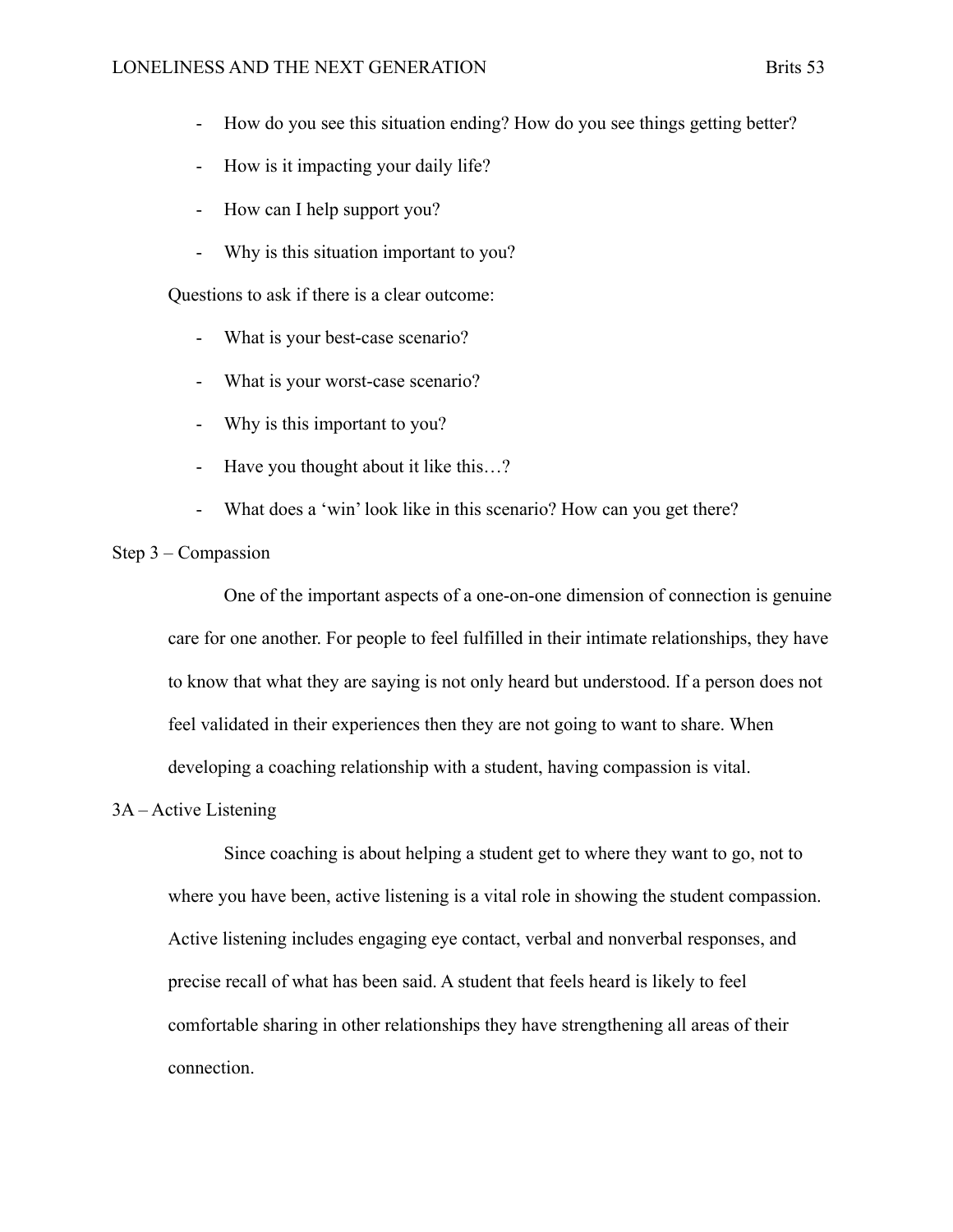Tips for Active Listening:

- Watch nonverbal cues do not sit with body closed off to the student such as crossing arms or angling body away
- Do not get distracted by phone or surroundings put phone on do not disturb and away so the student knows they have your full attention
- Everytime you are about to interrupt the student think if it is helpful for their processing not yours
- Ask specific, clarifying questions if needed "when you said this, what did you mean?"
- 3B Precise Questions

To build upon the skills of active listening, asking precise questions about what the student is saying is very important. It lets the student know that you are not only hearing what they are saying but understanding and processing it in your own way. Questions should not be in the form of backhanded advice but should rather be to probe the student to get a broader perspective of their need or situation. This is a great time to relate to other conversations to see if needs or situations connect at all.

Examples of precise questions:

- How do you think this relates to the conversation we had last week?
- From what you are telling me, it sounds like you were angry but your actions seem like they were more sad. How are you feeling about it now?
- You said … and that surprised me. Can you tell me more about it?
- Who else in your life have you told?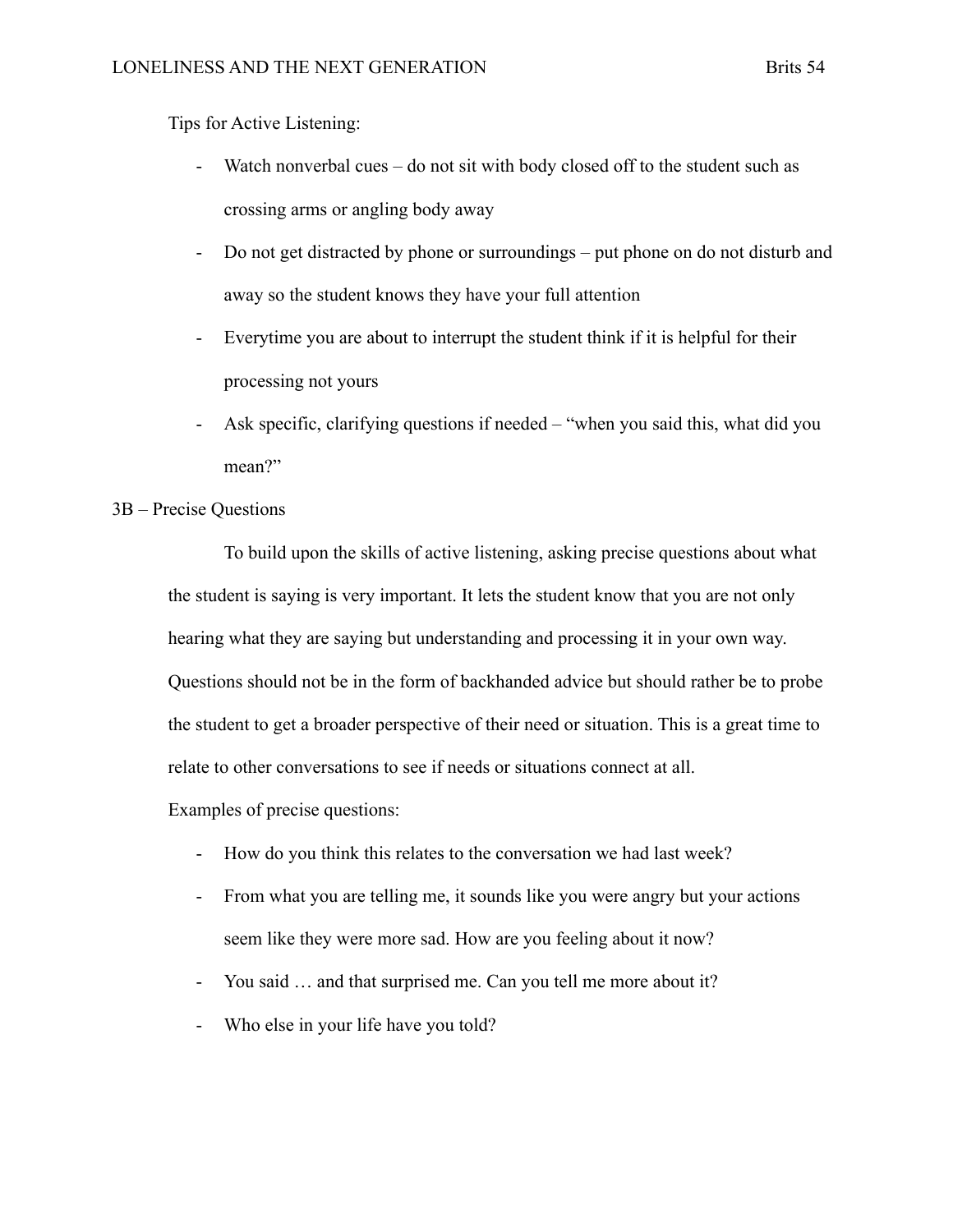#### **Bibliography**

- Barna, George. 2019. "Church Dropouts Have Reached 64%, But What about Those Who Stay?" *Barna Group.* https://www.barna.com/research/resilient-disciples/.
- Biehl, Bobb. 1996. *Mentoring*. Nashville: Broadman & Holman Publishers.
- Berlin, Lisa J., Jude Cassidy, and Jay Belsky. "Loneliness in Young Children and Infant-Mother Attachment: A Longitudinal Study." *Merrill-Palmer Quarterly* 41, no. 1 (1995): 91–103.
- Chang, Edward C., Jiting Liu, Shangwen Yi, Xinying Jiang, Qiwei Li, Ruoqian Wang, Weiyi Tian, et al. 2020. "Loneliness, Social Problem Solving, and Negative Affective Symptoms: Negative Problem Orientation as a Key Mechanism." *Personality and Individual Differences* 167 (December).
- Chang, Edward C., Lawrence J. Sanna, Rita Chang, and Marguerite R. Bodem. 2008. "A Preliminary Look at Loneliness as a Moderator of the Link between Perfectionism and Depressive and Anxious Symptoms in College Students: Does Being Lonely Make Perfectionistic Strivings More Distressing?" *Behaviour Research and Therapy* 46 (7): 877–86.
- Cole-Lewis, Yasmin C., Polly Y. Gipson, Kiel J. Opperman, Alejandra Arango, and Cheryl A. King. (2016) "Protective Role of Religious Involvement Against Depression and Suicidal Ideation Among Youth with Interpersonal Problems." *Journal of Religion and Health* 55, no. 4: 1172-188.
- De Figueiredo, Claudia; Filomena Dias. "Families: Influences in Children's Development and Behaviour, from Parents and Teacher's Point of View" *Psychology Research* 2 no 12, December 2012, 702-714.
- Diehl, Katharina, et al. 2018. "Loneliness at Universities: Determinants of Emotional and Social Loneliness among Students." *International Journal of Environmental Research and Public Health* 15, no. 9: 1-14.
- Earls, Aaron. "10 Characteristics of Churches that Attract Young Adults", *Outreach Magazine*, March 8, 2021. https://outreachmagazine.com/resources/research-and-trends/64430-10-characteristics-ofchurches-that-attract-young-adults.html.
- Ham, Ken. 2020. "Barna: The Pandemic Will Accelerate Young People Leaving the Church." *Answers in Genesis*. https://answersingenesis.org/church/barna-pandemic-will-accelerate-young-people-leavin g-church/.
- Inagaki, Tristen K., Keely A. Muscatell, Mona Moieni, Janine M. Dutcher, Ivana Jevtic, Michael R. Irwin, and Naomi I. Eisenberger. 2016. "Yearning for Connection? Loneliness Is Associated with Increased Ventral Striatum Activity to Close Others." *Social Cognitive & Affective Neuroscience* 11 (7): 1096–1101.